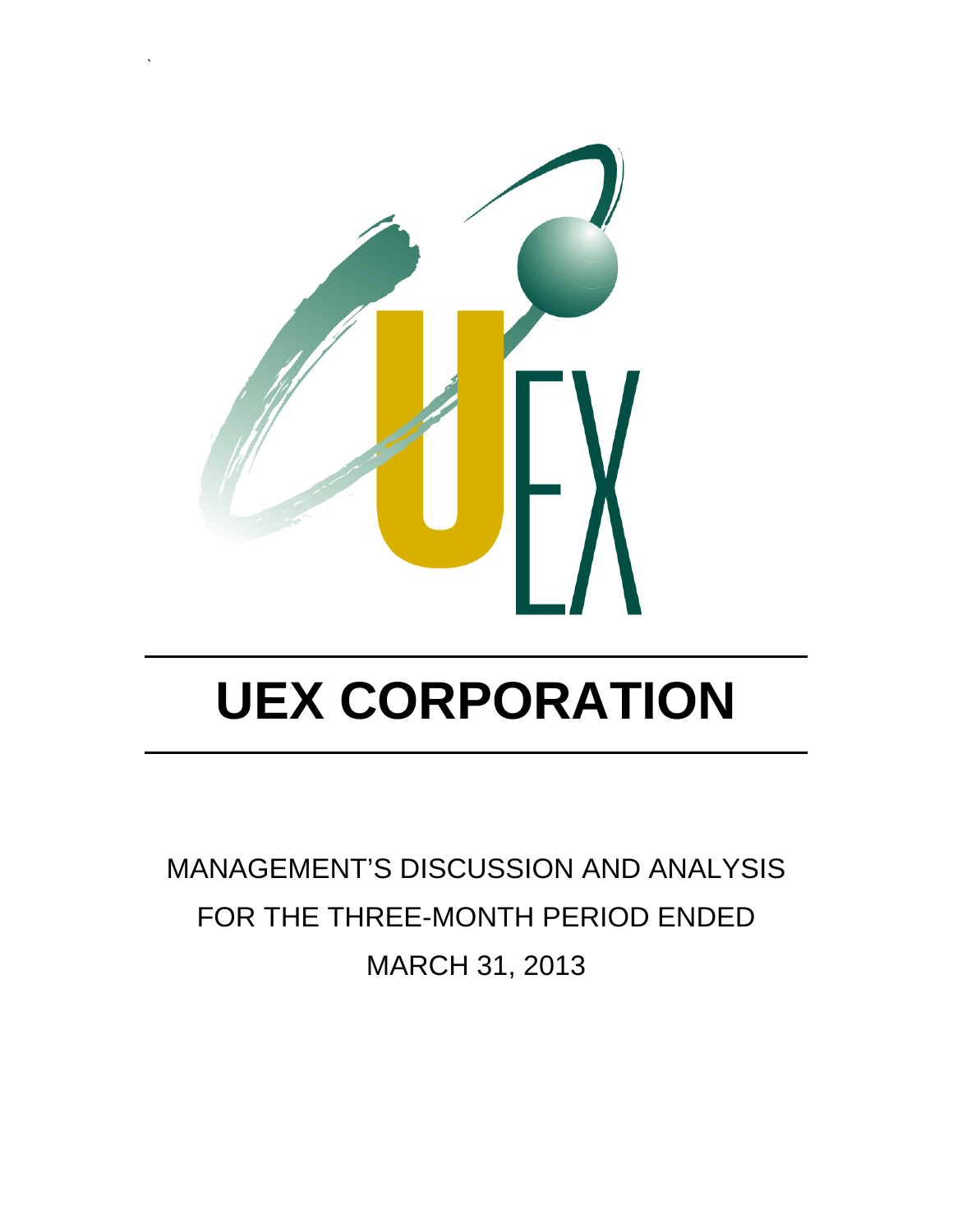

*Since my most recent Message to Shareholders in late March 2013, we have announced an updated mineral resource estimate for Shea Creek and signed an agreement with AREVA which gives us the option to increase our interest in the Western Athabasca Projects, including Shea Creek, while securing more control over exploration expenditures on our nine jointly held projects.* 

*This updated estimate increased the total resource at Shea Creek, the largest undeveloped uranium resource in the*  Athabasca Basin, by 8.8% over the previous estimate - both calculated using the same 0.3% U<sub>3</sub>O<sub>8</sub> cut-off grade. At *this cut-off grade, estimated mineral resources are 67.7 million pounds of*  $U_3O_8$  *grading 1.48%*  $U_3O_8$  *in the Indicated* category and 28.19 million pounds of U<sub>3</sub>O<sub>8</sub> grading 1.01% U<sub>3</sub>O<sub>8</sub> in the Inferred category. The core deposits at Shea *Creek are the contiguous Kianna and Anne deposits which have a strike length of approximately 1 km and represent approximately 80% of the total resource estimate at Shea Creek. The resource at these two deposits grew by 13.6% and their average grade was higher than reported in the previous estimate.* 

*Even more significant was that these two deposits, at a much higher cut-off grade of 1.0% U<sub>3</sub>O<sub>8</sub>, have estimated mineral resources in the Indicated category of 48.3M lbs of*  $U_3O_8$  *with an average grade of 3.2%*  $U_3O_8$  *and 14.4M lbs of U3O8 in the Inferred category with an average grade of 2.59% U3O8. Shea Creek is a very significant mineralizing system that is certain to grow.* 

*Together with our joint venture partner AREVA, we have explored only about 3.5 km of the 33-km long Saskatoon*  Lake Conductor. It has been agreed between us that the Western Athabasca Joint Venture ("WAJV") exploration in *2013 of \$3.1M would be conducted south of the Anne Deposit in the vicinity of the original Shea Creek discovery hole. As UEX also wishes to follow up in 2013 on the previous year's discovery of the Kianna East zone, we have approved the spending of an additional \$2.0M on a program under the recently announced agreement with AREVA. The drilling program put forth by UEX will focus on the Kianna East area.* 

*This agreement with AREVA provides UEX the option to spend up to \$18M over the next 6 years on exploration in*  addition to the amount agreed to annually by the WAJV. During the term of this option, UEX will increase its interest *in the WAJV on a pro-rata basis for exploration amounts expended. We can spend up to \$4M annually without prior approval of the WAJV, a limit designed to ensure AREVA, the operator, has sufficient personnel to conduct any*  exploration program put forth. Another feature of the agreement is that the floor level of minimum budgets for the *WAJV has been increased during the term of the agreement. UEX will gain not only a further interest of 0.9% in the existing resource, but also up to 49.9% of any further resources discovered. In the prior three years, the WAJV has*  added an estimated 11.8M lbs of U<sub>3</sub>O<sub>8</sub> at Kianna while spending approximately \$12.8M on exploration, an average *cost of \$1.09 per lb of U3O8. This average is well below the value per pound attributed to post-Fukushima arm's length acquisitions of uranium resources.* 

*At Hidden Bay, UEX, together with its consultants, has been working toward completing various component technical*  evaluation studies that are laying the foundation and creating the building blocks that will have advanced this project well along the development path when uranium commodity prices recover.

In my most recent message, I commented that there is a growing sense of investor optimism in the uranium sector in *an otherwise depressed resource marketplace. This optimism remains in spite of price declines in the spot uranium commodity price. In the most recent week, we observed a slight uptick to the spot price and the first increase in long-term price in 2013.* 

*This optimism is, in my opinion, driven by the knowledge that the supply and demand fundamentals in the uranium sector point to a recovery in the commodity price. Such a recovery will no doubt lead to a rise in equity prices for companies, such as UEX, which have consistently tracked the commodity price. Demand is projected to increase at an estimated 3% annually over the next ten years. Secondary supply will likely decrease and primary production is not anticipated to keep pace with demand. Economics dictate that a higher uranium commodity price is foreseeable and necessary to incentivize new sources of supply.* 

It is my belief that the most significant catalyst to the probable increase in the uranium commodity price will be the *restart of nuclear reactors in Japan. Currently, non-operating reactors in Japan represent 11% of the world's operable nuclear reactors. Draft safety regulations prepared by Japan's Nuclear Regulatory Authority have been released for public comment and the final regulations are expected to be released on July 18, 2013. Some Japanese utilities have signaled their preparation for meeting these new safety standards and it is anticipated that 6 to 8 reactors could be restarted by the end of 2013.*

*The long-term outlook for nuclear power generation continues to be strong and UEX, with its extensive mineral resources, excellent uranium projects and current cash position of \$10.8 million, is well placed to carry out our plans for 2013 and beyond.* 

*Graham C. Thody President & CEO*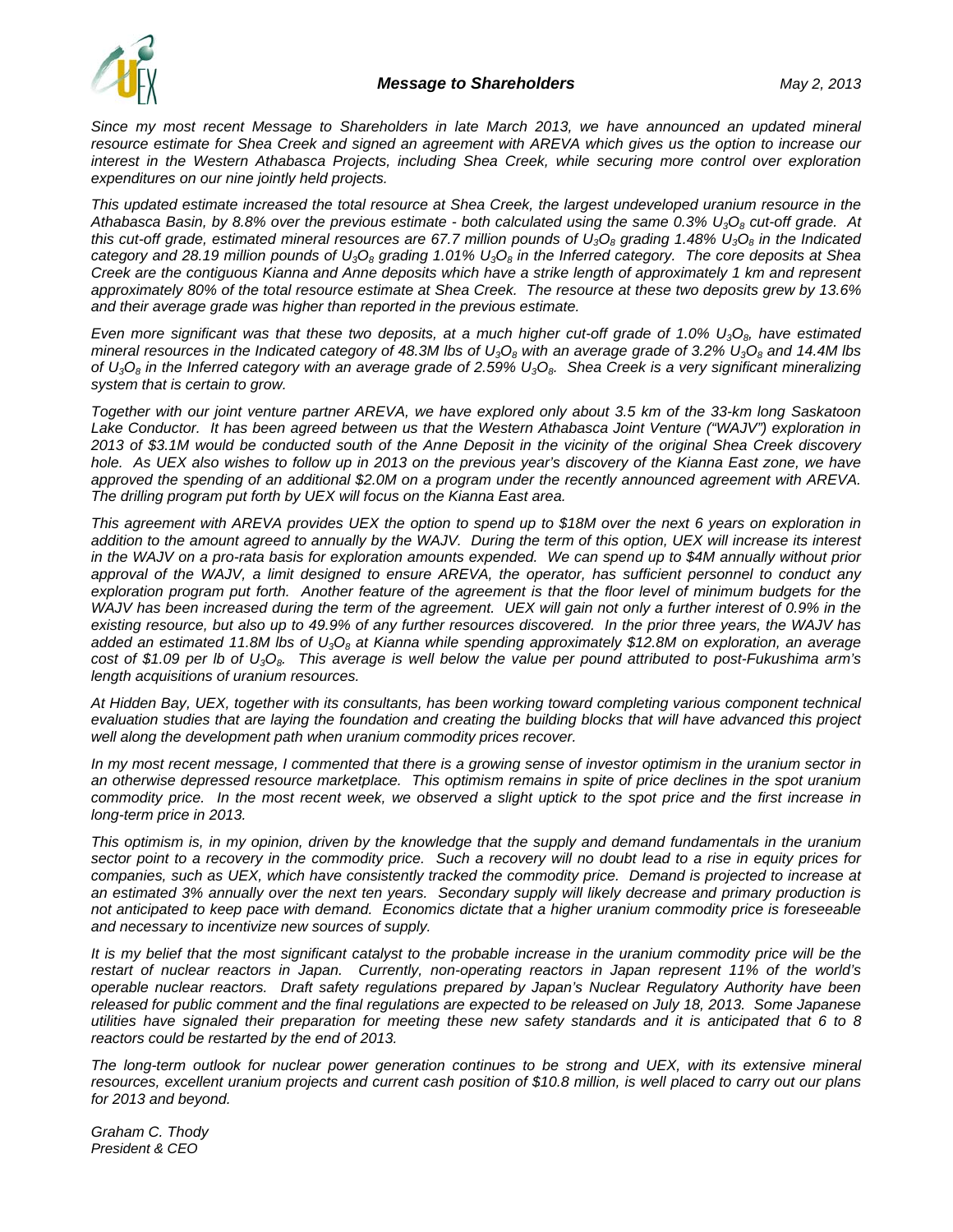Management's Discussion and Analysis Three months ended March 31, 2013 (Expressed in Canadian dollars, unless otherwise noted)

### **THE COMPANY**

### **Introduction**

This Management's Discussion and Analysis ("MD&A") of UEX Corporation ("UEX" or the "Company") for the three-month period ended March 31, 2013 is intended to provide a detailed analysis of the Company's business and compares its financial results with those of previous periods. This MD&A is dated May 2, 2013 and should be read in conjunction with the Company's unaudited condensed interim financial statements and related notes for the three-month period ended March 31, 2013. The unaudited condensed interim financial statements are prepared in accordance with International Accounting Standard ("IAS") 34 *Interim Financial Reporting*, as issued by the International Accounting Standards Board ("IASB") and do not include all of the information required for full financial statements. This MD&A should also be read in conjunction with the audited annual financial statements, prepared in accordance with International Financial Reporting Standards ("IFRS"), for the years ended December 31, 2012 and 2011.

Other disclosure documents of the Company, including its Annual Information Form, filed with the applicable securities regulatory authorities in Canada are available at *www.sedar.com*.

### **Overview**

UEX's fundamental goal is to remain one of the leading uranium explorers in the Athabasca Basin of northern Saskatchewan and to advance its portfolio of uranium deposits and discoveries through the development stage to the production stage. Since being listed on the Toronto Stock Exchange in 2002, UEX has aggressively pursued exploration on a diversified portfolio of prospective uranium projects in three areas within the Athabasca Basin. The Company is focusing its main efforts on two advanced projects, the 100%-owned Hidden Bay Project ("Hidden Bay") including the Horseshoe, Raven and West Bear deposits in the eastern Athabasca Basin, and the Kianna, Anne, Colette and 58B deposits within the 49%-owned Shea Creek Project ("Shea Creek") in the western Athabasca Basin.

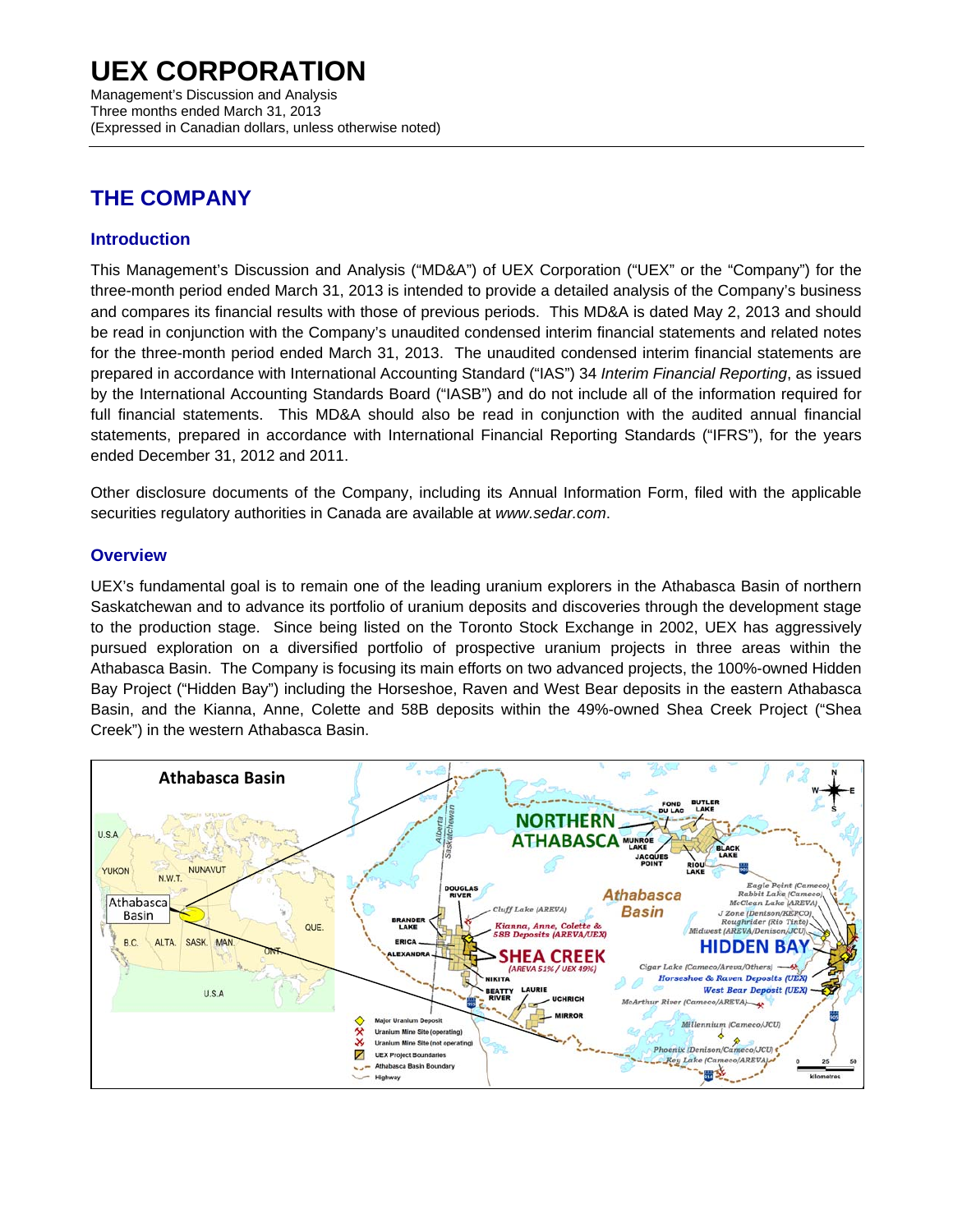Management's Discussion and Analysis Three months ended March 31, 2013 (Expressed in Canadian dollars, unless otherwise noted)

UEX is actively involved in seventeen uranium projects in the Athabasca Basin, including six that are 100% owned and operated by UEX, one joint venture with AREVA Resources Canada Inc. ("AREVA") that is operated by UEX, nine projects joint-ventured with and operated by AREVA, and one project joint-ventured with AREVA and JCU (Canada) Exploration Company, Limited ("JCU"), which is operated by AREVA. AREVA is part of the AREVA group, one of the world's largest nuclear service providers. The James Creek Project was written off from an accounting perspective in 2012, as AREVA and UEX have no plans to continue with exploration on these claims which have lapsed.

The seventeen projects, totaling 264,363 hectares (653,255 acres), are located on the eastern, western and northern perimeters of the Athabasca Basin, the world's richest uranium district, which in 2012 accounted for approximately 15% of global primary uranium production. UEX's 100%-owned projects also include the Riou Lake Project ("Riou Lake") and the Northern Athabasca Projects. The Black Lake Project ("Black Lake") is owned 89.97% by UEX and the remainder by AREVA. UEX is the project operator. Black Lake was the site of a uranium discovery made by UEX during a drilling program in September 2004. UEX entered into an earn-in agreement with Uracan Resources Ltd. ("Uracan") on January 24, 2013 whereby Uracan can earn a 60% interest in the project (see "Black Lake Project"). UEX completed its earn-in to a 25% interest in the Beatty River Project ("Beatty River") with JCU by funding \$858,118 in exploration expenditures in prior periods and making a payment to JCU of \$3,441 in the current period. Beatty River is located in the western Athabasca Basin in northern Saskatchewan, 40 kilometres south of the Shea Creek uranium deposits. At present, AREVA, the operator, holds a 50.7% interest, UEX holds a 25.0% interest and JCU holds a 24.3% interest in Beatty River (see "Beatty River Project").

The current technical report on the Hidden Bay property, entitled "Preliminary Assessment Technical Report on the Horseshoe and Raven Deposits, Hidden Bay Project, Saskatchewan, Canada" (the "Preliminary Assessment Technical Report", the "PA" or the "Hidden Bay Report") prepared by G. Doerksen, P.Eng., L. Melis, P.Eng., M. Liskowich, P.Geo., B. Murphy, FSAIMM, K. Palmer, P.Geo. and Dino Pilotto, P.Eng., with an effective date of February 15, 2011 and filed on SEDAR at *www.sedar.com* on February 23, 2011, details mineral resource estimates at a cut-off grade of  $0.05\%$  U<sub>3</sub>O<sub>8</sub> as follows:

| <b>Deposit</b> |                  | <b>Tonnes</b> | Grade<br>$U_3O_8$ (%) | $U_3O_8$<br>(lbs) |                 | <b>Tonnes</b> | Grade<br>$U_3O_8$ (%) | $U_3O_8$<br>(lbs) |
|----------------|------------------|---------------|-----------------------|-------------------|-----------------|---------------|-----------------------|-------------------|
| Horseshoe      |                  | 5,119,700     | 0.203                 | 22,895,000        |                 | 287,000       | 0.166                 | 1,049,000         |
| Raven          |                  | 5,173,900     | 0.107                 | 12,149,000        |                 | 822,200       | 0.092                 | 1,666,000         |
| West Bear      | <b>Indicated</b> | 78.900        | 0.908                 | 1,579,000         | <b>Inferred</b> | -             |                       |                   |
| <b>TOTAL</b>   |                  | 10,372,500    | 0.160                 | 36,623,000        |                 | 1,109,200     | 0.111                 | 2,715,000         |

The Preliminary Assessment Technical Report for the Horseshoe and Raven deposits prepared by SRK Consulting (Canada) Inc. ("SRK Consulting") reported undiscounted earnings before interest and taxes ("EBIT") of \$246 million using a mine design based on cut-off grades defined by a US\$60 per pound price of  $U_3O_8$ .

The Western Athabasca Projects, which include the Kianna, Anne, Colette and 58B deposits located at Shea Creek, consist of nine joint ventures with UEX holding a 49% interest and AREVA holding a 51% interest. AREVA is the operator of the Western Athabasca Projects. UEX and AREVA are in the process of negotiating joint-venture agreements for these projects.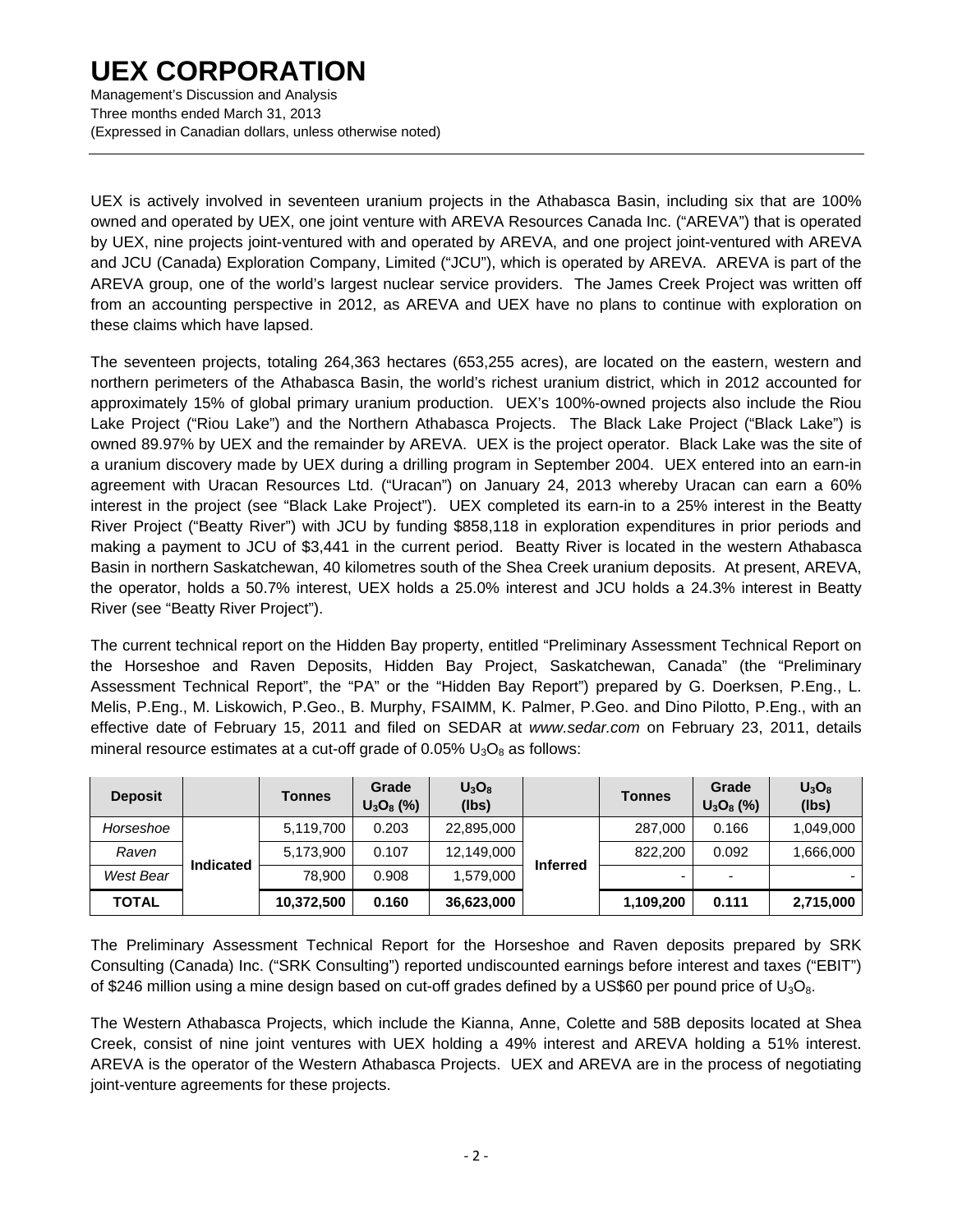Management's Discussion and Analysis Three months ended March 31, 2013 (Expressed in Canadian dollars, unless otherwise noted)

On April 4, 2013 an agreement was signed with AREVA which grants UEX the option to increase its ownership interest in the Western Athabasca Projects, which includes the Shea Creek Project, by 0.9% to 49.9% by spending \$18.0 million on exploration over the six-year period ending December 31, 2018. UEX is under no obligation to propose a budget in any year of the agreement. The ownership interest for the Projects shall be increased at the end of the year by the proportional amount of the additional exploration expenditures incurred in the year which are in addition to the budget amounts proposed by AREVA. UEX may propose an additional exploration budget of up to \$4.0 million in any single year without the prior approval of AREVA, who remains the project operator.

A previous mineral resource estimate for the Kianna, Anne and Colette deposits which is supported by a technical report on the Shea Creek property, entitled "Technical Report on the Shea Creek Property, Saskatchewan, Canada, Including Mineral Resource Estimates for the Kianna, Anne and Colette Deposits" (the "Shea Creek Technical Report") prepared by K. Palmer, P.Geo., with an effective date of May 26, 2010 was filed on SEDAR at *www.sedar.com* on July 9, 2010.

In April 2013, UEX received an updated N.I. 43-101 independent mineral resource estimate for Shea Creek prepared by James N. Gray, P.Geo., of Advantage Geoservices Limited which incorporates additional drilling results from the 2010, 2011 and 2012 drilling campaigns (see UEX news release dated April 15, 2013). This estimate includes resources from the Kianna, Anne, Colette and 58B deposits based on drilling information up to December 31, 2012. A technical report supporting the new mineral resource estimate will be filed on SEDAR within 45 days of the news release. Details of the mineral resource estimate at a cut-off grade of 0.30%  $U_3O_8$ are as follows:

| <b>Deposit</b> |                  | <b>Tonnes</b> | Grade<br>$U_3O_8$ (%) | $U_3O_8$<br>(lbs) |                 | <b>Tonnes</b> | Grade<br>$U_3O_8$ (%) | $U_3O_8$<br>(lbs) |
|----------------|------------------|---------------|-----------------------|-------------------|-----------------|---------------|-----------------------|-------------------|
| Kianna         |                  | 1,034,500     | 1.526                 | 34,805,000        |                 | 560,700       | 1.364                 | 16,687,000        |
| Anne           |                  | 564.000       | 1.992                 | 24,760,000        | <b>Inferred</b> | 134,900       | 0.880                 | 2,617,000         |
| Colette        | <b>Indicated</b> | 327,800       | 0.786                 | 5,680,000         |                 | 493.200       | 0.716                 | 7,780,000         |
| 58B            |                  | 141.600       | 0.774                 | 2,417,000         |                 | 83.400        | 0.505                 | 928,000           |
| <b>TOTAL</b>   |                  | 2,067,900     | 1.484                 | 67,663,000        |                 | 1,272,200     | 1.005                 | 28,192,000        |

### **Growth Strategy**

The main growth strategies of UEX are:

- To continue the exploration and evaluation work required to delineate and develop economic uranium resources at Shea Creek;
- To advance the evaluation/development process at the Horseshoe, Raven and West Bear uranium deposits at the Hidden Bay Project to a production decision;
- To maintain, explore and advance to discovery its other uranium projects; and
- To pursue a diversified portfolio of uranium projects from early exploration through to development and production.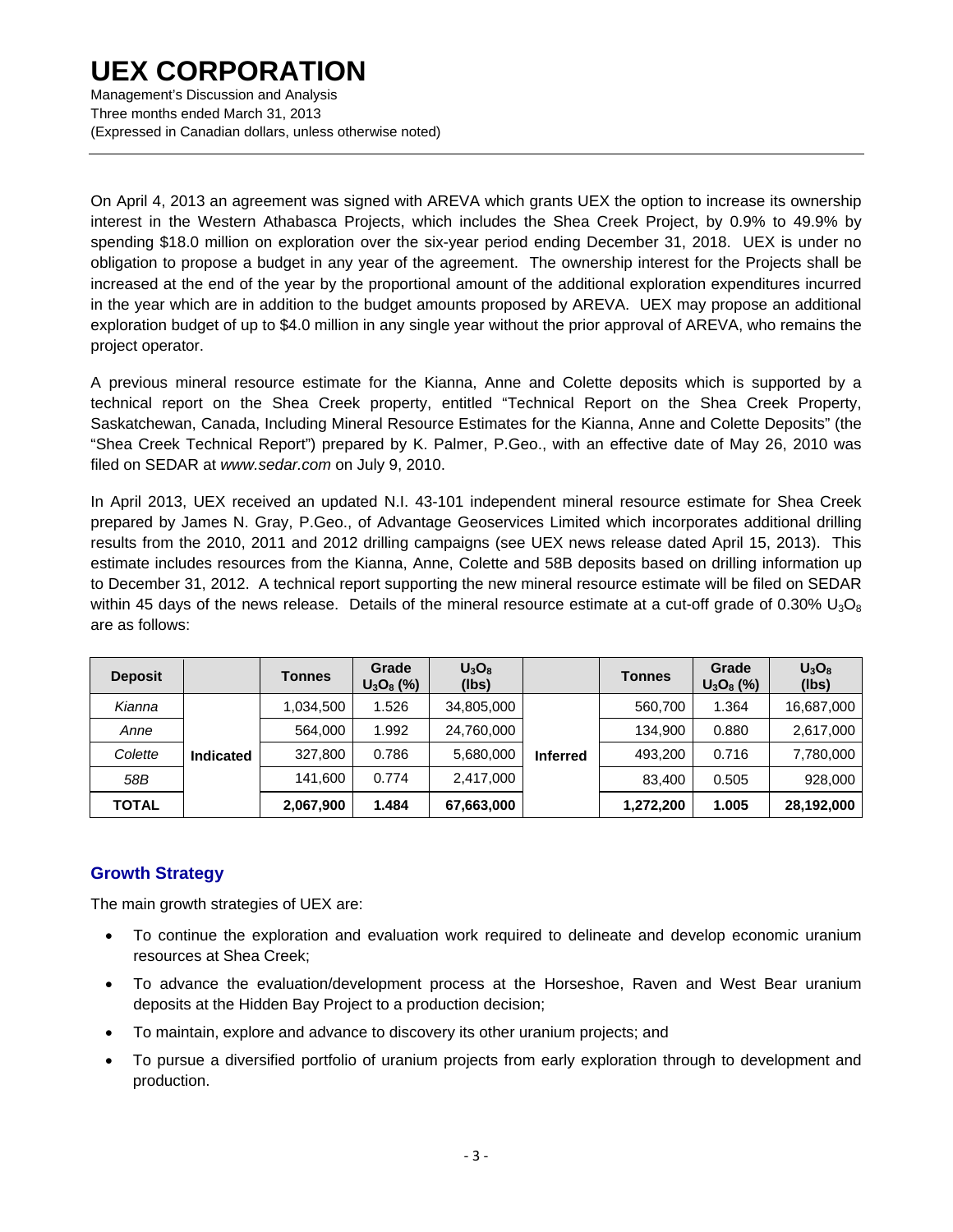Management's Discussion and Analysis Three months ended March 31, 2013 (Expressed in Canadian dollars, unless otherwise noted)

### **THE INDUSTRY**

### **Uranium Industry Trends**

A number of trends in the nuclear industry have the potential to affect UEX's business environment. The earthquake and tsunami that struck Japan in March of 2011 and their effect on the Fukushima nuclear plants (together referred to as the "Event'') resulted in uncertainty about the future of the nuclear industry. This uncertainty, as well as the existence of excess fuel inventories from reactors shut down due to the Event, created downward pressure on the spot price and long-term price of  $U_3O_8$  which has continued into 2013. Many companies in the uranium exploration and development industry have experienced a corresponding reduction in the trading value of their shares. The medium and long-term effect of the Event on UEX and the uranium industry continues to be observed and evaluated; however we, along with many industry insiders, believe that the fundamentals for uranium are very good and will continue to improve as more nuclear plants come on-line and many more move into the approval or construction phase.

At the beginning of 2013, the spot and long-term prices of  $U_3O_8$  were US\$43.50 per pound and US\$56.00 per pound respectively. The spot price declined during the first quarter of 2013 and, as of the date of this document, The Ux Consulting Company, LLC (*www.uxc.com*) reports the spot price at US\$40.50 per pound of  $U_3O_8$  and the long-term price at US\$57.00 per pound of  $U_3O_8$ .

In recent years, and prior to the Event, the nuclear industry had seen increased capacity at existing nuclear plants, extensions of plant licenses, and new plant planning and construction. Electricity demands were rising and continue to rise rapidly worldwide. Public opinion in many countries had moved in favour of nuclear power, and high oil prices had made nuclear energy the lowest-cost option in some countries. In the United States, several U.S. utilities had taken steps toward the planning and construction of new nuclear power plants. In February 2012, the U.S. Nuclear Regulatory Commission approved a combined construction and operating licence to build two new AP1000 reactors, the first approvals granted in approximately three decades. Presently, in the U.S. there are three new reactors under construction. In late 2012, the United Kingdom granted the first site licence in 25 years and planning for two nuclear reactors is underway.

The U.S. government announced in November of 2012 that it will fund up to half the cost of a five-year project to design and commercialize small modular reactors ("SMRs") for the United States. The technology has been used for naval propulsion since 1955 and is used today by several of the world's navies; however, to date it has not been commercialized for civilian electrical power generation. SMRs are typically about one-third the size of current nuclear power plants (180 megawatts of power versus 1,000 megawatts for many full-scale nuclear power plants) and could be contained entirely underground. By 2022, it is expected that SMRs will be manufactured in factories and moved to areas that, in the past, could not support a larger reactor installation, such as remote industrial sites or smaller towns. SMRs have the potential to significantly reduce the cost of nuclear power generation, provide scalability in that additional units could be added as required and also contribute to the reduction of greenhouse gases created from locations that are currently burning fossil fuels to generate electricity.

Global warming and clean energy concerns support increased interest in nuclear power. In view of the Event, several countries reviewed their existing and future plans related to nuclear energy, and Germany, with nine reactors accounting for less than 5% of world uranium demand, announced that it would plan to exit nuclear generation by 2022. However, significantly more reactors are under construction or being planned worldwide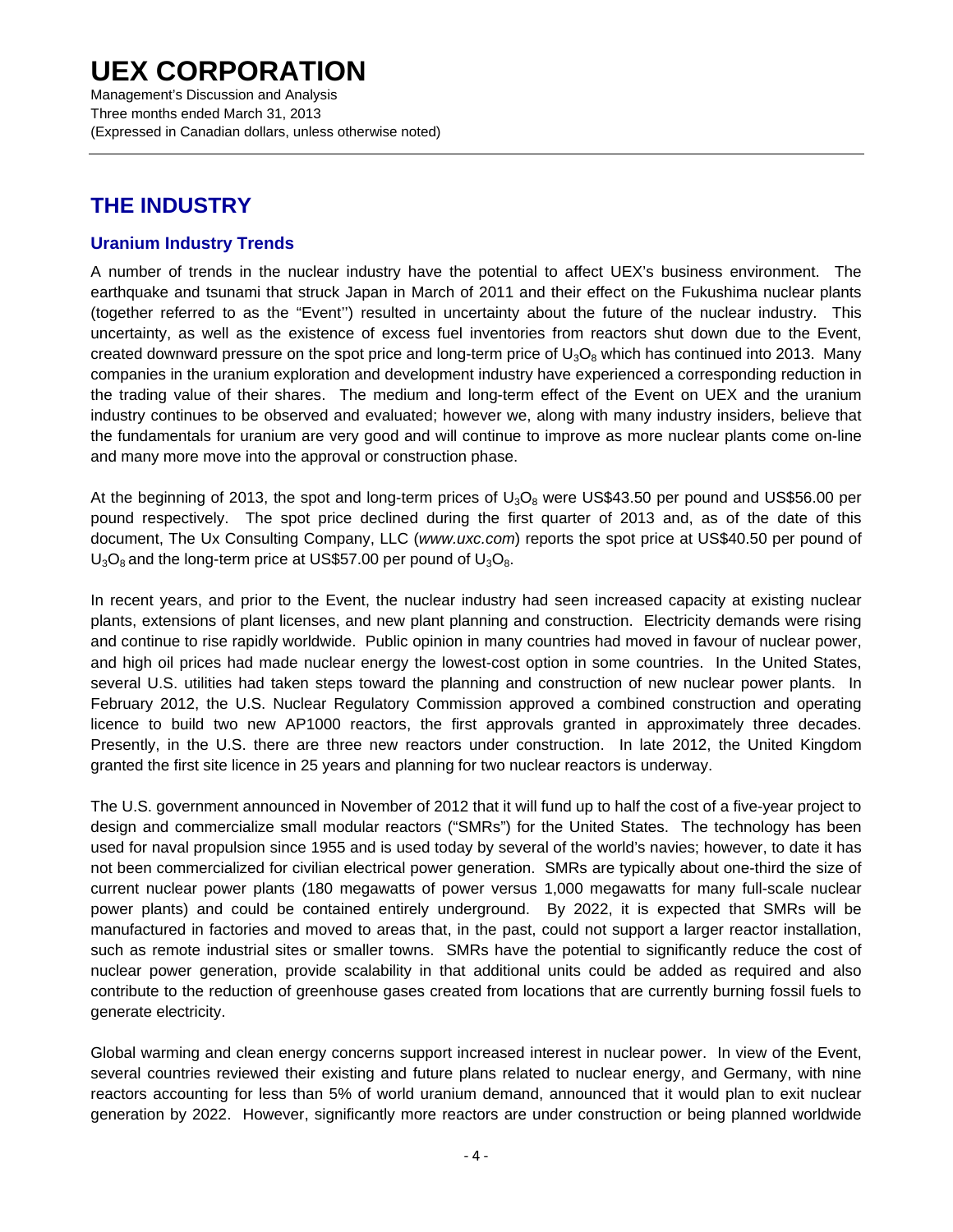Management's Discussion and Analysis Three months ended March 31, 2013 (Expressed in Canadian dollars, unless otherwise noted)

than are proposed to be decommissioned. China, India and Russia have 46 reactors in the construction stage and 86 reactors in the planning stage. Saudi Arabia has announced plans to construct 16 nuclear reactors by 2030, with the first two reactors to be completed in the next decade.

Japan has restarted two of its reactors since the Event. Although the governing party that was in power in Japan when the Event occurred announced a draft energy policy to phase out its dependence on nuclear energy by 2040, the Japanese government did not adopt the policy into law. The election of the Liberal Democratic Party to power in Japan in late 2012 may be a positive signal for the nuclear power sector in Japan as they have supported pro-nuclear power generation policies in the past and have made statements that they intend to restart the Japanese economy which has been doubly hit by the global economic slowdown and the higher cost of replacement electricity generation. Japan's newly created Nuclear Regulatory Authority will establish standards against which future restarts will be evaluated. As it is anticipated that these standards will not be in place until the middle of 2013, we do not expect further restarts to take place before the latter part of 2013. It is estimated that the Japanese utilities have spent upwards of \$12 billion on safety upgrades to their nuclear reactor facilities. We are optimistic that the investment of this capital in nuclear energy indicates the intent of the utilities to restart more of Japan's nuclear reactor fleet.

In 2012, Canada signed an agreement allowing for the export of uranium to China which grants Canadian producers access to the fastest growing consumer of uranium in the world. In October 2012, China's State Council announced they will accept new applications for the construction of reactors, paving the way for a significant build out of third-generation nuclear reactors. In addition, Canada and India reached an administrative arrangement and confirm their commitment to work toward a bilateral agreement that will allow Canadian-origin uranium to be exported to India, to help fuel their planned increase in nuclear power generation. This arrangement with India was finalized in April 2013 and represents the next step toward the full implementation of a nuclear co-operation agreement.

### **Uranium Supply and Demand**

Uranium supply sources include primary mine production and secondary sources. Principal primary producers of uranium include Cameco Corporation ("Cameco") and the AREVA group, both of which produce from deposits in the Athabasca Basin of northern Saskatchewan. In 2012, worldwide annual consumption was estimated at approximately 165 million pounds  $U_3O_8$ . World primary production in 2012 was estimated at approximately 152 million pounds  $U_3O_8$ . The resulting shortfall between consumption and production has been covered by several secondary sources including excess inventories held by utilities, producers, other fuel cycle participants, reprocessed uranium and plutonium derived from used reactor fuel, and uranium derived from the dismantling of Russian nuclear weapons.

It is currently estimated that, for 2013, the worldwide annual consumption will exceed global primary production by 12 million pounds  $U_3O_8$ . These secondary sources will likely decline in importance as excess inventories and recycled uranium from nuclear weapons are progressively consumed, resulting in the need for further primary mine supply. In particular, the HEU (Highly Enriched Uranium) agreement for supply of uranium from Russia to the United States terminates at the end of 2013 and will likely reduce supply by approximately 24 million pounds  $U_3O_8$  annually. Plans to increase uranium supply on several development projects worldwide have been impacted by the recent low uranium prices, leading to delay or shelving of these projects until prices improve, further reducing near to mid-term uranium supply levels.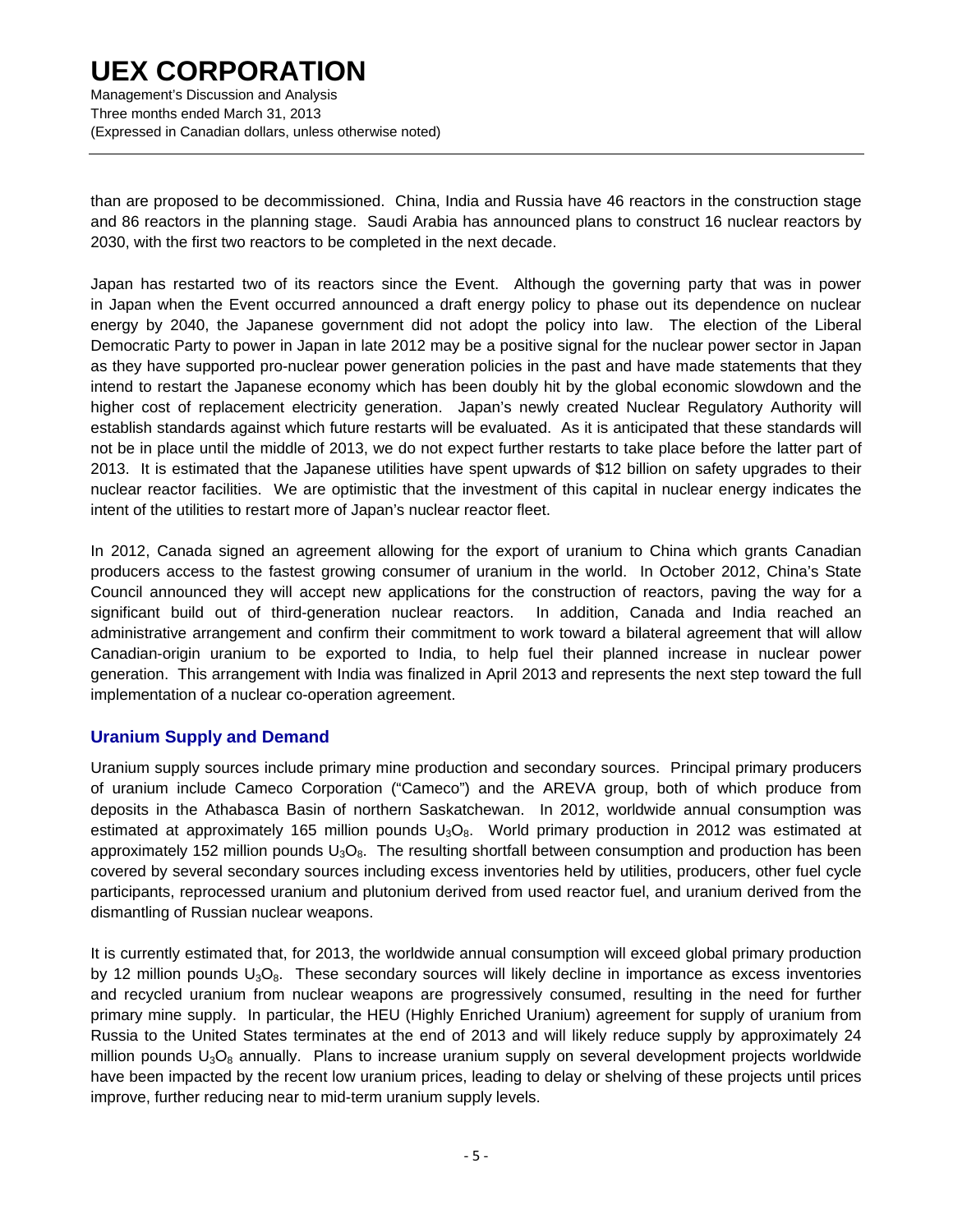Management's Discussion and Analysis Three months ended March 31, 2013 (Expressed in Canadian dollars, unless otherwise noted)

Demand for uranium is directly linked to the level of electricity generated by nuclear power plants. Currently, 435 reactors are operable in 30 countries worldwide. Nuclear electricity generation worldwide has been growing, since world nuclear generating capacity has continued to expand as more reactors are built than are closed, and existing reactors are being operated at higher capacity. Presently, there are 67 reactors under construction and by the year 2021 it has been recently re-estimated that there will be 80 net new operating reactors worldwide. Countries continue to evaluate the electrical needs of their populations; however, as a result of the Event, new reactors may continue to be delayed or require additional approvals. We believe that the longer than expected delays for restarts to Japan's nuclear power plants have put downward pressure on the spot and long-term price for uranium; however, we also feel that the uranium supply and demand fundamentals leading to a recovery of the uranium commodity price remain sound.

### **Long-Term Outlook**

In the Company's view, the long-term uranium outlook remains positive as demand for electricity continues to grow. Nuclear energy, which is safe, clean, reliable and affordable, will remain an important part of the world's energy mix. New reactors will come on stream and many existing reactors, now off-line for inspection and upgrade, are expected to be re-commissioned. It is currently estimated that by 2022 world annual uranium consumption will reach 220 million pounds  $U_3O_8$  and existing primary production will decline to 125 million pounds  $U_3O_8$ . Consequently, there will continue to be the need for new supply from primary sources during the next decade, as well as the need for higher uranium prices to incentivize this new supply. The long-term fundamentals that have driven the growth of the nuclear industry during the past few years remain compelling.

### **FINANCIAL UPDATE**

### **Selected Financial Information**

The following is selected financial data from the audited financial statements of UEX for the last three completed fiscal years. The data should be read in conjunction with the audited financial statements for the years ended December 31, 2012 and 2011 and the notes thereto.

|                                                        | December 31, 2012 | December 31, 2011 |                   |
|--------------------------------------------------------|-------------------|-------------------|-------------------|
|                                                        |                   |                   | December 31, 2010 |
| Interest income                                        | \$<br>221,465     | \$<br>108.911     | \$<br>85,131      |
| Net loss for the year                                  | (3,911,251)       | (5,405,217)       | (6,915,077)       |
| Basic and diluted loss<br>per share                    | (0.018)           | (0.027)           | (0.035)           |
| Capitalized exploration and<br>evaluation expenditures | 4,325,063         | 10,970,686        | 8,271,153         |
| Total assets                                           | 172,460,671       | 160,680,154       | 163,203,731       |

#### **Summary of Annual Financial Results**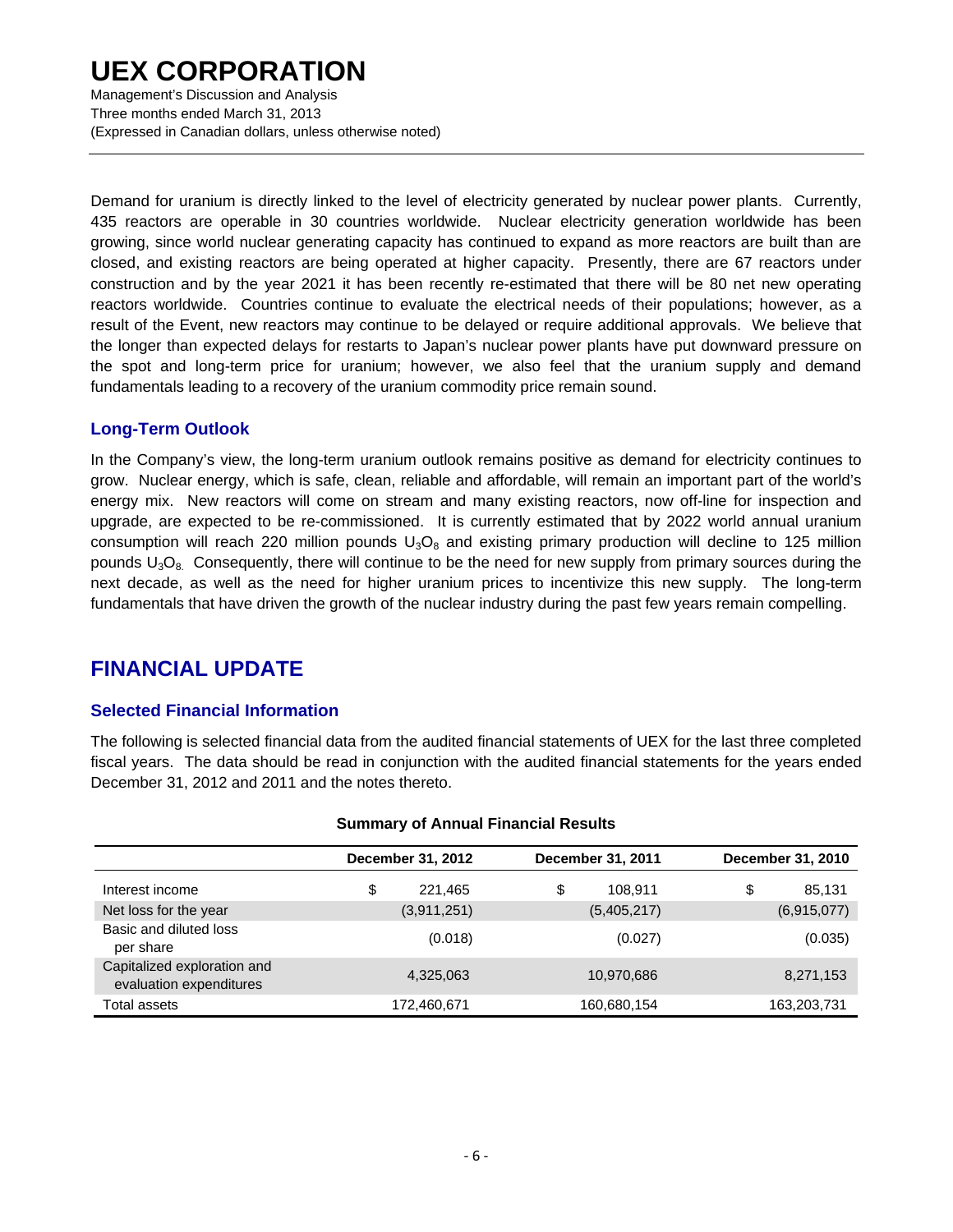(Expressed in Canadian dollars, unless otherwise noted)

The following quarterly financial data is derived from the unaudited condensed interim financial statements of UEX as at (and for) the three-month periods ended on the dates indicated below.

|                                                        | 2013<br><b>Quarter 1</b> |                          | 2012<br><b>Quarter 4</b> |                          | 2012<br><b>Quarter 3</b> |                          | 2012<br><b>Quarter 2</b> |
|--------------------------------------------------------|--------------------------|--------------------------|--------------------------|--------------------------|--------------------------|--------------------------|--------------------------|
| Interest income                                        | \$<br>62,221             | \$                       | 48,016                   | \$                       | 52,834                   | \$                       | 107,511                  |
| Net loss for the period                                | (436, 842)               |                          | (2,412,604)              |                          | (356, 474)               |                          | (636, 549)               |
| Basic and diluted loss<br>per share                    | (0.002)                  |                          | (0.011)                  |                          | (0.002)                  |                          | (0.003)                  |
| Capitalized exploration and<br>evaluation expenditures | 503,756                  |                          | 1,113,382                |                          | 2,216,322                |                          | 1,310,955                |
| Total assets                                           | 171,919,938              |                          | 172,460,671              |                          | 175,444,858              |                          | 175,141,957              |
|                                                        |                          |                          |                          |                          |                          |                          |                          |
|                                                        | 2012<br><b>Quarter 1</b> | 2011<br><b>Quarter 4</b> |                          | 2011<br><b>Quarter 3</b> |                          | 2011<br><b>Quarter 2</b> |                          |
| Interest income                                        | \$<br>13,104             | \$                       | 1,218                    | \$                       | 78,489                   | \$                       | 8,818                    |
| Net loss for the period                                | (505, 624)               |                          | (1,913,444)              |                          | (412, 693)               |                          | (927, 929)               |
| Basic and diluted loss<br>per share                    | (0.002)                  |                          | (0.009)                  |                          | (0.002)                  |                          | (0.005)                  |
| Capitalized exploration and<br>evaluation expenditures | 2,294,145                |                          | 2,011,377                |                          | 4,362,578                |                          | 2,789,720                |
| Total assets                                           | 175,242,789              |                          | 160,680,154              |                          | 164,219,390              |                          | 164,409,766              |

### **Summary of Quarterly Financial Results (Unaudited)**

UEX's business is not affected by seasonality as the Company is able to perform exploration and evaluation work year round. Variations in capitalized exploration and evaluation expenditures from quarter to quarter and year to year are affected by the timing and size of the exploration and evaluation programs in the periods. In 2012, in response to a decrease in uranium prices following the earthquake and tsunami that hit Japan's Fukushima nuclear power plant and the global economic slowdown that affected UEX's share price, certain discretionary exploration expenditures were and continue to be deferred. This decrease in exploration expenditures is reflected in the 2013 quarterly financial results. Variations in net loss are primarily affected by the number of options granted in the period and the associated inputs used in calculating share-based payment expense as well as by the timing of mineral property impairments that may have occurred during the period.

In the fourth quarter of 2012, the Company determined that the carrying value of the James Creek Project, one of the Western Athabasca Projects joint-ventured with AREVA, was impaired and a \$1,609,741 charge is reflected in the net loss for the period. The determination for the James Creek impairment was due to the fact that AREVA, the project operator, did not propose a budget for 2013 and the seven James Creek claims lapsed. In the fourth quarter of 2011, the Company determined that one of its mineral claims for the Riou Lake property was impaired and, as a result of the decision to let a claim lapse and not re-stake, this led to a \$1,883,767 charge which is reflected in the net loss for the period. The Q4 2012 loss was also increased by \$144,853 in deferred tax expense for the period. The impact of the Q4 2011 mineral property write-down on the loss for the comparative quarter was reduced by a deferred tax recovery of \$605,623.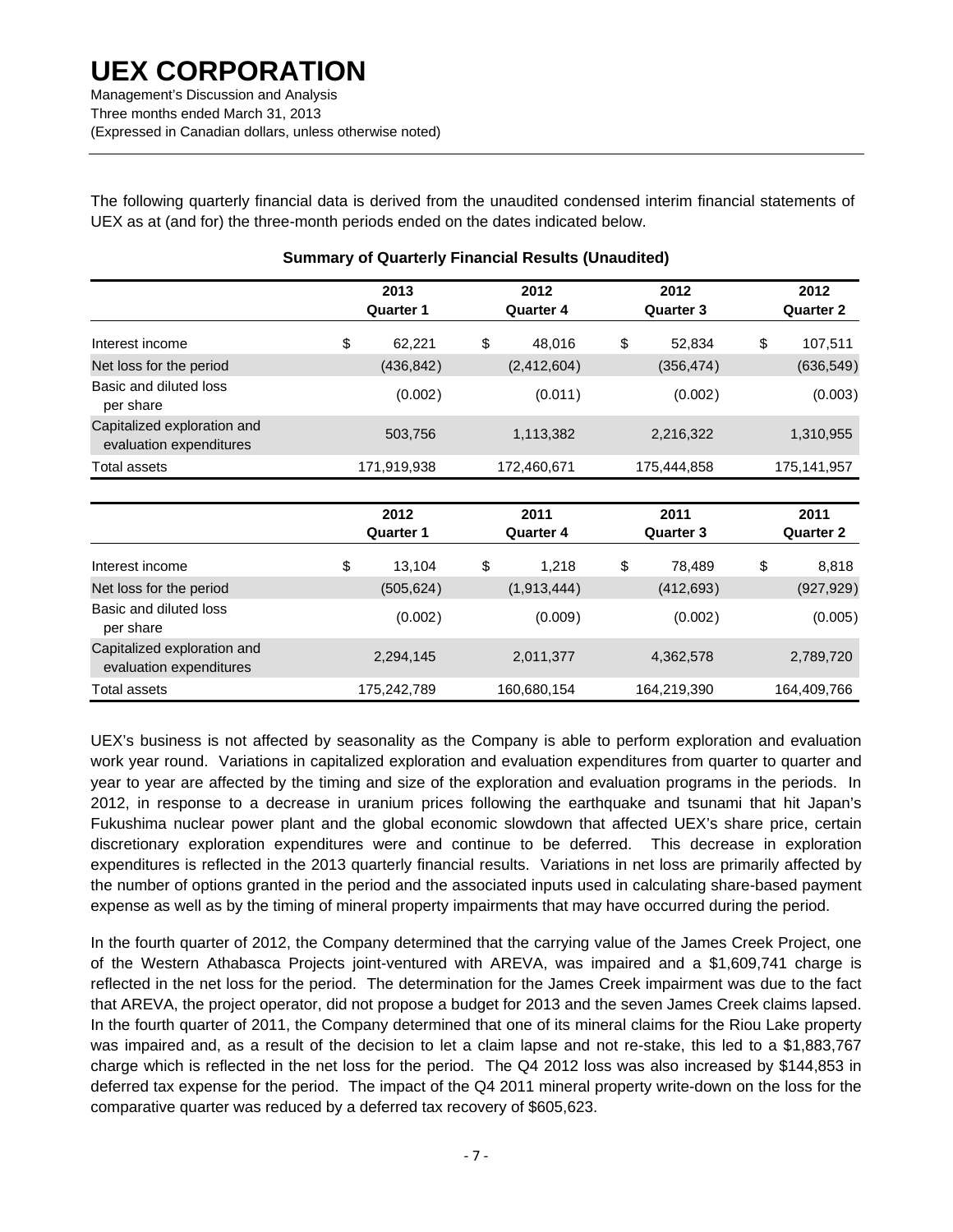Management's Discussion and Analysis Three months ended March 31, 2013 (Expressed in Canadian dollars, unless otherwise noted)

### **Share Capital**

The Company is authorized to issue an unlimited number of common shares without par value, of which 221,488,679 common shares were issued and outstanding as at March 31, 2013, and an unlimited number of preferred shares (no par value) issuable in series, of which 1,000,000 preferred shares have been designated Series 1 Preferred Shares, none of which are issued and outstanding. At March 31, 2013, the Company had reserved a total of 16,186,000 common shares related to director, employee and consultant share purchase options. The share purchase options are exchangeable into common shares at exercise prices ranging from \$0.60 per share to \$1.45 per share.

As at May 2, 2013, there were 221,488,679 common shares issued and outstanding and 16,186,000 share purchase options outstanding for a total of 237,674,679 on a fully-diluted basis.

### **Results of Operations for the Three-Month Period Ended March 31, 2013**

For the three-month period ended March 31, 2013 the Company reported a net loss before other comprehensive income of \$436,842 versus a net loss of \$505,624 for the three-month period ended March 31, 2012. The net loss for the three-month period ended March 31, 2013 was lower primarily due to a \$61,156 decrease in share-based compensation expense as there were fewer options vesting than in the comparative period, and due to a \$49,117 increase in interest income from the investment of higher average cash balances following the Company's issuance of shares in March 2012. This loss was partly due to a small increase in salaries expense which resulted from annual performance-adjusted compensation, an increased amount of geological salary costs that were expensed versus capitalized in the previous period due to reduced exploration and a focus on corporate matters during the period, as well as the inclusion of employee health benefits which had not been implemented in the comparative quarter.

Interest income was \$62,221 for the three-month period ended March 31, 2013 versus \$13,104 for the three-month period ended March 31, 2012. The increase in interest income during the three-month period ended March 31, 2013 relative to the comparative period was primarily due to higher short-term investment balances in the current period.

Legal and audit fees increased during the three-month period ended March 31, 2013 by \$4,413 as compared to the previous period. This increase primarily related to legal costs associated with the new agreements that were entered into in the first quarter of 2013. The \$11,434 increase in office expenses was primarily due to increased office consulting costs for land claims administration associated with learning the new MARS claim management process for Saskatchewan mineral claims. Salaries increased by \$40,296 in part due to annual performance-adjusted compensation, an increased amount of geological staff time spent on corporate matters which was included in mineral properties in the comparative period, and an employee health benefits plan that was implemented in the latter half of 2012. Travel and promotional expenses for the three-month period decreased by \$9,513 as compared to the previous period due primarily to the timing of investor relations and promotional activities and a reduction in the associated travel costs.

The vesting of share purchase options during the three-month period ended March 31, 2013 resulted in total share-based compensation expense of \$204,582, of which \$47,088 was allocated to mineral property expenditures and the remaining \$157,494 was charged to operations. The vesting of share purchase options during the three-month period ended March 31, 2012 resulted in total share-based compensation expense of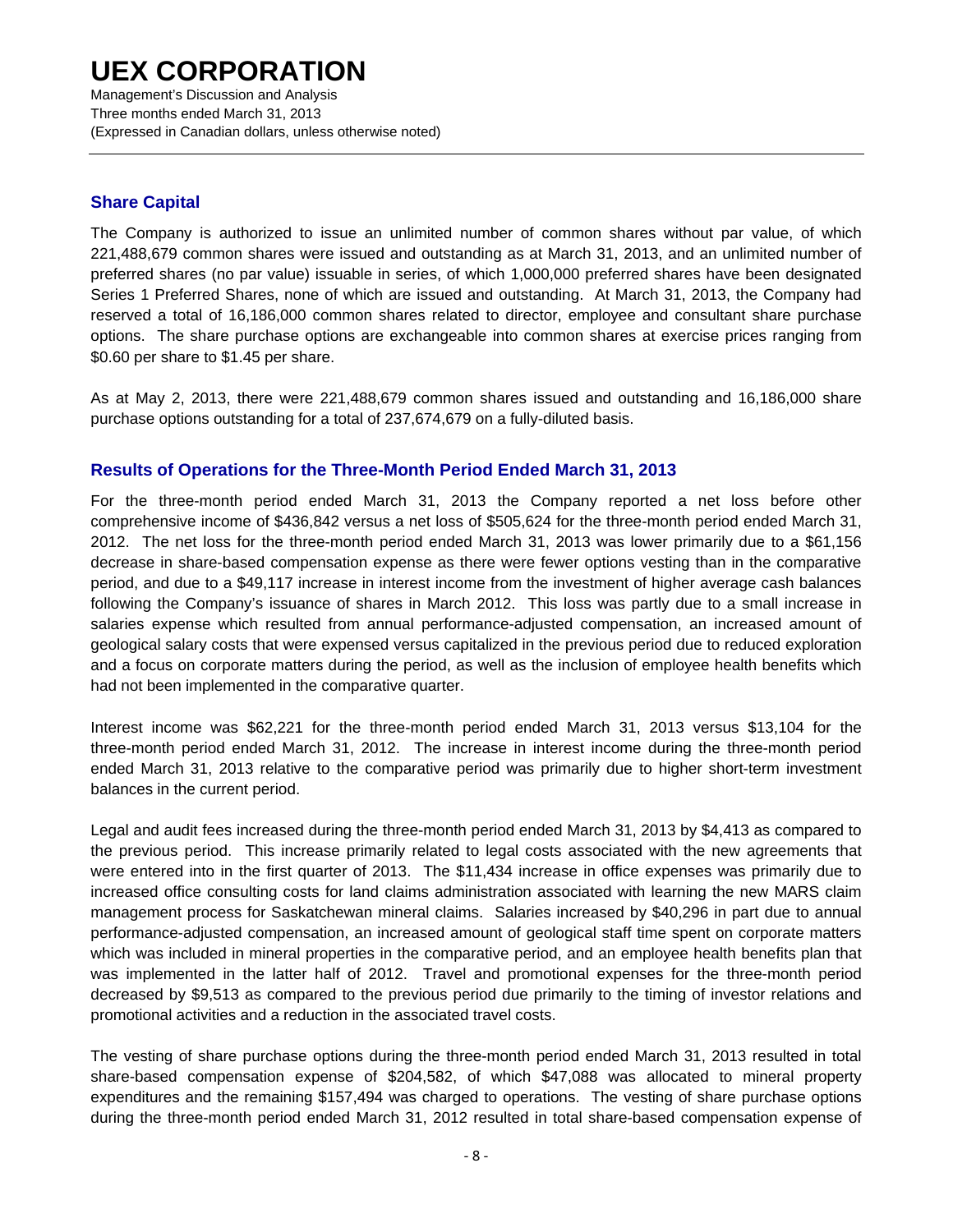Management's Discussion and Analysis Three months ended March 31, 2013 (Expressed in Canadian dollars, unless otherwise noted)

\$306,922, of which \$88,272 was allocated to mineral property expenditures and \$218,650 was charged to operations. These differences in share-based compensation expense result primarily from fewer share purchase options vesting in the three-month period ended March 31, 2013 versus March 31, 2012. Despite the decrease in share-based compensation expense, a slightly larger percentage of share-based compensation was expensed versus deferred to mineral properties in the current period due to some geological staff spending more of their time on corporate matters rather than exploration matters.

In the current period, the Company received 300,000 Uracan shares as partial consideration for a farm-out agreement that UEX signed with Uracan for the Black Lake Project. The market value of these securities has decreased by \$3,000 since they were received. The unrealized decrease in market value is presented in other comprehensive income in the current period. The Company has not disposed of any of these shares in the period and did not hold any marketable securities in the comparative period. The tax impact of this unrealized loss resulted in the recognition of a deferred tax recovery of \$405 in other comprehensive income.

In the current period, the Company also received 150,000 Uracan share purchase warrants as partial consideration for the farm-out agreement with Uracan for the Black Lake Project. The fair value of the warrants, as determined using the Black-Scholes option-pricing model, decreased by \$1,307 from the values determined when they were received, partially due to the decrease in Uracan's share price, but also as a result of updated Black-Scholes valuation input assumptions. The Company did not hold any similar investments in the comparative period.

The deferred tax recovery for the three-month period ended March 31, 2013 was \$114,726 compared to a deferred tax recovery for the three-month period ended March 31, 2012 of \$105,007. These tax recoveries are consistent period-to-period and reflect that, in both periods, no flow-through expenditures were incurred whose tax benefits would be renounced to investors. The deferred tax recovery recognizes the deferred tax asset created by the period's operating losses.

| Project             | <b>Balance</b><br>December 31<br>2012 | <b>Exploration and</b><br>evaluation<br>expenditures<br>during the period | <b>Fair value</b><br>consideration<br>received | <b>Balance</b><br>March 31<br>2013 |
|---------------------|---------------------------------------|---------------------------------------------------------------------------|------------------------------------------------|------------------------------------|
| Hidden Bay          | \$<br>75,363,225                      | \$<br>358,135                                                             | \$<br>۰                                        | \$<br>75,721,360                   |
| Riou Lake           | 10,425,937                            |                                                                           | $\overline{\phantom{0}}$                       | 10,425,937                         |
| Western Athabasca   | 57,548,301                            | 142.180                                                                   | ٠                                              | 57,690,481                         |
| <b>Black Lake</b>   | 15,232,776                            |                                                                           | (35, 931)                                      | 15,196,845                         |
| <b>Beatty River</b> | 856,950                               | 3,441                                                                     | ۰                                              | 869,391                            |
|                     | \$159,436,189                         | \$<br>503,756                                                             | \$<br>(35, 931)                                | \$159,904,014                      |

The continuity of expenditures on UEX's uranium projects for the three-month periods ended March 31, 2013 and 2012 is as follows: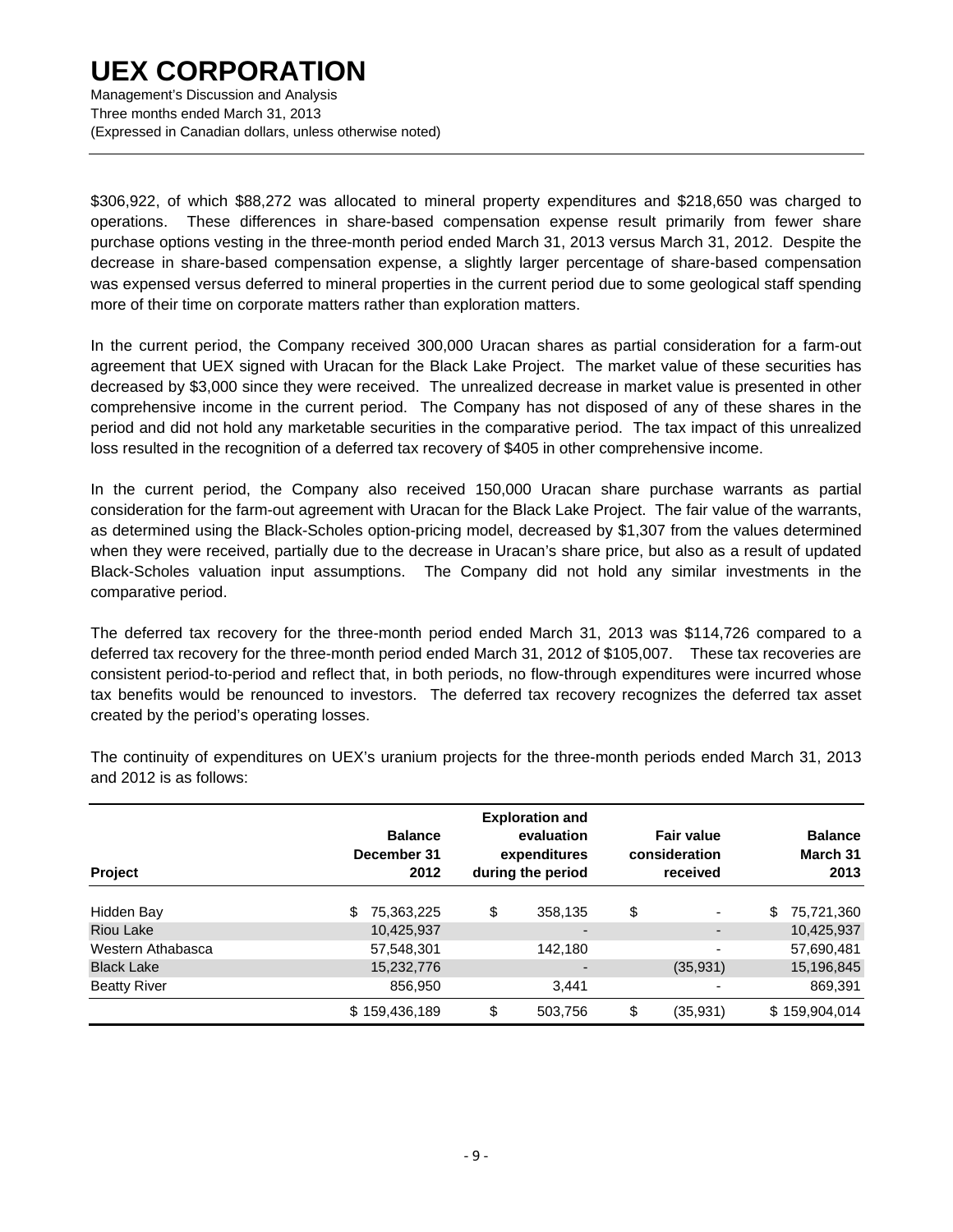Management's Discussion and Analysis Three months ended March 31, 2013 (Expressed in Canadian dollars, unless otherwise noted)

| Project             | <b>Balance</b><br>December 31<br>2011 | <b>Exploration and</b><br>evaluation<br>expenditures<br>during the period |           | <b>Fair value</b><br>consideration<br>received |                          | <b>Balance</b><br>March 31<br>2012 |               |
|---------------------|---------------------------------------|---------------------------------------------------------------------------|-----------|------------------------------------------------|--------------------------|------------------------------------|---------------|
| Hidden Bay          | \$<br>72,668,796                      | \$                                                                        | 1,099,523 | \$                                             | $\overline{\phantom{a}}$ | \$                                 | 73,768,319    |
| <b>Riou Lake</b>    | 10,385,783                            |                                                                           | 3,074     |                                                | $\overline{\phantom{a}}$ |                                    | 10,388,857    |
| Western Athabasca   | 56,011,738                            |                                                                           | 182,957   |                                                | ۰                        |                                    | 56,194,695    |
| <b>Black Lake</b>   | 15,188,721                            |                                                                           | 5,011     |                                                | $\overline{\phantom{a}}$ |                                    | 15,193,732    |
| <b>Beatty River</b> | 856,088                               |                                                                           | 3,580     |                                                | ٠                        |                                    | 859,668       |
|                     | \$155,111,126                         | \$                                                                        | 1,294,145 | \$                                             | ۰                        |                                    | \$156,405,271 |

During the three months ended March 31, 2013, exploration and evaluation expenditures at Hidden Bay of \$358,135 included evaluation expenditures of \$328,250 primarily relating to environmental and technical studies. During the three months ended March 31, 2012, exploration and evaluation expenditures of \$1,099,523 included evaluation expenditures of \$105,651 primarily relating to environmental and technical studies. Total evaluation costs of \$6,918,170 as at March 31, 2013 are included in the \$75,721,360 balance (the March 31, 2012 exploration and evaluation total of \$73,768,319 includes \$5,395,790 of evaluation expenditures) and represent costs associated with the continuing evaluation of and advancement of Hidden Bay, and include the West Bear Preliminary Feasibility Study (February 24, 2010) the Hidden Bay Preliminary Assessment Technical Report (February 23, 2011) and various environmental and technical studies.

At March 31, 2013, total exploration and evaluation assets to date of \$57,690,481 for Western Athabasca includes evaluation expenditures of \$7,370,026 (the March 31, 2012 exploration and evaluation total of \$56,194,695 includes \$7,370,026 of evaluation expenditures) relating to the Shea Creek Project. There were no evaluation expenditures in the first quarters of 2013 or 2012 that were related to this project as AREVA and UEX have focused on exploration activities. For further information regarding expenditures on the projects shown in the table above, please refer to "Exploration and Evaluation Activities".

During the three-month period ended March 31, 2013, the Company incurred exploration and evaluation expenditures totaling \$446,484 before non-cash share-based compensation and depreciation totaling \$57,272. In addition, \$35,931 of fair value consideration relating to the farm-out agreement with Uracan for Black Lake has been recorded as a reduction in the carrying value of this project in the first quarter of 2013. Exploration and evaluation expenditures during the three-month period ended March 31, 2012 totaled \$1,200,351 before non-cash share-based compensation and depreciation totaling \$93,794. This \$743,683 reduction in expenditures before non-cash items during the three-month period ended March 31, 2013 was due to there being no exploration drilling at the Hidden Bay Project during the period, and due to the timing of exploration work on the Western Athabasca Projects, as compared to the first quarter of 2012.

The Company has an interest in several joint operations relating to the exploration and evaluation of various properties in the western and northern Athabasca Basin. These interests are governed by contractual arrangements but have not been organized into separate legal entities or vehicles. The joint arrangements that the Company is party to in some cases entitle the Company, or its joint venture partner, to a right of first refusal on the projects should one of the partners choose to sell their interest. The joint arrangements are governed by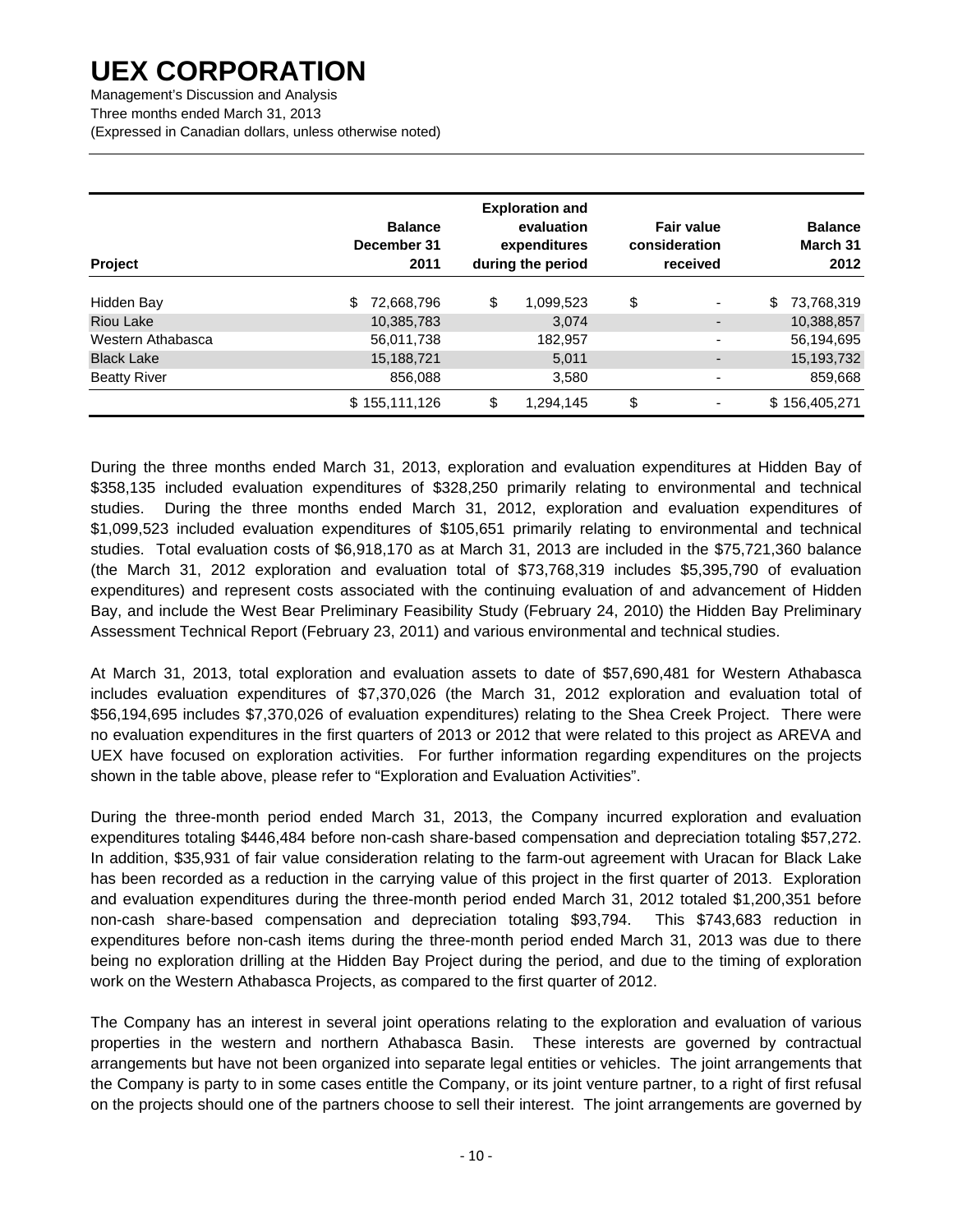Management's Discussion and Analysis Three months ended March 31, 2013 (Expressed in Canadian dollars, unless otherwise noted)

management committees which set the annual exploration budgets for these projects. Should the Company be unable to, or choose not to, fund its required contributions as outlined in the agreement, there is a risk that the Company's ownership interest could be diluted. As a result of decisions to fund exploration programs for the joint arrangements, the Company may choose to complete further equity issuances or fund these amounts through the Company's general working capital.

UEX is party to the following joint arrangements:

| <b>Ownership interest</b><br>Effective March 31 and May 2, 2013 | Western<br>Athabasca | <b>Black</b><br>Lake | <b>Beatty</b><br><b>River</b> |
|-----------------------------------------------------------------|----------------------|----------------------|-------------------------------|
| <b>UEX Corporation</b>                                          | 49.000%              | 89.970%              | 25.000%                       |
| AREVA Resources Canada Inc.                                     | 51.000               | 10.030               | 50.702                        |
| JCU (Canada) Exploration Company, Limited                       | -                    | ٠                    | 24.298                        |
|                                                                 | 100.000%             | 100.000%             | 100.000%                      |

### **Financing Activities**

In the three-month period ended March 31, 2013, the Company did not raise any equity through public or private offerings.

On March 13, 2012, the Company completed an underwritten bought deal public financing for 10,000,000 common shares at a price of \$0.80 per share for gross proceeds of \$8,000,000. Cameco exercised its pre-emptive right to participate in the offering and purchased 3,208,902 shares for \$2,333,746, so as to maintain its ownership at approximately 22.58%, on the same terms as the offering except no cash commission was payable. In addition, the underwriter exercised its 10% over-allotment rights and Cameco exercised its associated pre-emptive right resulting in the Company receiving another \$1,033,375. Share issue costs include a cash commission of \$440,000 and other issuance costs of \$275,633.

#### **Proceeds from Short Form Prospectus Offering as of March 13, 2012**

|                                        | Offering &<br>Cameco<br>Pre-emptive<br><b>Distribution</b> | 10% Over-<br>Allotment   | Additional<br>Cameco<br>Pre-emptive<br><b>Distribution</b> | Total        | <b>Actual Net</b><br><b>Proceeds</b> | Difference |
|----------------------------------------|------------------------------------------------------------|--------------------------|------------------------------------------------------------|--------------|--------------------------------------|------------|
| <b>Gross Proceeds</b>                  | \$10,333,746                                               | 800.000<br>\$            | 233.375<br>S.                                              | \$11,367,121 | \$11,367,121                         | \$         |
| Fees payable to<br><b>Underwriters</b> | 400.000                                                    | 40.000                   | ۰                                                          | 440.000      | 440,000                              |            |
| <b>Expenses of Offering</b>            | 200,000                                                    | $\overline{\phantom{a}}$ | ۰                                                          | 200,000      | 275,633                              | 75,633     |
| <b>Net Proceeds</b>                    | \$9,733,746                                                | 760.000                  | 233.375<br>S                                               | \$10,727,121 | \$10,651,488                         | 75,633     |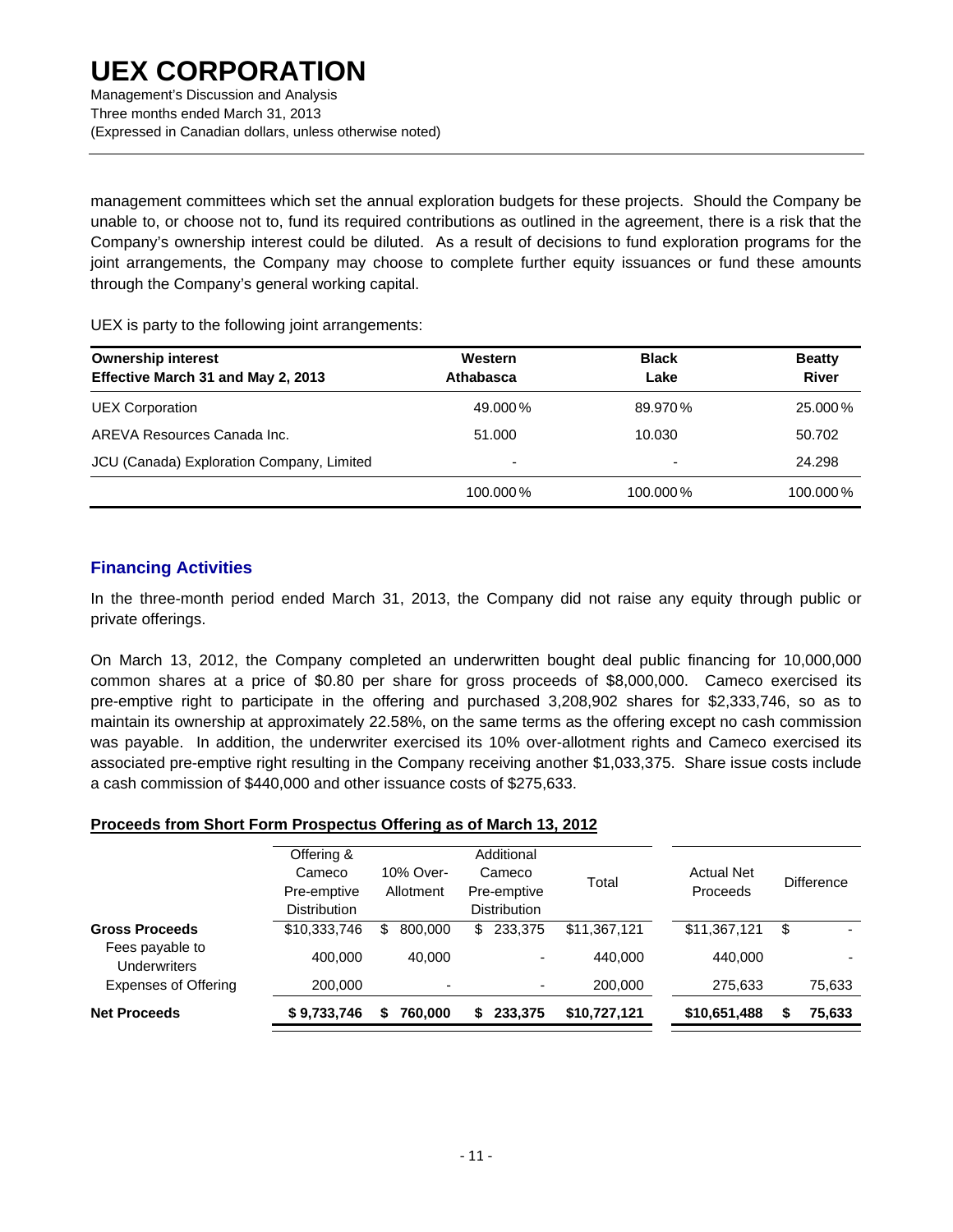Management's Discussion and Analysis Three months ended March 31, 2013 (Expressed in Canadian dollars, unless otherwise noted)

|                                          |                                                            |                        | <b>PROPOSED USE OF PROCEEDS (1)</b>                        |              |                    | <b>ACTUAL USE OF</b><br><b>PROCEEDS</b>  |
|------------------------------------------|------------------------------------------------------------|------------------------|------------------------------------------------------------|--------------|--------------------|------------------------------------------|
|                                          | Offering &<br>Cameco<br>Pre-emptive<br><b>Distribution</b> | 10% Over-<br>Allotment | Additional<br>Cameco<br>Pre-emptive<br><b>Distribution</b> | Total        | Use of<br>Proceeds | Difference /<br>Remaining<br>to be Spent |
| <b>Shea Creek Project</b>                |                                                            |                        |                                                            |              |                    |                                          |
| Exploration and drilling <sup>(i)</sup>  | \$3,000,000                                                |                        |                                                            | \$3,000,000  |                    |                                          |
| Updated mineral<br>resource estimate     | 100,000                                                    |                        |                                                            | 100,000      | 121,605            | (21,605)                                 |
| <b>Hidden Bay Project</b>                |                                                            |                        |                                                            |              |                    |                                          |
| Exploration and drilling <sup>(ii)</sup> | 1,750,000                                                  |                        |                                                            | 1,750,000    |                    |                                          |
| Capital expenditures <sup>(iii)</sup>    | 200,000                                                    |                        |                                                            | 200,000      | 109,270            |                                          |
| Evaluation <sup>(2)</sup>                | 2,000,000                                                  |                        |                                                            | 2,000,000    | 1,356,760          | 643,240                                  |
| Working capital and                      |                                                            |                        |                                                            |              |                    |                                          |
| general corporate<br>expenses            | 2,683,746                                                  | 760,000                | 233,375                                                    | 3,677,121    | 1,897,973          | 6,619,878                                |
| <b>TOTAL</b>                             | \$9,733,746                                                | 760,000<br>S           | 233,375                                                    | \$10,727,121 | \$3,485,608        | \$7,241,513                              |

### **Use of Proceeds from Short Form Prospectus Offering as at March 31, 2013**

 $(1)$  In the Short Form Prospectus, amounts were presented in millions

 $(2)$  Referred to as "Development to December 31, 2012 with goal of advancing toward the pre-feasibility stage" in the Short Form Prospectus

When the short form prospectus was prepared and filed, the use of proceeds table included only funds related to the offering which, in addition to the \$8.8-million bought deal, included proceeds from shares to be issued to Cameco for having exercised their pre-emptive right to maintain their existing ownership percentage of the Company and proceeds related to the 10% over-allotment. At that time all conditions precedent related to the flow-through placement and the associated Cameco private placement had not been met. Upon completion of the flow-through, UEX had an obligation to fund \$3.0 million in qualified exploration costs. The flow-through placement was completed on March 14, 2012 and management has reallocated these flow-through amounts to be used to fund the 2012 drilling at Shea Creek. This eliminated the potential Part XII.6 tax that could have become payable due to the timing of the spending of the flow-through funds.

In the months following the Offering and the completion of the private placements, market conditions in the resource sector deteriorated significantly and the ability to raise capital became challenging and highly dilutive for most public companies. Management took the following steps to preserve capital in difficult and uncertain market conditions:

- (i) Shea Creek exploration of \$3.0 million for 2012 which was to be funded out of this placement was funded by the flow-through placement which was closed on March 14, 2012 and the amount allocated for this purpose in the short form prospectus offering was transferred to working capital and general corporate expenses.
- (ii) Planned exploration expenditures of \$1.75 million at Hidden Bay were deferred with these amounts being allocated to working capital and general corporate expenses.
- (iii) Planned capital expenditures on the Hidden Bay Project, which included the acquisition of the Raven camp, were completed at less than anticipated cost and other non-critical expenditures were deferred with the remaining funds allocated to working capital and general corporate expenses.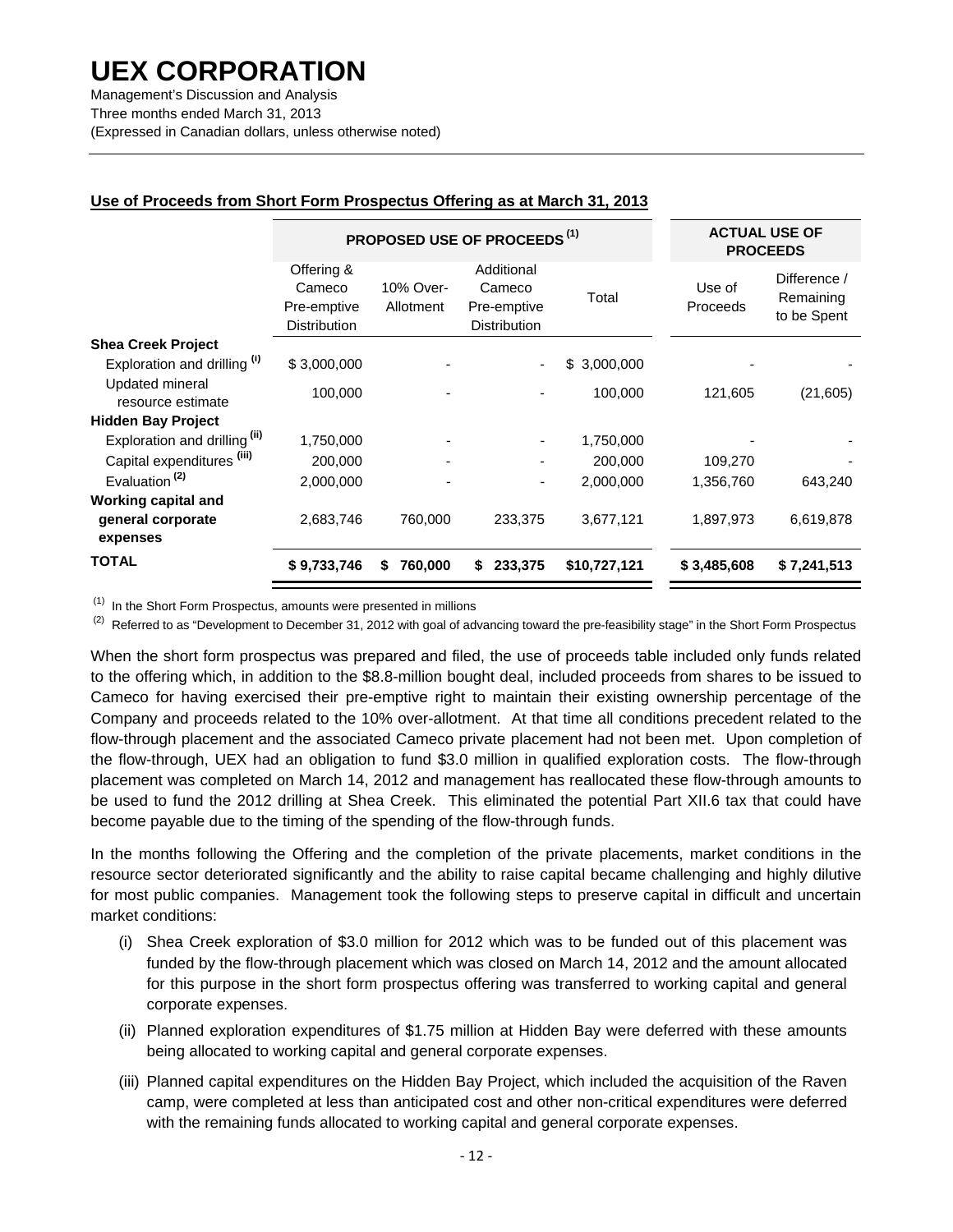(Expressed in Canadian dollars, unless otherwise noted)

Should market conditions improve and circumstances are such that undertaking these expenditures are in the best interest of UEX, funds may be reallocated to exploration from working capital.

On March 14, 2012, the Company completed a non-brokered private placement of 3,260,869 flow-through shares at a price of \$0.92 per share for gross proceeds of \$3,000,000 with issue costs of \$37,044 and no commission payable. A flow-through premium related to the sale of the associated tax benefits was determined to be \$97,826 on issuance (market price on date of subscription was \$0.89). Cameco exercised its pre-emptive right to participate in the offering and purchased 951,256 common shares at a non-flow-through price of \$0.84 per share offered by the Company, so as to maintain its ownership interest at approximately 22.58%.

#### **Proceeds from Flow-through and Cameco Private Placements as of March 14, 2012**

|                                     | Flow-through<br>Private<br>Placement | Cameco<br>Pre-emptive<br><b>Distribution</b><br>(Private Placement) | Total       | <b>Actual Net</b><br>Proceeds | <b>Difference</b> |  |
|-------------------------------------|--------------------------------------|---------------------------------------------------------------------|-------------|-------------------------------|-------------------|--|
| <b>Gross Proceeds</b>               | \$3,000,000                          | 799.055<br>S                                                        | \$3.799.055 | \$3,799,055                   |                   |  |
| Legal fees on private<br>placements | $\overline{\phantom{0}}$             | 37.044                                                              | 37.044      | 37.044                        |                   |  |
| <b>Net Proceeds</b>                 | \$3,000,000                          | 762,011                                                             | \$3,762,011 | \$3,762,011                   |                   |  |
|                                     |                                      |                                                                     |             |                               |                   |  |

#### **Use of Proceeds from Flow-through and Cameco Private Placements as at March 31, 2013**

|                                                                                             |                                      | PROPOSED USE OF PROCEEDS <sup>(1)</sup>                             |             | <b>ACTUAL USE OF</b><br><b>PROCEEDS</b> |                          |  |
|---------------------------------------------------------------------------------------------|--------------------------------------|---------------------------------------------------------------------|-------------|-----------------------------------------|--------------------------|--|
|                                                                                             | Flow-through<br>Private<br>Placement | Cameco<br>Pre-emptive<br><b>Distribution</b><br>(Private Placement) | Total       | Use of<br>Proceeds                      | Remaining<br>to be Spent |  |
| <b>Hidden Bay Project</b><br>Exploration and<br>evaluation <sup>(2)(iv)</sup>               | \$1,037,989                          | 762,011<br>\$                                                       | \$1,800,000 | 367,642<br>\$                           | \$                       |  |
| <b>Black Lake &amp; Riou Lake</b><br><b>Projects</b><br>Exploration <sup>(v)</sup>          | 1,962,011                            |                                                                     | 1,962,011   |                                         |                          |  |
| <b>Shea Creek Project</b><br>Exploration <sup>(v)</sup><br>Other Exploration <sup>(3)</sup> |                                      |                                                                     |             | 2,959,538<br>77,402                     |                          |  |
| <b>Working capital and</b><br>general corporate<br>expenses                                 |                                      |                                                                     |             |                                         | 357,429                  |  |
| <b>TOTAL</b>                                                                                | \$3,000,000                          | 762,011<br>\$                                                       | \$3,762,011 | \$3,404,582                             | \$<br>357,429            |  |

 $(1)$  In the Short Form Prospectus, amounts were presented in millions

 $(2)$  Referred to as "Exploration and development work at the Hidden Bay Project in 2013" in the Short Form Prospectus

<sup>(3)</sup> Exploration expenditures on the Black Lake, Riou Lake, Beatty River, and Western Athabasca properties (excluding Shea Creek)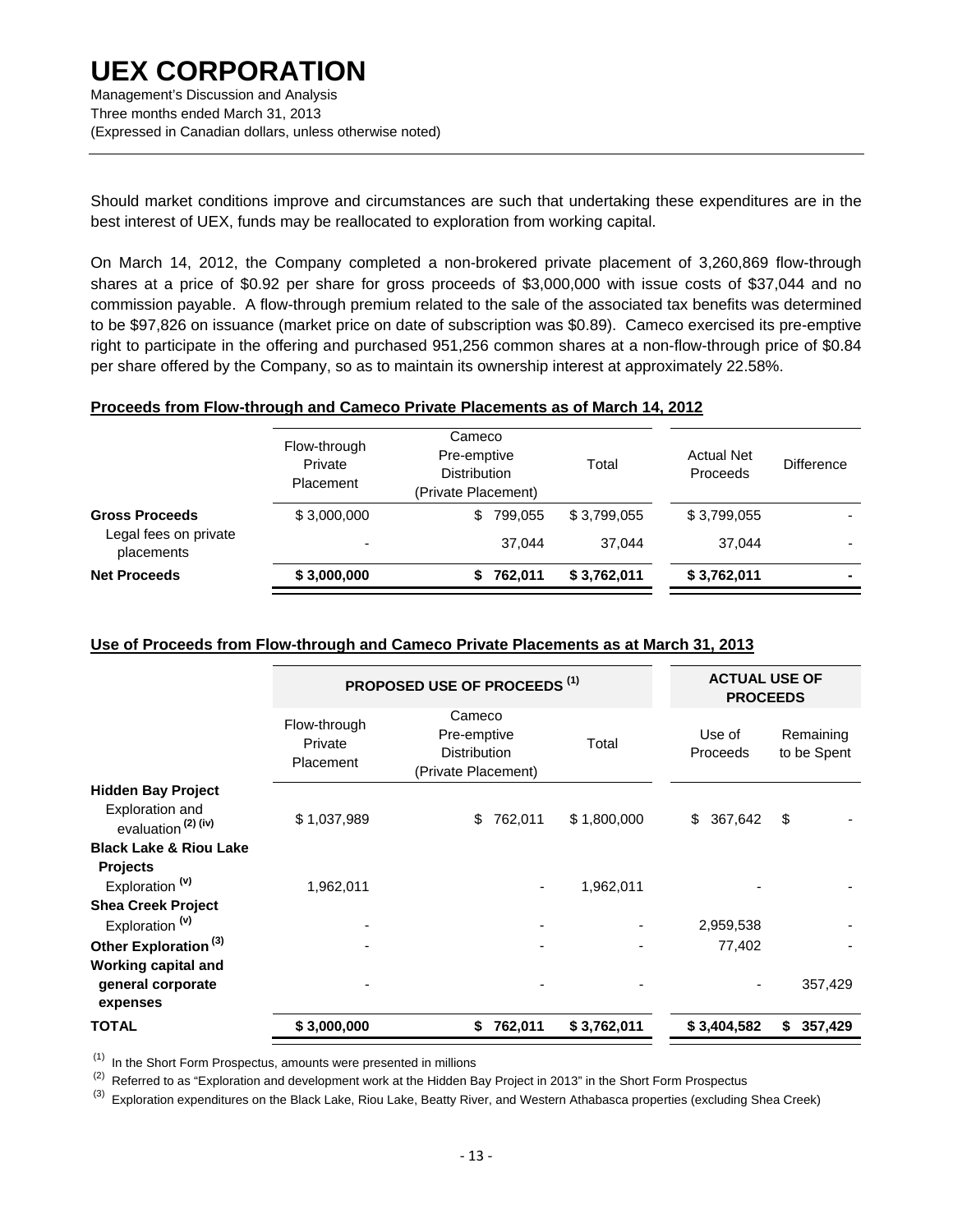Management's Discussion and Analysis Three months ended March 31, 2013 (Expressed in Canadian dollars, unless otherwise noted)

Due to changes in equity market conditions following the closing of this financing, management took the following steps to preserve capital in difficult and uncertain times. Shea Creek exploration, which was to be funded out of the short form prospectus offering proceeds, was funded by this placement. Reallocating these funds to meet UEX's joint-venture funding obligations for Shea Creek exploration in 2012 avoids the Part XII.6 taxes that would have applied in 2013 if the funds were spent under the look-back rule.

- (iv) Unspent funds to be used in 2013 for Hidden Bay exploration work were transferred to cover the Shea Creek exploration expenditures of \$959,471 in 2012 and \$38,056 in 2013, and other exploration expenditures of \$78,238 in 2012 reduced by \$836 in 2013 due to a fuel tax refund, with the remainder of \$357,429 from the Cameco private placement (resulting from them exercising their pre-emptive rights) reallocated to working capital and general corporate expenses. The total budget for Shea Creek in 2012 was \$2,940,000 of which \$18,518 was funded prior to the closing of this placement.
- (v) Planned exploration at the Black Lake and Riou Lake projects of \$1,962,011 in 2013 was deferred and funds which were to be used toward this work were reallocated to fund the 2012 exploration program at Shea Creek.

Should market conditions improve and circumstances are such that undertaking these expenditures are in the best interest of UEX, funds may be reallocated to exploration from working capital.

No share purchase options were exercised during the three-month periods ended March 31, 2013 or 2012.

Effective December 31, 2012, the Company renounced flow-through expenditures relating to the flow-through funds raised in 2012 (\$3.0 million under the general rule) and did not incur Part XII.6 tax. The Company does not have any unspent flow-through funds as at March 31, 2013 and May 2, 2013.

### **Liquidity and Capital Resources**

As UEX has not begun production on any of its mineral properties, the Company does not generate cash from operations. As at March 31, 2013, the Company had current assets of \$11,819,717, including \$11,664,586 in cash and cash equivalents, compared to current assets as at December 31, 2012 that totaled \$12,852,916 and included \$12,580,134 in cash and cash equivalents. Working capital at March 31, 2013 was \$11,499,565, compared to working capital of \$12,342,017 at December 31, 2012. At March 31, 2013, the Company's cash balances were invested in highly liquid term deposits redeemable within 90 days or less. The Company had sufficient cash resources at March 31, 2013 to fund its approved 2013 budgets for exploration, evaluation and administrative costs.

Accounts payable and other liabilities at March 31, 2013 were \$320,152, which is lower than the December 31, 2012 balance of \$510,899. This difference is primarily comprised of a substantial reduction in joint operation amounts owed to AREVA, due to the timing and scale of exploration work performed on the Shea Creek Project during the current period as compared to the first quarter of 2012.

The Company's net deferred income tax liability of \$12,851,393 at March 31, 2013 is comprised of a \$15,794,180 deferred income tax liability related to the tax effect of the difference between the carrying value of the Company's mineral properties and their tax values, offset by the Company's deferred income tax assets totaling \$2,942,787. At December 31, 2012, the Company's net deferred income tax liability was \$12,966,524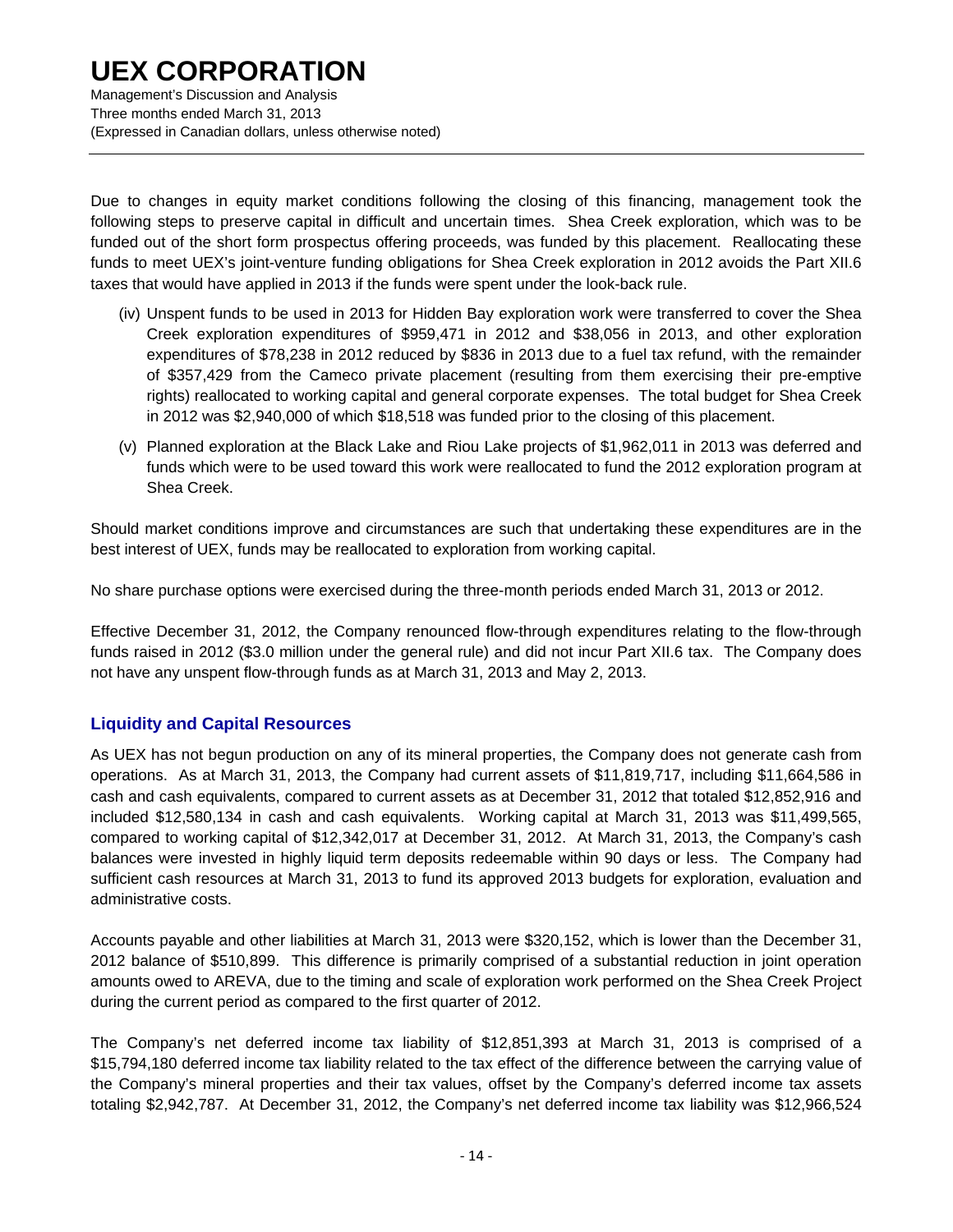Management's Discussion and Analysis Three months ended March 31, 2013 (Expressed in Canadian dollars, unless otherwise noted)

and was comprised of a \$15,801,130 deferred income tax liability related to the tax effect of the difference between the carrying value of the Company's mineral properties and their tax values, offset by the Company's deferred income tax assets totaling \$2,834,606. The deferred tax liability decreased from December 31, 2012 to March 31, 2013 primarily due to the evaluation work completed at Hidden Bay in the first quarter of 2013 which was not funded by flow-through dollars, and thus not renounced, and did not add to the taxable timing difference in mineral properties; also, the tax value of non-capital loss carryforwards increased from the comparative period due to the addition of the losses from the current period and thus created a larger deferred tax asset to offset against the deferred tax liabilities.

### **Commitments**

In the normal course of business, the Company enters into contracts and performs business activities that give rise to commitments for future minimum payments. The Company has an obligation under an operating lease for its office premises until November 30, 2015. Future minimum lease payments as at March 31, 2013 are as follows:

|                           | 2013     | 2014     | 2015     | 2016      | 2017 |
|---------------------------|----------|----------|----------|-----------|------|
| Lease for office premises | \$44,363 | \$60.566 | \$56,743 | \$<br>nil | nıl  |

The Company has no other financial commitments or obligations beyond those required to fund \$1.5 million (49% share) of the approved \$3.1-million 2013 exploration budgets for the Western Athabasca, a \$2.0-million budget for additional exploration expenditures at Shea Creek in 2013, and the maintenance of title to its mineral properties. UEX has spent all of the 2012 flow-through dollars (\$3.0 million) on eligible exploration expenditures and renounced these expenditures to shareholders, effective December 31, 2012, in January of 2013. UEX's share of any budgets relating to Black Lake for 2013 will be funded by Uracan pursuant to the terms of the farmout agreement.

### **Off-Balance Sheet Arrangements**

The Company does not have any off-balance sheet arrangements.

### **Financial Instruments**

The Company's financial instruments consist of cash and cash equivalents, amounts receivable, investments and accounts payable and other liabilities. Interest income is recorded in the statement of operations and comprehensive loss. Cash and cash equivalents, as well as amounts receivable, are classified as loans and receivables, and accounts payable and other liabilities are classified as other financial liabilities and recorded at amortized cost using the effective interest rate method. In addition, any impairment of loans and receivables is deducted from amortized cost. Investments include warrants which have been classified as *Financial assets at fair value through profit or loss* ("FVTPL") and as such are stated at fair value with any changes in fair value recognized in profit or loss. The investments also include shares which have been classified as *Available-for-sale financial assets* and are carried at fair value with changes in fair value recognized in other comprehensive income with amounts accumulated in other comprehensive income recognized in profit and loss when they are sold.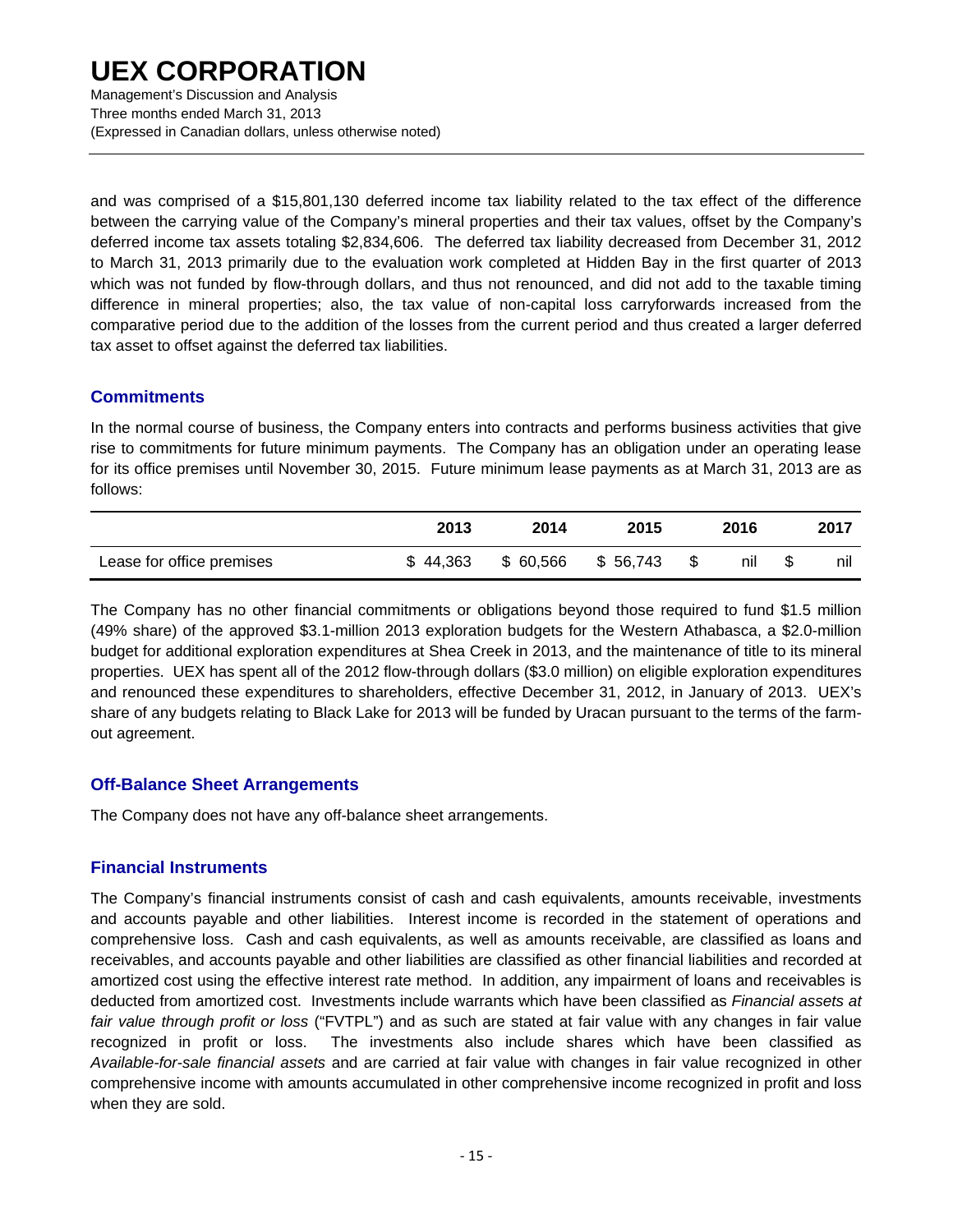Management's Discussion and Analysis Three months ended March 31, 2013 (Expressed in Canadian dollars, unless otherwise noted)

The Company operates entirely in Canada and is not subject to any significant foreign currency risk. The Company's financial instruments are exposed to limited liquidity risk, credit risk and market risk.

Liquidity risk is the risk that the Company will not be able to meet its financial obligations as they fall due. The Company manages liquidity risk through the management of its capital structure. The Company's objective when managing capital is to safeguard the Company's ability to continue as a going concern in order to pursue the exploration and development programs on its mineral properties. The Company manages its capital structure, consisting of shareholders' equity, and makes adjustments to it, based on funds available to the Company, in order to support the exploration and development of its mineral properties. Historically, the Company has relied exclusively on the issuance of common shares for its capital requirements. Accounts payable and other liabilities are due within the current operating period.

Credit risk is the risk of an unexpected loss if a third party to a financial instrument fails to meet its contractual obligations. The Company's exposure to credit risk includes cash and cash equivalents and amounts receivable. The Company reduces its credit risk by maintaining its bank accounts at large international financial institutions. The maximum exposure to credit risk is equal to the carrying value of cash and cash equivalents and amounts receivable. The Company's investment policy is to invest its cash in highly liquid short-term interest-bearing investments that are redeemable 90 days or less from the original date of acquisition.

Market risk is the risk that changes in market prices such as foreign exchange rates and interest rates will affect the Company's income. The Company is subject to interest rate risk on its cash and cash equivalents. The Company reduces this risk by investing its cash in highly liquid short-term interest-bearing investments that earn interest on a fixed rate basis.

The carrying values of amounts receivable and accounts payable and other liabilities are a reasonable estimate of their fair values because of the short period to maturity of these instruments.

Cash and cash equivalents are classified as loans and receivables and are initially recorded at fair value and subsequently at cost with accrued interest recorded in accounts receivable. At March 31, 2013, the Company's cash and cash equivalents of \$11,664,586 (December 31, 2012 - \$12,580,134) are classified as Level 1 within the fair value hierarchy.

Investments are recorded at fair value. The fair value change for the Uracan shares represents the change to the quoted price of these publicly traded securities from the date they were acquired. The shares are subject to a hold period and may not trade before June 14, 2013. These shares and warrants are being held for long-term investment purposes. The fair value change for the share purchase warrants reflects changes to the Black-Scholes valuation input assumptions on acquisition compared to the March 31, 2013 revaluation date. The warrants have an exercise price of \$0.15 per share (which is currently above market share price), may not be exercised prior to June 14, 2013 and have an expiry date of February 13, 2016.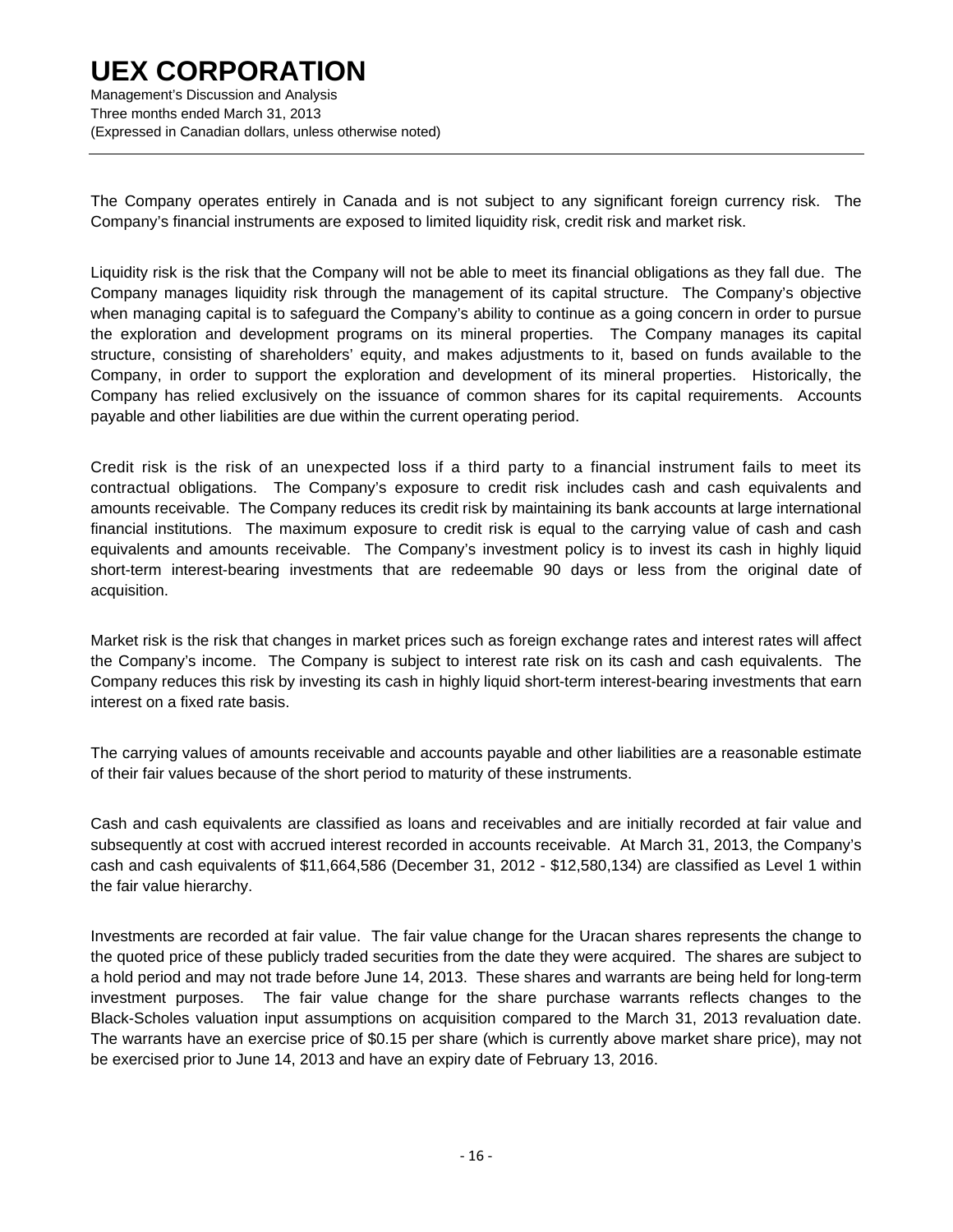Management's Discussion and Analysis Three months ended March 31, 2013 (Expressed in Canadian dollars, unless otherwise noted)

The impacts of fair value changes are incidental to the Company as the assets impacted by these changes do not represent significant value in comparison with the core assets of the Company. The Company has not exercised any of the Uracan share purchase warrants that it holds.

The fair value of the Uracan shares, classified as Level 1, is based on the market price for these actively traded securities at February 13, 2013 on acquisition and March 31, 2013, the financial statement fair value date.

The fair value of the warrants received from Uracan, classified as Level 3, has been determined using the Black-Scholes option-pricing model with the following weighted-average assumptions as at the dates indicated:

|                                         | March 31<br>2013 | <b>February 13</b><br>$2013^{(1)}$ | December 31<br>2012 |
|-----------------------------------------|------------------|------------------------------------|---------------------|
| Number of warrants received - Uracan    | 150,000          | 150,000                            |                     |
| Expected forfeiture rate                | $0.00\%$         | $0.00\%$                           |                     |
| Weighted-average grant date fair values | \$0.05           | \$0.06                             |                     |
| <b>Expected volatility</b>              | 128.60%          | 127.26%                            |                     |
| Risk-free interest rate                 | 1.08%            | 1.22%                              |                     |
| Expected life                           | 2.87 years       | 3.00 years                         |                     |

 $(1)$  Date of acquisition

Market factors, such as fluctuations in the trading prices for the marketable securities as well as fluctuations in the risk-free interest rates offered by the Bank of Canada for short-term deposits are updated each time the Uracan warrants are revalued. The Company expects that these valuation inputs are likely to change at every reporting period which will result in adjustments to the fair value of these warrants in future periods.

The following table shows the valuation techniques used in the determination of fair values within Level 3 of the hierarchy, as well as the key unobservable inputs used in the valuation model:

| Level 3 item      | <b>Valuation approach</b>                                                                           | Key unobservable inputs                                                                           | Inter-relationship between key<br>unobservable inputs and fair<br>value measurement    |
|-------------------|-----------------------------------------------------------------------------------------------------|---------------------------------------------------------------------------------------------------|----------------------------------------------------------------------------------------|
| Warrants - Uracan | The fair value has been<br>determined by using the<br><b>Black-Scholes option</b><br>pricing model. | Expected volatility for Uracan<br>shares, derived from the shares'<br>historical prices (weekly). | The estimated fair value for the<br>warrants increases as the volatility<br>increases. |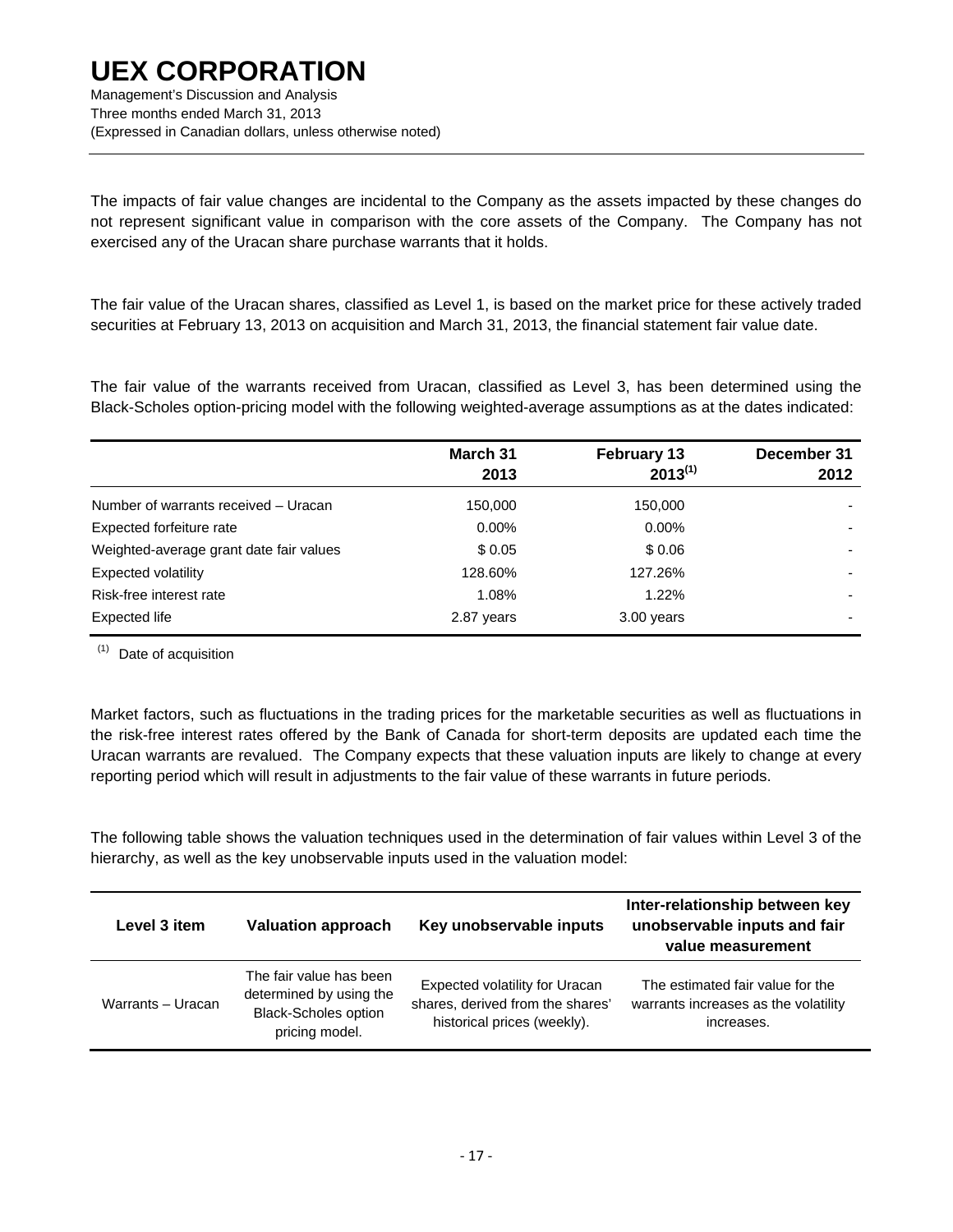Management's Discussion and Analysis Three months ended March 31, 2013 (Expressed in Canadian dollars, unless otherwise noted)

### **Related Party Transactions**

The Company was involved in the following related party transactions for the three months ended March 31, 2013 and 2012:

Related party transactions include the following payments which were made to related parties other than key management personnel:

|                                                               | Three months ended<br>March 31 |        |    |        |
|---------------------------------------------------------------|--------------------------------|--------|----|--------|
|                                                               |                                | 2013   |    | 2012   |
| Other consultants <sup>(1)</sup>                              | \$                             | ٠      | \$ | 24,843 |
| Other consultants share-based payments <sup>(3)</sup>         |                                | 2,060  |    | 3,560  |
| Panterra Geoservices Inc. <sup>(2)</sup>                      |                                | 13,500 |    | 5,000  |
| Panterra Geoservices Inc. share-based payments <sup>(3)</sup> |                                | 6,962  |    | 13,046 |
|                                                               |                                | 22.522 |    | 46,449 |

<sup>(1)</sup> Other consultants include close members of the family of R. Sierd Eriks, UEX's Vice-President of Exploration, who provide geological consulting services with specific services invoiced as provided.

<sup>(2)</sup> Panterra Geoservices Inc. is a company owned by David Rhys, a member of the management advisory board that provides geological consulting services to the Company. The management advisory board members are not paid a retainer or fee; specific services are invoiced as provided.

 $^{(3)}$  Share-based compensation expense is the fair value of options granted which have been calculated using the Black-Scholes option-pricing model and the assumptions disclosed in Note 10(c) of the December 31, 2012 annual financial statements.

Key management personnel compensation includes management and director compensation as follows:

|                                                          | Three months ended<br>March 31 |     |         |
|----------------------------------------------------------|--------------------------------|-----|---------|
|                                                          | 2013                           |     | 2012    |
| Salaries and short-term employee benefits <sup>(4)</sup> | \$222,147                      | \$. | 175,947 |
| Share-based payments <sup>(3)</sup>                      | 177.574                        |     | 263,507 |
|                                                          | \$399,721                      | \$. | 439,454 |

(3) Share-based compensation expense is the fair value of options granted which have been calculated using the Black-Scholes option-pricing model and the assumptions disclosed in Note 10(c) of the December 31, 2012 annual financial statements.

In the event of a change of control of the Company, certain senior management may elect to terminate their employment agreements and the Company shall pay termination benefits of two times their respective annual salaries at that time and all of their share purchase options will become immediately vested with all other employee benefits, if any, continuing for a period of two years.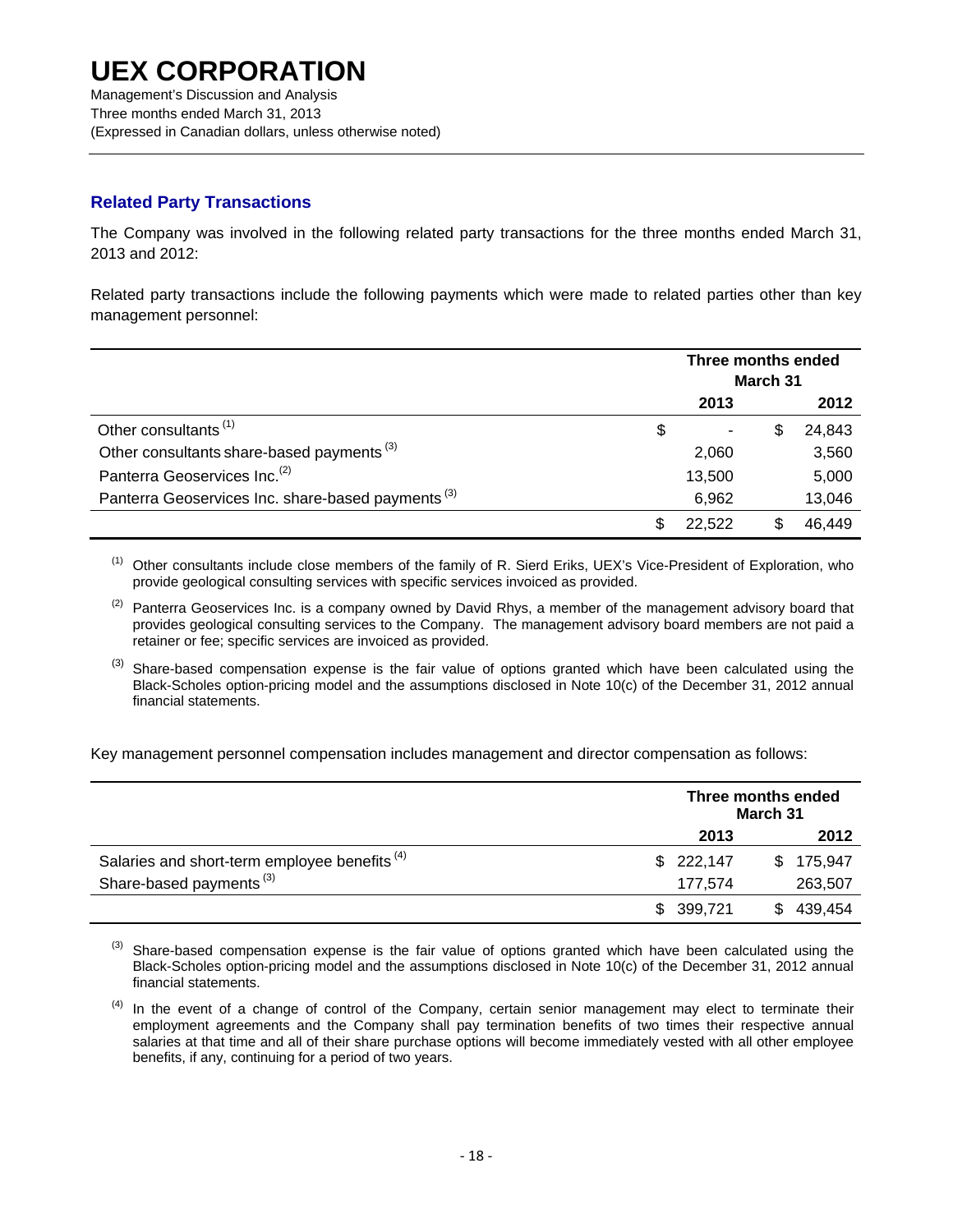Management's Discussion and Analysis Three months ended March 31, 2013 (Expressed in Canadian dollars, unless otherwise noted)

### **Accounting Policies**

The accounting policies and methods employed by the Company determine how it reports its financial condition and results of operations, and may require management to make judgments or rely on assumptions about matters that are inherently uncertain. The Company's results of operations are reported using policies and methods in accordance with IFRS. In preparing financial statements in accordance with IFRS, management is required to make estimates and assumptions that affect the reported amounts of assets, liabilities, revenues and expenses for the period. Management reviews its estimates and assumptions on an ongoing basis using the most current information available.

### **Change in Accounting Policy**

The accounting policies applied by the Company in the condensed unaudited interim financial statements are the same as those applied by the Company in its financial statements as at and for the year ended December 31, 2012, except for the following amendment with respect to financial assets at fair value through profit or loss ("FVTPL") and available-for-sale financial assets ("AFS").

The following should be read in conjunction with *Note 2(h) Financial Assets – Financial assets at FVTPL* from the Company's audited financial statements for the year ended December 31, 2012. Financial assets at FVTPL include warrants (classified as held-for-trading) which are presented as non-current assets unless management intends to dispose of these assets within 12 months of the end of the reporting period.

The following should also be read in conjunction with *Note 2(h) Financial Assets – Available-for-sale financial assets* from the Company's audited financial statements for the year ended December 31, 2012. AFS assets are included in non-current assets unless the investment matures or management intends to dispose of it within 12 months of the end of the reporting period. The Company's AFS assets include marketable securities that are not held for the purpose of trading.

The following new or amended standards have been adopted in the condensed interim financial statements for the period beginning January 1, 2013:

#### IFRS 7 *Financial Instruments: Disclosures*: Amendments – Offsetting Financial Assets and Financial Liabilities

The amendments to IFRS 7 require entities to disclose information about rights of offset and related arrangements for financial instruments under an enforceable master netting agreement or similar agreement. The application of these amendments may result in more disclosures being made with respect to offsetting financial assets and financial liabilities in the future.

#### IFRS 13 *Fair Value Measurement*

The adoption of IFRS 13 by the Company has had no material impact on the financial results of the Company. The adoption of IFRS 13 did, however, result in some additional fair value disclosures including the valuation inputs and techniques used in determining fair value. The adoption of IFRS 13 also required an amendment to the Company's accounting policies as presented in the annual audited financial statements relating to financial assets at fair value through profit or loss and available-for-sale financial assets (see Note 2c).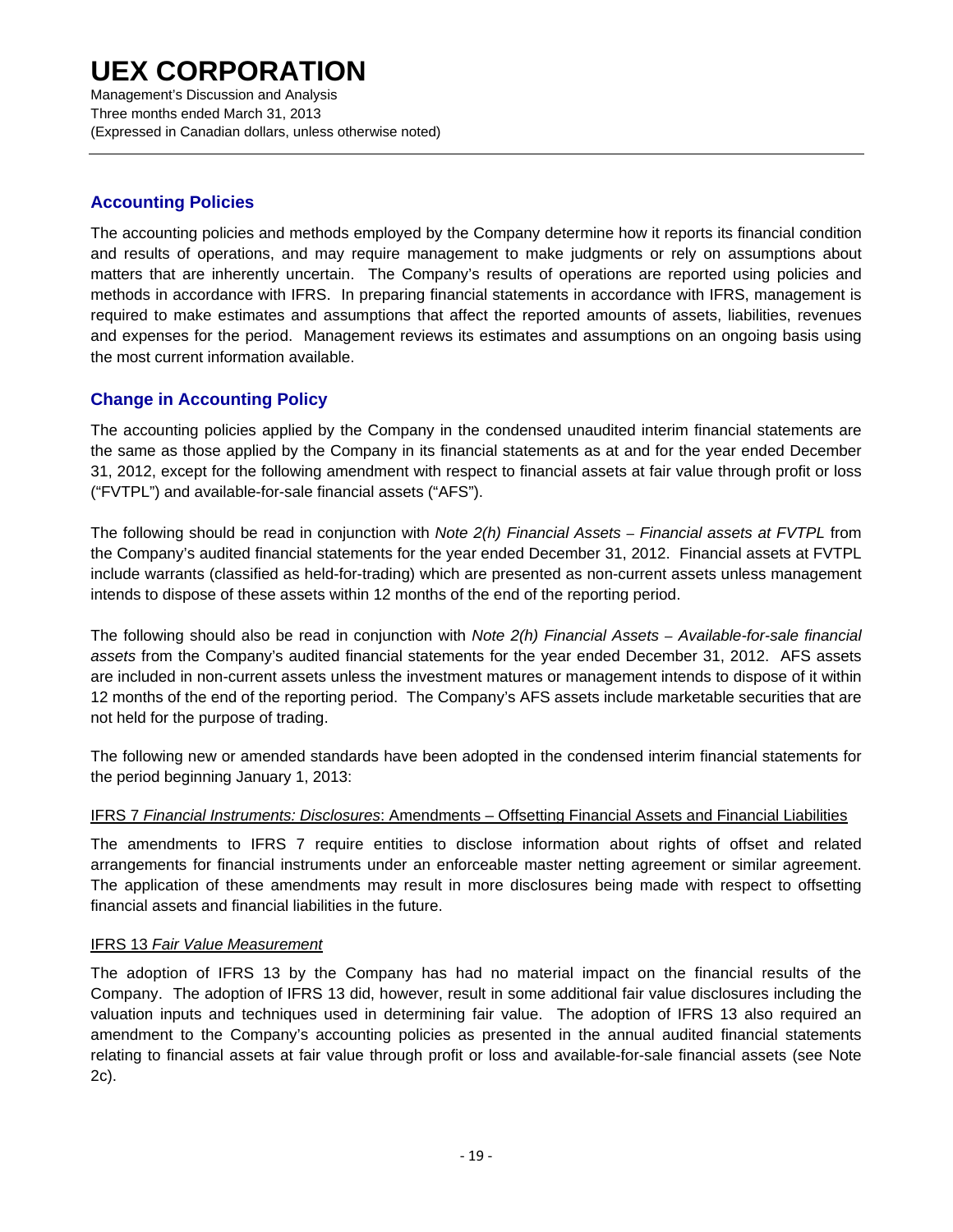Management's Discussion and Analysis Three months ended March 31, 2013 (Expressed in Canadian dollars, unless otherwise noted)

The International Accounting Standards Board has issued IFRS 9 *Financial Instruments* ("IFRS 9") to replace IAS 39 *Financial Instruments*. IFRS 9 has an effective date for year ends starting on or after January 1, 2015, with early adoption permitted. The Company intends to adopt IFRS 9 in its financial statements for the annual period beginning on January 1, 2015. The Company does not expect IFRS 9 to have a material impact on the financial statements. The classification and measurement of the Company's financial assets is not expected to change under IFRS 9 because of the nature of the Company's operations and the types of financial assets that it holds.

### **Joint Arrangements**

Joint arrangements are arrangements of which the Company has joint control, established by contracts requiring unanimous consent for decisions about the activities that significantly affect the arrangements' returns. They are classified and accounted for as follows:

- (i) *Joint operation* when the Company has rights to the assets, and obligations for the liabilities, relating to an arrangement, it accounts for each of its assets, liabilities and transactions, including its share of those held or incurred jointly, in relation to the joint operation.
- (ii) *Joint venture* when the Company has rights only to the net assets of the arrangement, it accounts for its interest using the equity method.

The Company has an interest in several joint operations relating to the exploration and evaluation of various properties in the western and northern Athabasca Basin. The financial statements include the Company's proportionate share of the joint operations' assets, liabilities, revenue and expenses with items of a similar nature on a line-by-line basis from the date that the joint arrangement commences until the date that the joint arrangement ceases. These interests are governed by contractual arrangements but have not been organized into separate legal entities or vehicles.

The Company does not have any joint arrangements that are classified under IFRS 11 as joint ventures. However, "joint operations" as defined by IFRS are nevertheless commonly referred to as "joint ventures" by UEX, its operating partners and the general mining industry, and use of the term "joint venture" by UEX in its disclosures for the purposes of describing its operating results is considered consistent with these statements.

The joint arrangements that the Company is party to in some cases entitle the Company to a right of first refusal on the projects should one of the partners choose to sell their interest. The joint arrangements are governed by a management committee which sets the annual exploration budgets for these projects. In certain cases, should the Company choose not to fund their minimum required contributions as outlined in the agreement, there is a risk that the Company's ownership interest could be diluted. As a result of decisions to fund exploration programs for the joint arrangements, the Company may choose to complete further equity issuances or fund these amounts through the Company's general working capital.

### **Critical Accounting Estimates**

The Company prepares its financial statements in accordance with IFRS, which require management to estimate various matters that are inherently uncertain as of the date of the financial statements. Accounting estimates are deemed critical when a different estimate could have reasonably been used or where changes in the estimate are reasonably likely to occur from period to period, and would materially impact the Company's financial statements. The Company's significant accounting policies are discussed in the financial statements. Critical estimates inherent in these accounting policies are discussed below.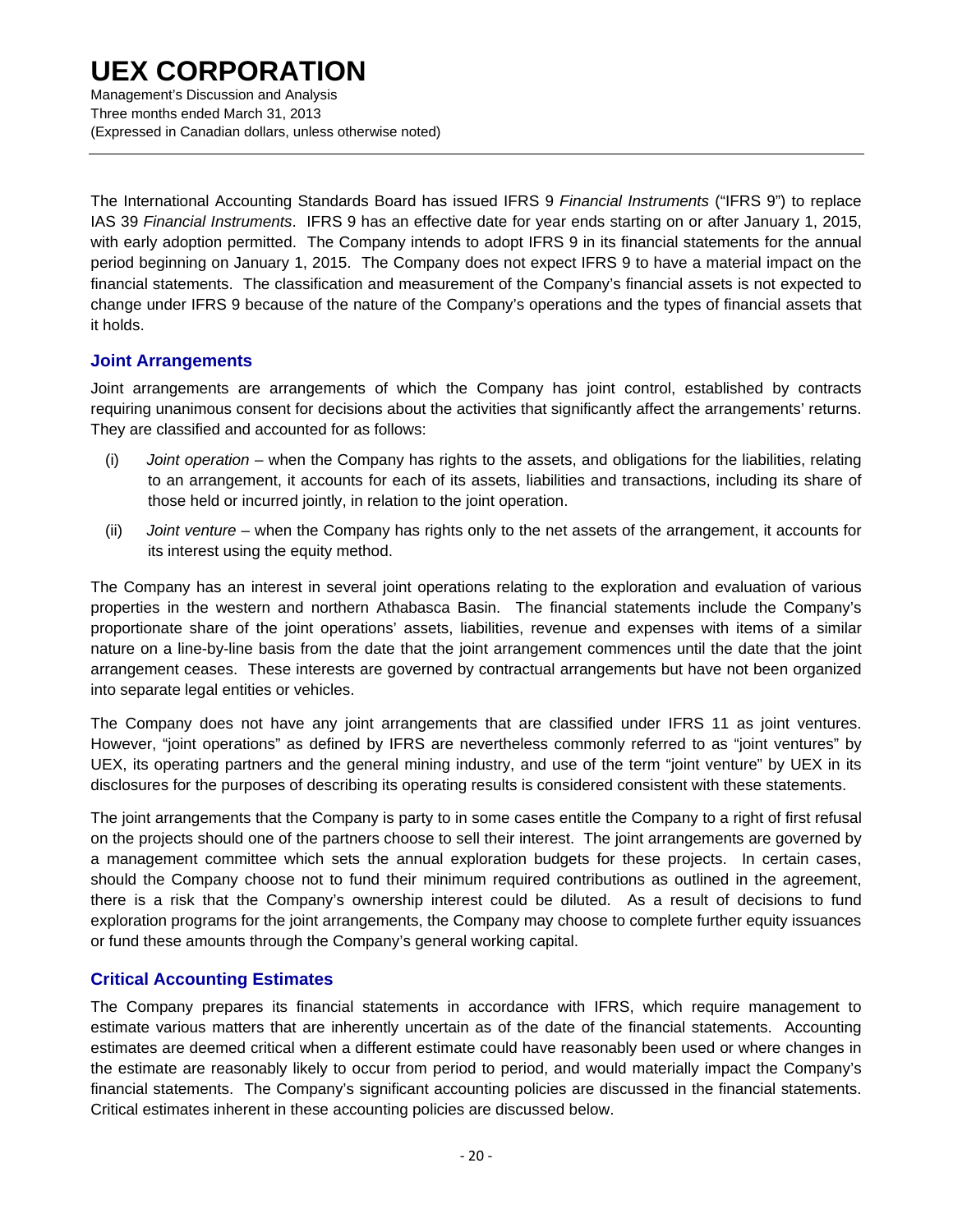Management's Discussion and Analysis Three months ended March 31, 2013 (Expressed in Canadian dollars, unless otherwise noted)

### *Valuation of mineral properties*

The recovery of amounts shown for exploration and evaluation assets is dependent upon the discovery of economically recoverable resources, the ability of the Company to obtain financing to complete exploration and development of the properties, and on future profitable production or proceeds of disposition. The Company recognizes in income costs recovered on mineral properties when amounts received or receivable are in excess of the carrying amount. Upon transfer of exploration and evaluation assets into development properties, all subsequent expenditures on the exploration, construction, installation or completion of infrastructure facilities is capitalized within development properties.

All capitalized exploration and evaluation assets are monitored for indications of impairment. Where a potential impairment is indicated, assessments are performed for each area of interest. To the extent that the exploration expenditures are not expected to be recovered, this amount is recorded as a write-down of interest in mineral properties in the statement of operations and comprehensive loss in the period.

As at March 31, 2013, the market capitalization of UEX Corporation was below the carrying value of the Company's net assets which are primarily represented by mineral properties. The Company has reviewed recent arms-length transactions for the acquisition of uranium resources defined by National Instrument 43-101 and has concluded that the carrying value of the Company's net assets is supported.

### *Environmental rehabilitation provision*

The Company recognizes the fair value of a liability for environmental rehabilitation in the period in which the Company is legally or constructively required to remediate, if a reasonable estimate of fair value can be made, based on an estimated future cash settlement of the environmental rehabilitation obligation, discounted at a pre-tax rate that reflects the current market assessments of the time value of money and the risks specific to the obligation. The environmental rehabilitation obligation is capitalized as part of the carrying amount of the associated long-lived asset and a liability is recorded. The environmental rehabilitation cost is amortized on the same basis as the related asset. The liability is adjusted for the accretion of the discounted obligation and any changes in the amount or timing of the underlying future cash flows. Significant judgements and estimates are involved in forming expectations of the amounts and timing of environmental rehabilitation cash flows. The Company has assessed each of its mineral projects and determined that no material environmental rehabilitations exist as the disturbance to date is minimal.

#### *Share-based payments*

The Company has a share option plan which is described in Note 10(c) of the financial statements for the year ended December 31, 2012. The fair value of all share-based awards is estimated using the Black-Scholes option-pricing model at the grant date and amortized over the vesting periods. An individual is classified as an employee when the individual is an employee for legal or tax purposes (direct employee) or provides services similar to those performed by a direct employee, including directors of the Company. Share-based payments to non-employees are measured at the fair value of the goods or services received, or the fair value of the equity instruments issued if it is determined the fair value of the goods or services cannot be reliably measured, and are recorded at the date the goods or services are received. The amount recognized as an expense is adjusted to reflect the number of awards expected to vest.

None of the Company's awards call for settlement in cash or other assets. Upon the exercise of the share purchase options, consideration paid together with the amount previously recognized in the share-based payments reserve is recorded as an increase in share capital. The offset to the recorded cost is to share-based payments reserve. Consideration received on the exercise of share purchase options is recorded as share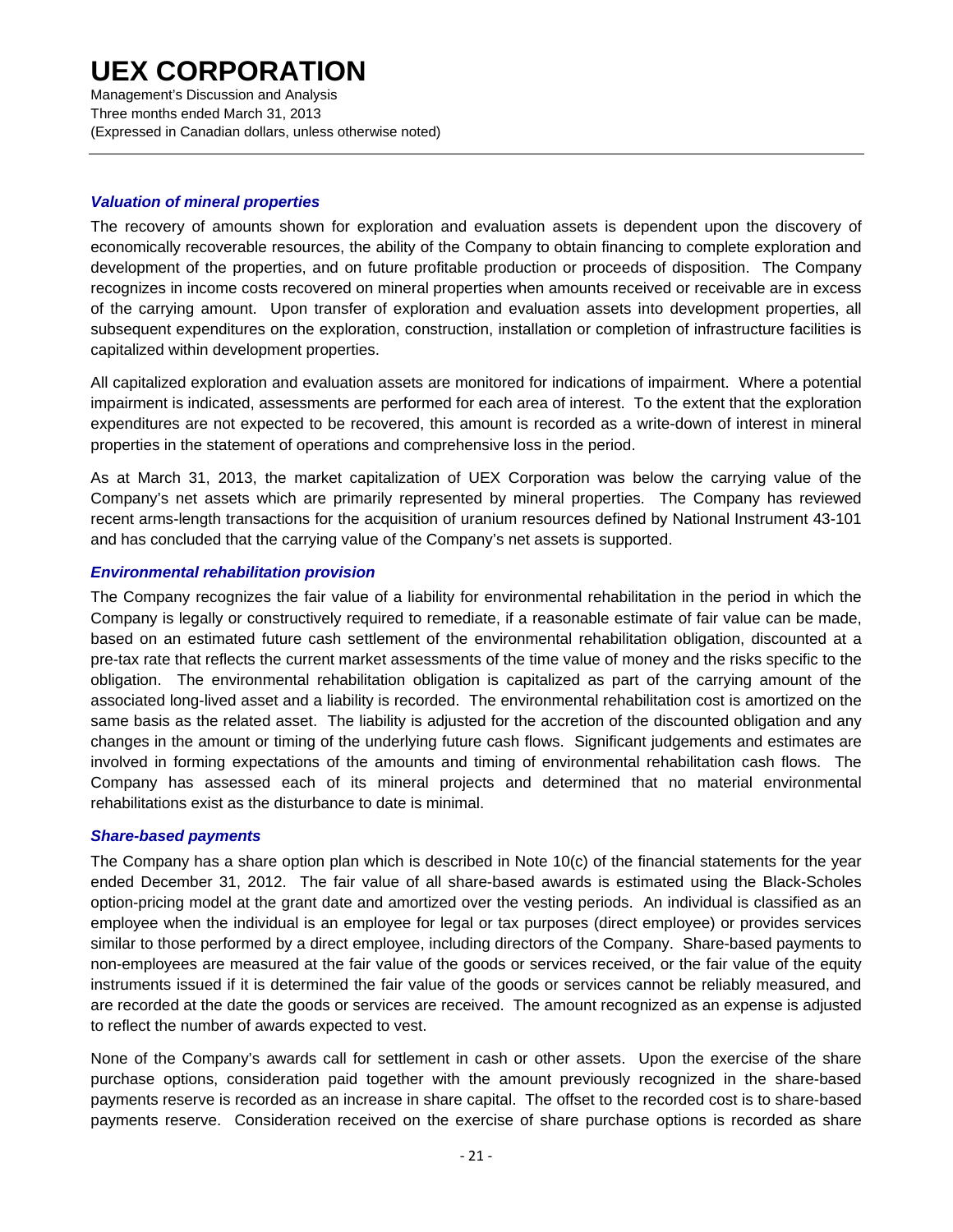Management's Discussion and Analysis Three months ended March 31, 2013 (Expressed in Canadian dollars, unless otherwise noted)

capital and the related share-based payments value in the reserve is transferred to share capital. Charges for share purchase options that are forfeited before vesting are reversed from share-based payments reserve. For those share purchase options that expire or are forfeited after vesting, the recorded value is transferred to retained earnings (deficit).

### **Recent Accounting Announcements**

The International Accounting Standards Board issued the following IFRSs with an effective date for year ends starting on or after January 1, 2013:

(i) IFRS 7 *Financial Instruments: Disclosures*: Amendments – Offsetting Financial Assets and Financial **Liabilities** 

The amendments to IFRS 7 require entities to disclose information about rights of offset and related arrangements for financial instruments under an enforceable master netting agreement or similar agreement. The application of these amendments may result in more disclosures being made with respect to offsetting financial assets and financial liabilities in the future.

(ii) IFRS 10 *Consolidated Financial Statements*

 The adoption of this standard had no impact on the financial statements of the Company as there are no subsidiaries or investments in separate entities.

(iii) IFRS 11 *Joint Arrangements* supersedes IAS 31 *Interests in Joint Ventures* and SIC-13 *Jointly Controlled Entities – Non-monetary Contributions by Venturers*

 The adoption of this standard had no impact on the financial statements of the Company because the application of IFRS 11 resulted in the same accounting treatment for the Company's joint operations (previously referred to as jointly controlled assets).

(iv) IFRS 12 *Disclosure of Interests in Other Entities*

 The adoption of this standard has led to some greater disclosure in the financial statements with respect to the Company's joint arrangements and the risks associated with these agreements.

(v) IFRS 13 *Fair Value Measurement* 

 The adoption of IFRS 13 has had no material impact on the results of the Company. The adoption of IFRS 13 did, however, result in some additional fair value disclosures including the valuation of inputs and techniques used in determining fair value. The adoption of IFRS 13 also required an amendment to the Company's accounting policies as presented in the annual audited financial statements relating to assets at fair value through profit or loss and available-for-sale financial assets.

The International Accounting Standards Board has issued IFRS 9 *Financial Instruments* ("IFRS 9") to replace IAS 39 *Financial Instruments*. IFRS 9 has an effective date for year ends starting on or after January 1, 2015, with early adoption permitted. The Company intends to adopt IFRS 9 in its financial statements for the annual period beginning on January 1, 2015. The Company does not expect IFRS 9 to have a material impact on the financial statements. The classification and measurement of the Company's financial assets is not expected to change under IFRS 9 because of the nature of the Company's operations and the types of financial assets that it holds.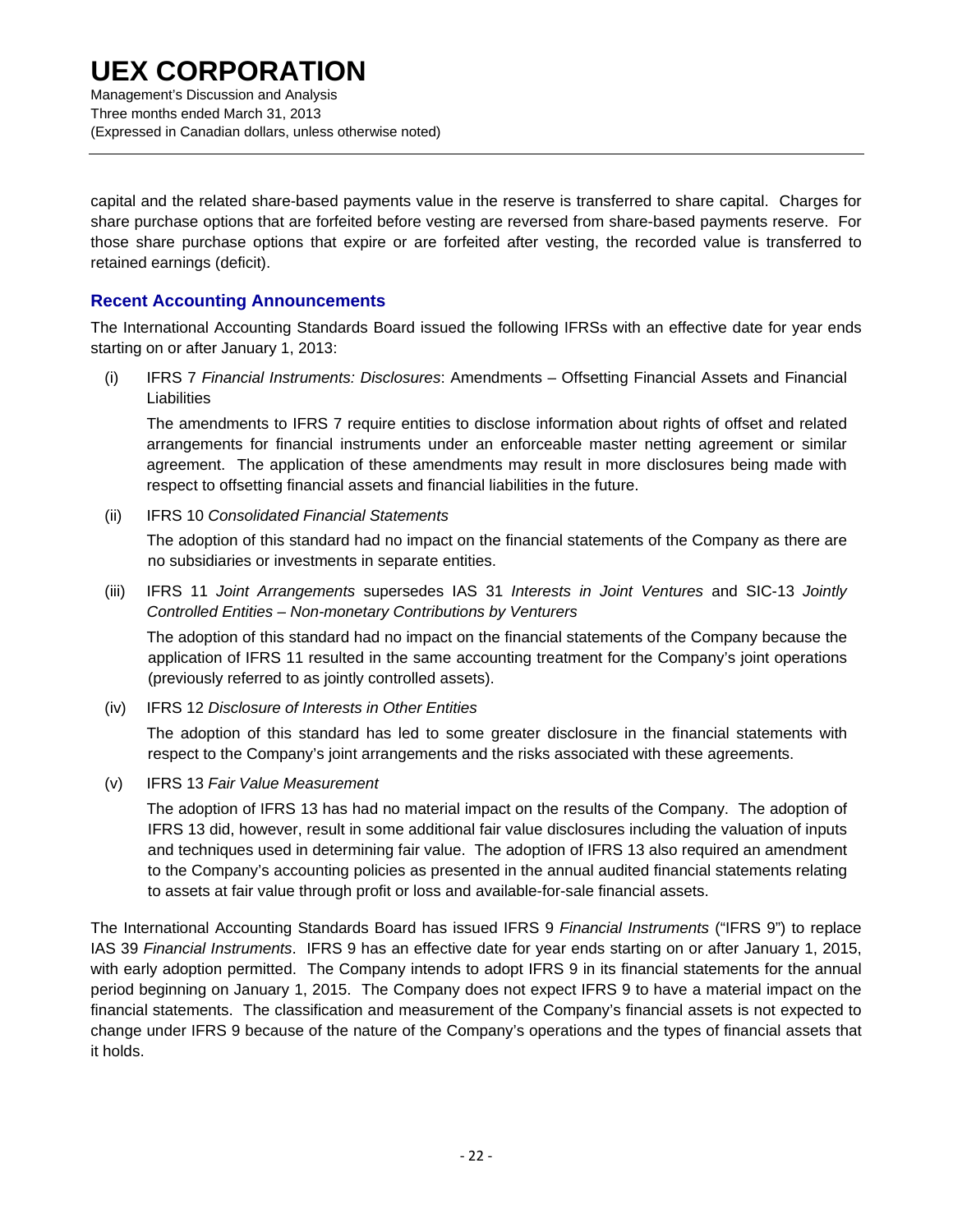### **EXPLORATION AND EVALUATION UPDATE**

### **Mineral Resource Estimates**

Tables 1 and 2 show respective summaries of UEX's Indicated and Inferred mineral resource estimates by deposit.

| <b>Deposit</b>           | Tonnes     | Grade<br>$U_3O_8$ (%) | <b>Total</b><br>$U_3O_8$ (lbs) | <b>UEX's share</b><br>$U_3O_8$ (lbs) |
|--------------------------|------------|-----------------------|--------------------------------|--------------------------------------|
| Kianna <sup>(4)</sup>    | 1,034,500  | 1.526                 | 34,805,000                     | 17,054,450                           |
| Anne <sup>(4)</sup>      | 564,000    | 1.992                 | 24,760,000                     | 12,132,400                           |
| Colette <sup>(4)</sup>   | 327,800    | 0.786                 | 5,680,000                      | 2,783,200                            |
| 58B <sup>(4)</sup>       | 141,600    | 0.774                 | 2,417,000                      | 1,184,330                            |
| <b>Shea Creek Totals</b> | 2,067,900  | 1.484                 | 67,663,000                     | 33,154,870                           |
| Horseshoe <sup>(5)</sup> | 5,119,700  | 0.203                 | 22,895,000                     | 22,895,000                           |
| Raven <sup>(5)</sup>     | 5,173,900  | 0.107                 | 12,149,000                     | 12,149,000                           |
| West Bear <sup>(5)</sup> | 78,900     | 0.908                 | 1,579,000                      | 1,579,000                            |
| <b>Hidden Bay Totals</b> | 10,372,500 | 0.160                 | 36,623,000                     | 36,623,000                           |
| <b>TOTALS</b>            | 12,440,400 | 0.380                 | 104,286,000                    | 69,777,870                           |

**TABLE 1 UEX Corporation – Indicated Mineral Resource Estimates (1) (2) (3)**

**TABLE 2 UEX Corporation – Inferred Mineral Resource Estimates (1) (2) (3)**

| <b>Deposit</b>           | <b>Tonnes</b> | Grade<br>$U_3O_8$ (%) | <b>Total</b><br>$U_3O_8$ (lbs) | <b>UEX's share</b><br>$U_3O_8$ (lbs) |
|--------------------------|---------------|-----------------------|--------------------------------|--------------------------------------|
| Kianna <sup>(4)</sup>    | 560,700       | 1.364                 | 16,867,000                     | 8,264,830                            |
| Anne <sup>(4)</sup>      | 134,900       | 0.880                 | 2,617,000                      | 1,282,330                            |
| Colette <sup>(4)</sup>   | 493,200       | 0.716                 | 7,780,000                      | 3,812,200                            |
| 58B <sup>(4)</sup>       | 83,400        | 0.505                 | 928,000                        | 454,720                              |
| <b>Shea Creek Totals</b> | 1,272,200     | 1.005                 | 28,192,000                     | 13,814,080                           |
| Horseshoe <sup>(5)</sup> | 287,000       | 0.166                 | 1,049,000                      | 1,049,000                            |
| Raven <sup>(5)</sup>     | 822,200       | 0.092                 | 1,666,000                      | 1,666,000                            |
| <b>Hidden Bay Totals</b> | 1,109,200     | 0.111                 | 2,715,000                      | 2,715,000                            |
| <b>TOTALS</b>            | 2,381,400     | 0.589                 | 30,907,000                     | 16,529,080                           |

#### **Notes:**

- (1) The mineral resource estimates follow the requirements of *National Instrument 43-101 Standards of Disclosure for Mineral Projects* and classifications follow CIM definition standards.
- (2) The Shea Creek updated mineral resources were estimated at a cut-off of  $0.30\%$  U<sub>3</sub>O<sub>8</sub>.
- (3) The Hidden Bay mineral resources were estimated at a cut-off of 0.05%  $U_3O_8$ .
- (4) The Shea Creek updated mineral resource estimates were reported in a UEX Corporation news release dated April 17, 2013. A new Shea Creek Technical Report will be filed on SEDAR at *www.sedar.com* within 45 days of this news release.
- (5) The Hidden Bay mineral resource estimates are included in the Hidden Bay Report with an effective date of February 15, 2011 which was filed on SEDAR at *www.sedar.com* on February 23, 2011.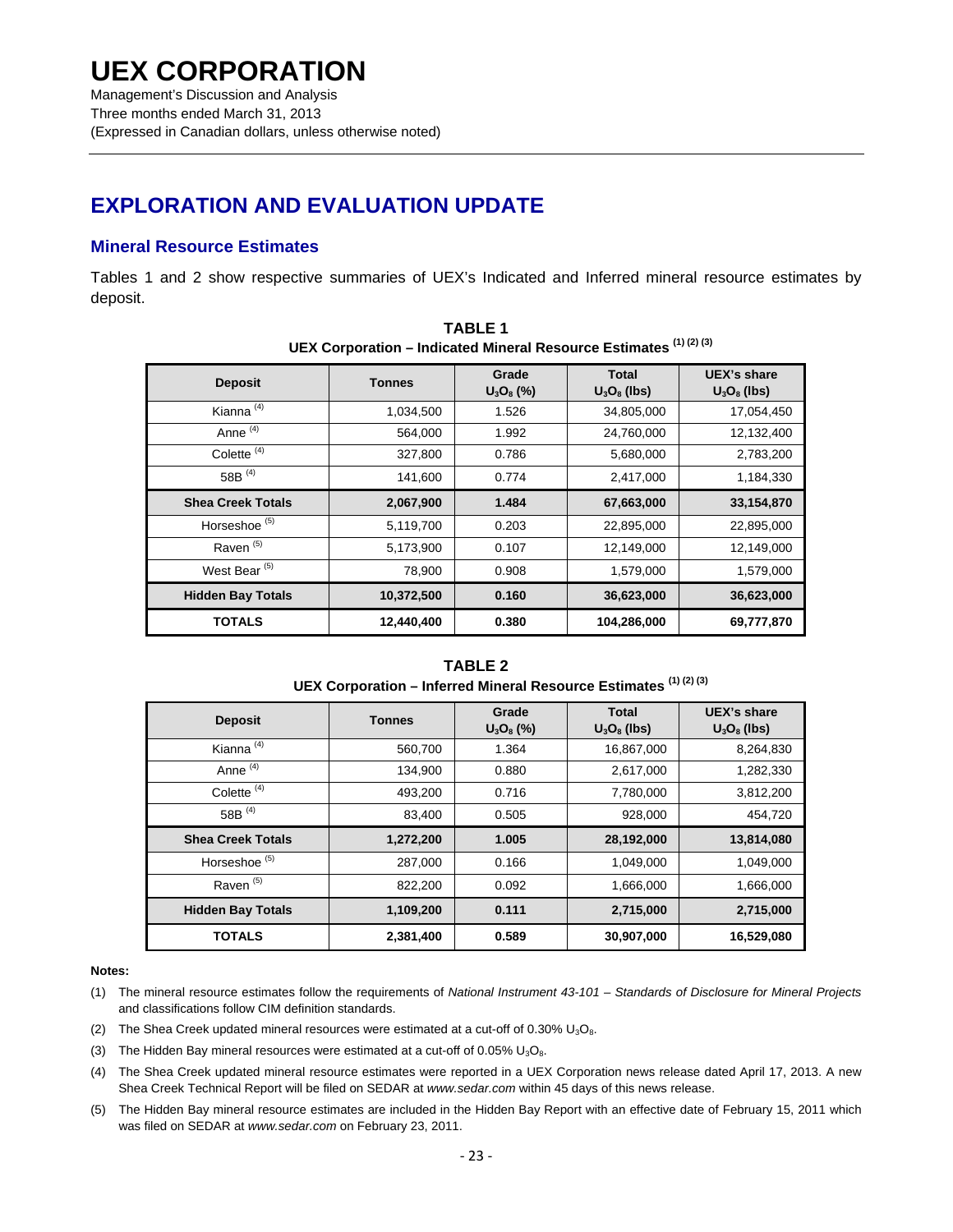Management's Discussion and Analysis Three months ended March 31, 2013 (Expressed in Canadian dollars, unless otherwise noted)

### **Exploration and Evaluation Activities**

The following is a general discussion of UEX's recent exploration and evaluation activities. Mineral resources that are not mineral reserves do not have demonstrated economic viability. For more detailed information regarding UEX's exploration projects, please refer to UEX's current Annual Information Form, available at *www.sedar.com*, or to UEX's website at *www.uex-corporation.com*.

### **Western Athabasca Projects: Shea Creek**

The Shea Creek Project ("Shea Creek") is one of the nine 49%-owned Western Athabasca Projects joint-ventured with AREVA, the operator, which also include the Douglas River, Erica, Alexandra, Mirror River, Laurie, Nikita, Uchrich and Brander Lake projects.

Shea Creek is the flagship exploration property among the Western Athabasca Projects, consisting of eleven claims totaling 19,581 hectares (48,386 acres) and is host to the following deposits:

- Kianna Deposit ("Kianna");
- Anne Deposit ("Anne");
- Colette Deposit ("Colette"); and
- 58B Deposit ("58B").

Shea Creek is located in northwest Saskatchewan, just south of AREVA's former Cluff Lake mine which produced over 64 million pounds of  $U_3O_8$  during its successful 22 years of operation. Shea Creek hosts the largest undeveloped uranium resource in the Athabasca Basin. High-grade uranium is distributed along a three-kilometre long strike length at the north end of the 33-kilometre long Saskatoon Lake Conductor. The deposits at Shea Creek show three styles of mineralization: unconformity-hosted, basement-hosted and perched. Access is provided year-round by Provincial Highway 955 and by air.

In 2004, UEX entered into an agreement with AREVA to fund C\$30 million of exploration costs in exchange for a 49% interest in the Western Athabasca Projects, which include Shea Creek. AREVA continued to act as operator. The Kianna Deposit was identified in 2006, and UEX successfully met its funding target and earned its 49% interest in 2007. The 58B Deposit was identified in 2010.

On April 4, 2013 an agreement was signed with AREVA which grants UEX the option to increase its ownership interest in the Western Athabasca Projects, which include the Shea Creek Project, by 0.9% to 49.9% through the expenditure by UEX of an aggregate of up to \$18.0 million (the "Additional Expenditures") on exploration over the six-year period ending December 31, 2018. UEX is under no obligation to propose a budget in any year of the agreement. UEX's interest for the Projects shall be increased at the end of each calendar year by the proportional amount of the Additional Expenditures incurred in such year which are in addition to the pro-rata budget amounts proposed by AREVA. UEX may propose an additional exploration budget of up to \$4.0 million in any single year without the prior approval of AREVA, who remains the project operator. These Additional Expenditures would be supplementary to any annual budget proposed by AREVA. AREVA has agreed to propose a minimum annual budget (to be shared pro-rata) of not less than \$2.0 million for the Western Athabasca Projects, inclusive of Shea Creek, during the six-year period provided that UEX proposes to spend at least \$2.0 million of Additional Expenditures in the same year and the average weekly spot price of  $U_3O_8$  for the year ended September 30<sup>th</sup> prior to such year is not less than \$40 per pound of  $U_3O_8$ .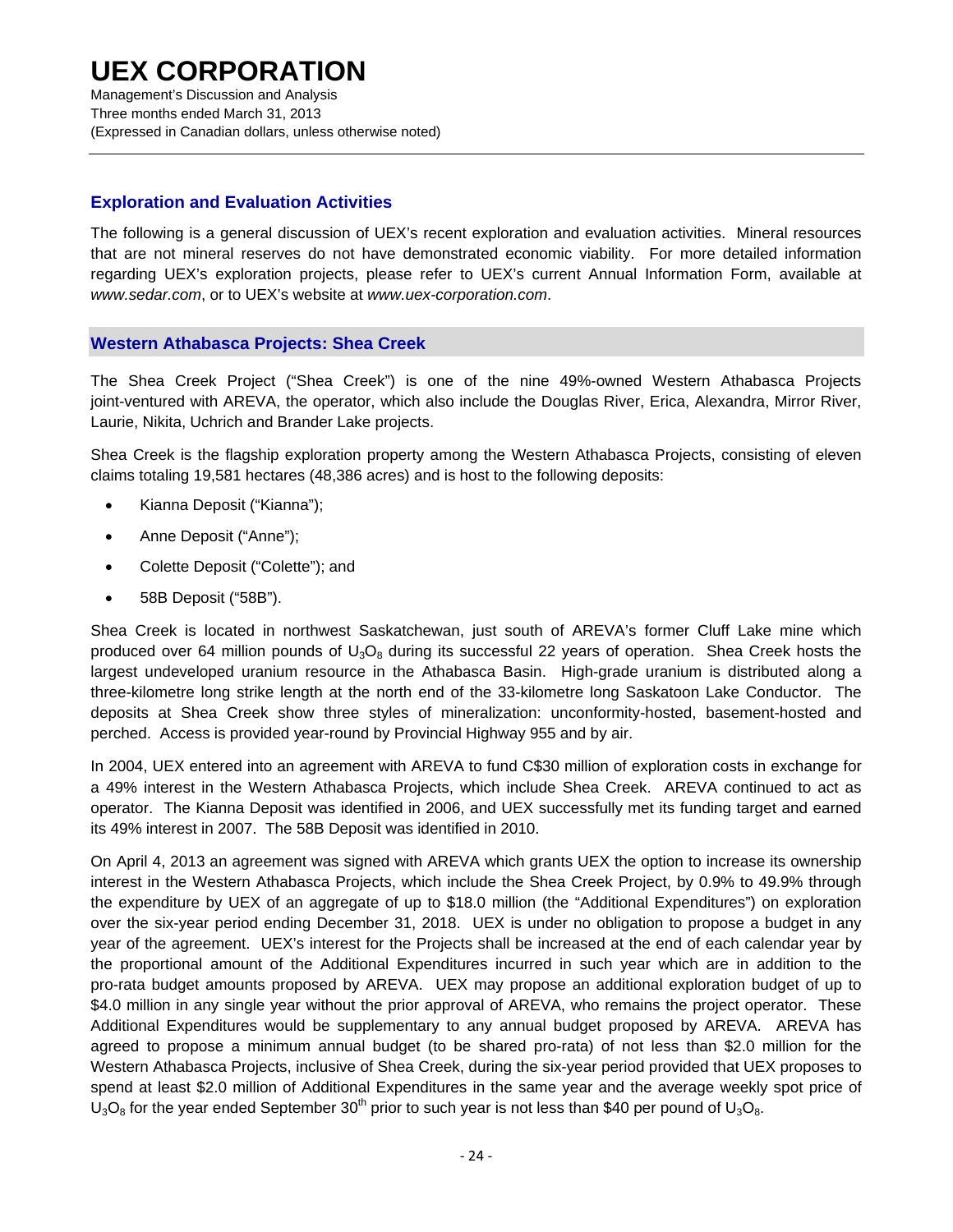This agreement provides UEX with a multi-year opportunity to build upon our past successes with AREVA by continuing exploration intended to expand known Shea Creek resources while concurrently seeking new uranium deposits.

A budget of \$2.0 million relating to this new agreement has been approved for 2013. This supplemental program would most likely focus on the Kianna East mineralized zone where UEX had considerable success in 2012.

An annual budget for 2013 of \$3.1 million of which UEX is responsible for funding \$1.52 million has been approved, with exploration work expected to begin in the second quarter of 2013. Total expenditures to the end of 2012 by UEX on exploration and evaluation at Shea Creek were C\$39.9 million and C\$7.4 million, respectively, with approximately 241,000 metres of drilling completed.

### **Shea Creek Mineral Updated Resource Estimate**

A previous N.I. 43-101 independent mineral resource estimate for the Kianna, Anne and Colette deposits which is supported by a technical report entitled "Technical Report on the Shea Creek Property, Saskatchewan, Canada, Including Mineral Resource Estimates for the Kianna, Anne and Colette Deposits" by K. Palmer, P.Geo.of Golder Associates Ltd. ("Golder") with an effective date of May 26, 2010 was filed on SEDAR on July 9, 2010.

In April 2013, UEX received an updated N.I. 43-101 independent mineral resource estimate incorporating additional drilling results from the 2010, 2011 and 2012 drilling campaigns (see UEX news release dated April 15, 2013). This estimate, commissioned by UEX, was completed by James N. Gray, P.Geo., of Advantage Geoservices Limited.

The updated uranium mineral resource estimate for the four Shea Creek deposits at a cut-off grade of 0.30%  $U_3O_8$  totals:

- 67.66 million pounds of  $U_3O_8$  in the Indicated mineral resource category comprising 2,067,900 tonnes grading 1.48%  $U_3O_8$  – an increase of 6% from the mineral resource estimate prepared for UEX by Golder in 2010
- 28.19 million pounds of  $U_3O_8$  in the Inferred mineral resource category comprising 1,272,200 tonnes grading 1.01%  $U_3O_8$  – an increase of 15% from the mineral resource estimate prepared for UEX by Golder in 2010

This mineral resource estimate for Shea Creek incorporates resources from the Kianna, Anne, Colette and 58B deposits ("Kianna", "Anne", "Colette" and "58B", respectively) based on drilling information up to December 31, 2012 (see Figure 1). This estimate represents an update of the previous resource estimate prepared by Golder and reported in May, 2010. A technical report supporting the new mineral resource estimate will be filed on SEDAR within 45 days of the news release.

This mineral resource estimate confirms that Shea Creek remains the largest undeveloped uranium resource in the Athabasca Basin. It also ranks as the third largest uranium resource in the Basin, exceeded in size only by McArthur River and Cigar Lake. Mineralization at Shea Creek is still largely open and has excellent potential to expand as drilling continues.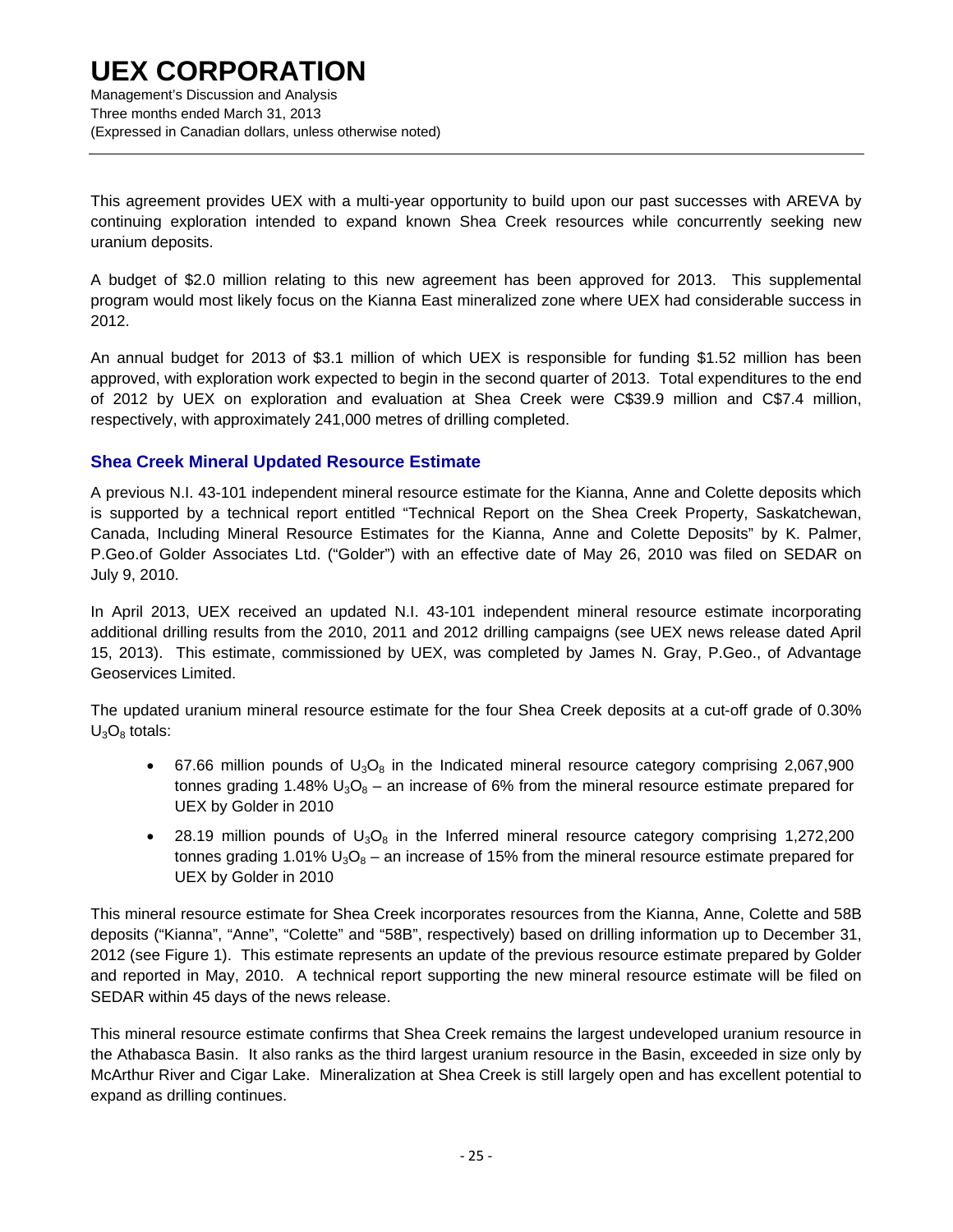Management's Discussion and Analysis Three months ended March 31, 2013 (Expressed in Canadian dollars, unless otherwise noted)

The changes in the mineral resource since the 2010 estimate reflect substantial increases in the basement mineral resources of the Kianna Deposit and new mineral resources from the recently defined 58B Deposit. These resource increases are partially offset by mineral resource losses at Colette due to the restriction of mineralization in central and southern parts of that deposit based on new infill drilling. In addition, interpolation of anomalously high-grade samples was controlled not only by grade capping, as was done in 2010, but also through a process of restricted interpolation ranges applied to the very high end of the grade distribution. This change in approach was applied to all of the Shea Creek deposits. The small reduction in the Anne mineral resource estimate, where no drilling has occurred since the 2010 resource estimate, reflects the effect of this change in approach to the treatment of high-grade drill intervals throughout the deposits.

The 2013 mineral resource estimate identifies that much of the mineralization at Shea Creek is found over an approximately one kilometre strike length in southern parts of the Shea Creek deposit trend at the Kianna and Anne deposits (see Figure 2). Notably, at a 1.0% cut-off grade most of the resources are retained at much higher grades as shown below:

- Combined mineral resources at the Kianna and Anne deposits at a cut-off grade of 0.3%  $U_3O_8$  total 59.6 million pounds of  $U_3O_8$  in 1,598,500 tonnes grading 1.69%  $U_3O_8$  in the Indicated category and an additional 19.5 million pounds of  $U_3O_8$  in 695,600 tonnes grading 1.27%  $U_3O_8$  in the Inferred category
- Combined mineral resources at the Kianna and Anne deposits at a cut-off grade of 1.0%  $U_3O_8$  total 48.3 million pounds of  $U_3O_8$  in 698,300 tonnes grading 3.18%  $U_3O_8$  in the Indicated category and an additional 14.4 million pounds of  $U_3O_8$  in 252,800 tonnes grading 2.59%  $U_3O_8$  in the Inferred category

Mineral resource estimates at various cut-off grades are summarized in Table 3. Significantly, at higher cut-off grades most of the contained uranium is retained at substantially higher grades.

#### **TABLE 3**

#### **Shea Creek Mineral Resource Estimates, Tonnes and Grade at Various U3O8 % Cut-off Grades**

These mineral resource estimates were completed in April 2013 (incorporating drilling information up to December 31, 2012) using CIM standards of estimation of mineral resources and reserves.

| Category        | Cut-off<br>$U_3O_8$ (%) | <b>Tonnes</b> | Grade<br>$U_3O_8$ (%) | $U_3O_8$ (lbs) |  |
|-----------------|-------------------------|---------------|-----------------------|----------------|--|
|                 | 0.1                     | 3,227,300     | 1.018                 | 72,458,000     |  |
|                 | 0.3                     | 2,067,900     | 1.484                 | 67,663,000     |  |
| Indicated       | 0.5                     | 1,464,800     | 1.935                 | 62,492,000     |  |
|                 | 1.0                     | 795,800       | 2.966                 | 52,047,000     |  |
|                 | 1.5                     | 521,300       | 3.883                 | 44,625,000     |  |
|                 | 0.1                     | 2,601,600     | 0.586                 | 33,616,000     |  |
| <b>Inferred</b> | 0.3                     | 1,272,200     | 1.005                 | 28,192,000     |  |
|                 | 0.5                     | 784,500       | 1.388                 | 23,999,000     |  |
|                 | 1.0                     | 340,100       | 2.310                 | 17,323,000     |  |
|                 | 1.5                     | 215,600       | 2.937                 | 13,961,000     |  |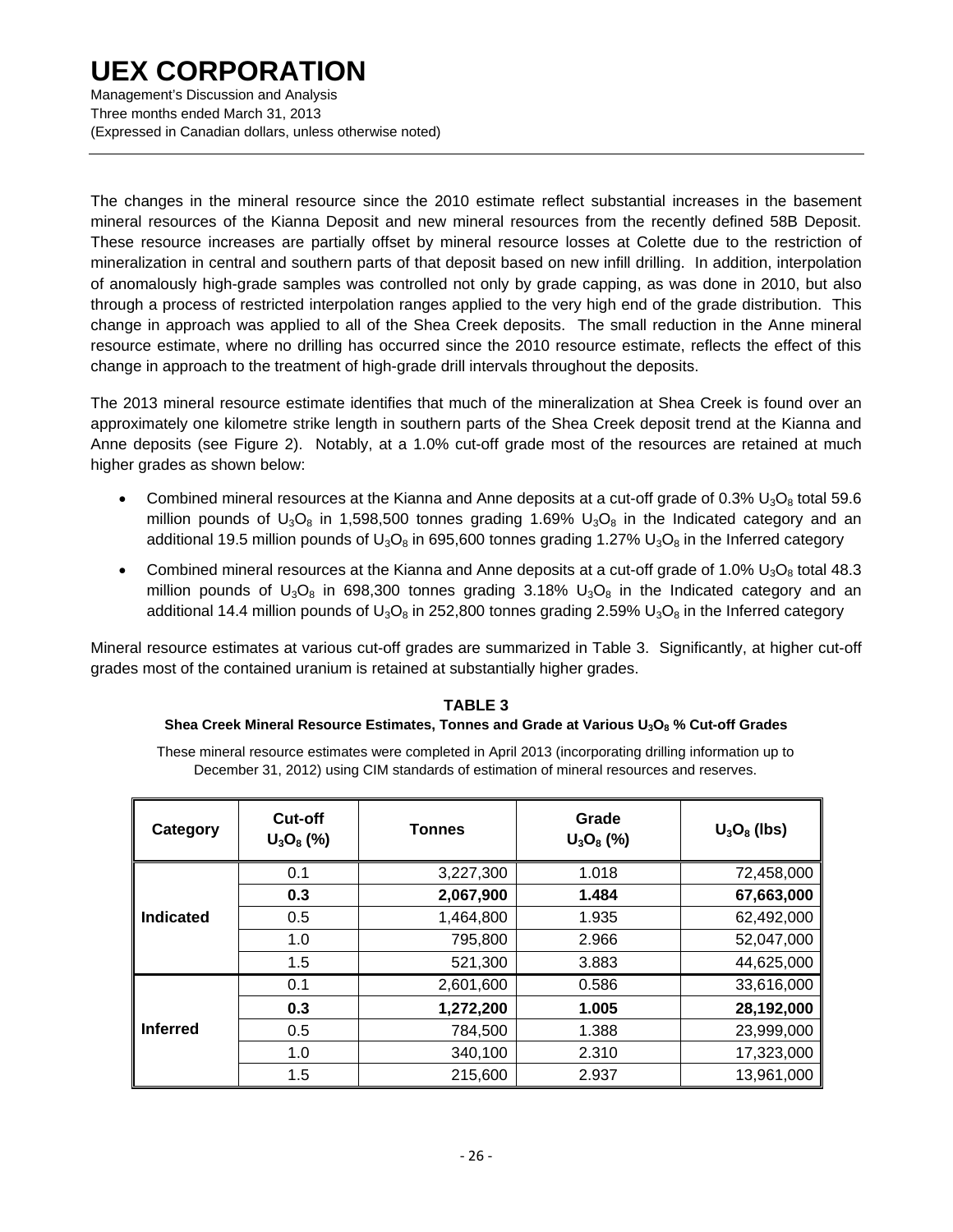Management's Discussion and Analysis Three months ended March 31, 2013 (Expressed in Canadian dollars, unless otherwise noted)

The majority of the estimated mineral resources are from the Kianna and Anne deposits, where a significant portion of the resources lie in impermeable basement rocks beneath the Athabasca unconformity. Breakdowns of the mineral resource estimates by deposit at cut-off grades of 0.3%  $U_3O_8$  and 1.0%  $U_3O_8$  are provided in Tables 4 and 5, respectively.

**TABLE 4 Breakdown of the Contribution of Each Deposit at Shea Creek to the Total Mineral Resource Estimate at a 0.3% U3O8 Cut-off Grade**

| <b>Deposit</b> |                  | <b>Tonnes</b> | Grade<br>$U_3O_8$<br>(%) | $U_3O_8$<br>(lbs) |                 | <b>Tonnes</b> | Grade<br>$U_3O_8$<br>(%) | $U_3O_8$<br>(Ibs) |
|----------------|------------------|---------------|--------------------------|-------------------|-----------------|---------------|--------------------------|-------------------|
| Kianna         |                  | 1,034,500     | 1.526                    | 34,805,000        |                 | 560,700       | 1.364                    | 16,867,000        |
| Anne           |                  | 564,000       | .992                     | 24,760,000        |                 | 134,900       | 0.880                    | 2,617,000         |
| Colette        | <b>Indicated</b> | 327,800       | 0.786                    | 5,680,000         | <b>Inferred</b> | 493,200       | 0.716                    | 7,780,000         |
| 58B            |                  | 141,600       | 0.774                    | 2,417,000         |                 | 83,400        | 0.505                    | 928,000           |
| <b>TOTALS</b>  |                  | 2,067,900     | 1.484                    | 67,663,000        |                 | 1,272,200     | 1.005                    | 28,192,000        |

#### **TABLE 5**

**Breakdown of the Contribution of Each Deposit at Shea Creek to the Total Mineral Resource Estimate at a 1.0% U3O8 Cut-off Grade**

| <b>Deposit</b> |                  | <b>Tonnes</b> | Grade<br>$U_3O_8$<br>(%) | $U_3O_8$<br>(Ibs) |                 | <b>Tonnes</b> | Grade<br>$U_3O_8$<br>(%) | $U_3O_8$<br>(Ibs) |
|----------------|------------------|---------------|--------------------------|-------------------|-----------------|---------------|--------------------------|-------------------|
| Kianna         |                  | 446,800       | 2.796                    | 27,544,000        |                 | 233,700       | 2.530                    | 13,036,000        |
| Anne           |                  | 242,500       | 3.890                    | 20,795,000        |                 | 19,100        | 3.308                    | 1,392,000         |
| Colette        | <b>Indicated</b> | 70,700        | .684                     | 2,624,000         | <b>Inferred</b> | 85,800        | .508                     | 2,852,000         |
| 58B            |                  | 35,900        | 1.370                    | 1,084,000         |                 | 1,500         | 1.280                    | 43,000            |
| <b>TOTALS</b>  |                  | 795,800       | 2.966                    | 52,047,000        |                 | 340,100       | 2.310                    | 17,323,000        |

#### **Comparison with the Previous Mineral Resource Estimate**

The new mineral resource estimate reflects the following changes at each deposit since the 2010 estimate prepared by Golder:

*Kianna Deposit***:** Discovery of new basement-hosted zones, including the Kianna East Zone, and drilling expansion of other zones has resulted in a very substantial increase of 54% in the Indicated mineral resource at a 0.3%  $U_3O_8$  cut-off. The majority of the current mineral resource estimate at Kianna is now found in basement rocks. Areas of basement mineralization, particularly on the north side of Kianna and in the Kianna East Zone, are still open and will be targeted by future drilling.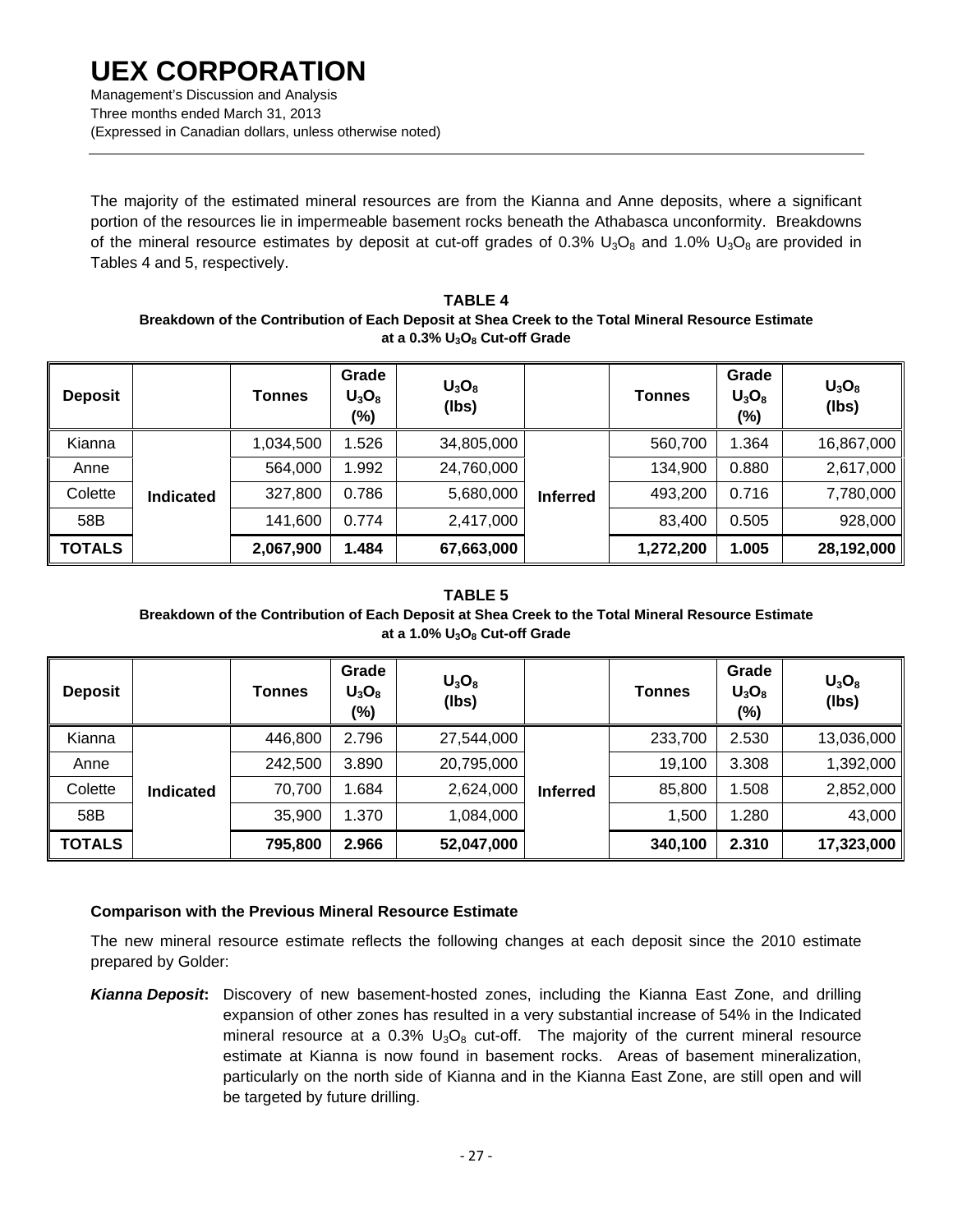Management's Discussion and Analysis Three months ended March 31, 2013 (Expressed in Canadian dollars, unless otherwise noted)

- *Anne Deposit***:** No new drilling was conducted at Anne since the 2010 mineral resource estimate. The small decline in the Anne mineral resource estimate reflects a change in approach to the treatment of high-grade drill intervals. In addition to capping high grades, a restriction was placed on interpolation distances for samples at the upper end of the grade distribution. Further geological interpretation and potential infill drilling, particularly in the Anne basement mineralization where the widely spaced drilling restricts the ability to interpret the continuity of higher grade mineralization, may be undertaken to address this interpretation. A review of this basement mineralization has identified additional areas for potential expansion.
- *Colette Deposit***:** Since the previous mineral resource estimate, infill and step-out drilling was conducted throughout the Colette area. While this drilling identified a thick unconformity-hosted pod in the north part of the Colette Deposit that now represents a significant portion of the current Colette mineral resource estimate, infill drilling in parts of the central and southern parts of the deposit failed to establish continuity of mineralization in some of the higher grade parts of the central Colette unconformity mineralization and also restricted distribution of some of the previously interpreted basement zones. Basement mineralization in the southern parts of Colette has potential for expansion, and continuations of the Shea Creek trend to the north of Colette are still open.
- *58B Deposit***:** This new deposit adds to the total Shea Creek mineral resource estimate. Basement mineralization has been tested only by widely spaced drill holes, and the mineralization remains open in several directions.

#### **Mineral Resource Estimation Details**

The 2013 Shea Creek mineral resource estimate was prepared by James N. Gray, P.Geo., of Advantage Geoservices Limited, an independent Qualified Person as defined by N.I. 43-101. This estimate utilized results of 477 diamond drill holes and directional cuts (totaling 402,800 metres) which were drilled since 1992. Drill spacing across the deposits is variable, ranging between 5 metres to greater than 50 metres. On average, Indicated blocks are within 8 metres of a drill hole and Inferred blocks within 16 metres.

The mineralized wireframe models from the Kianna, Anne, Colette and 58B deposits bounding perched, unconformity and basement mineralization were prepared at a 0.05%  $U_3O_8$  cut-off and used to constrain the mineral resource estimate at each deposit area. Estimation was by ordinary kriging using Gemcom Software. The impact of anomalously high-grade samples was controlled though a process of grade capping as well as restriction placed on high-grade interpolation distances.

The mineral resource estimate primarily utilized uranium geochemical analyses from the Saskatchewan Research Council (SRC) Geoanalytical Laboratories in Saskatoon, Saskatchewan. The principal geochemical analytical methods used for uranium analysis on the Shea Creek samples are ICP-MS (Inductively Coupled Plasma Mass Spectroscopy) for samples with grades lower than 1,000 ppm U, and  $U_3O_8$  uranium assay by ICP-OES (Inductively Coupled Plasma Optical Emission Spectroscopy) for samples determined by ICP-MS to contain uranium concentrations higher than 1,000 ppm U. In addition to AREVA's internal quality controls, duplicate and independent check analyses were performed by UEX on sample suites representing approximately 5% of the mineralized assay database since mineralization was discovered in 1992.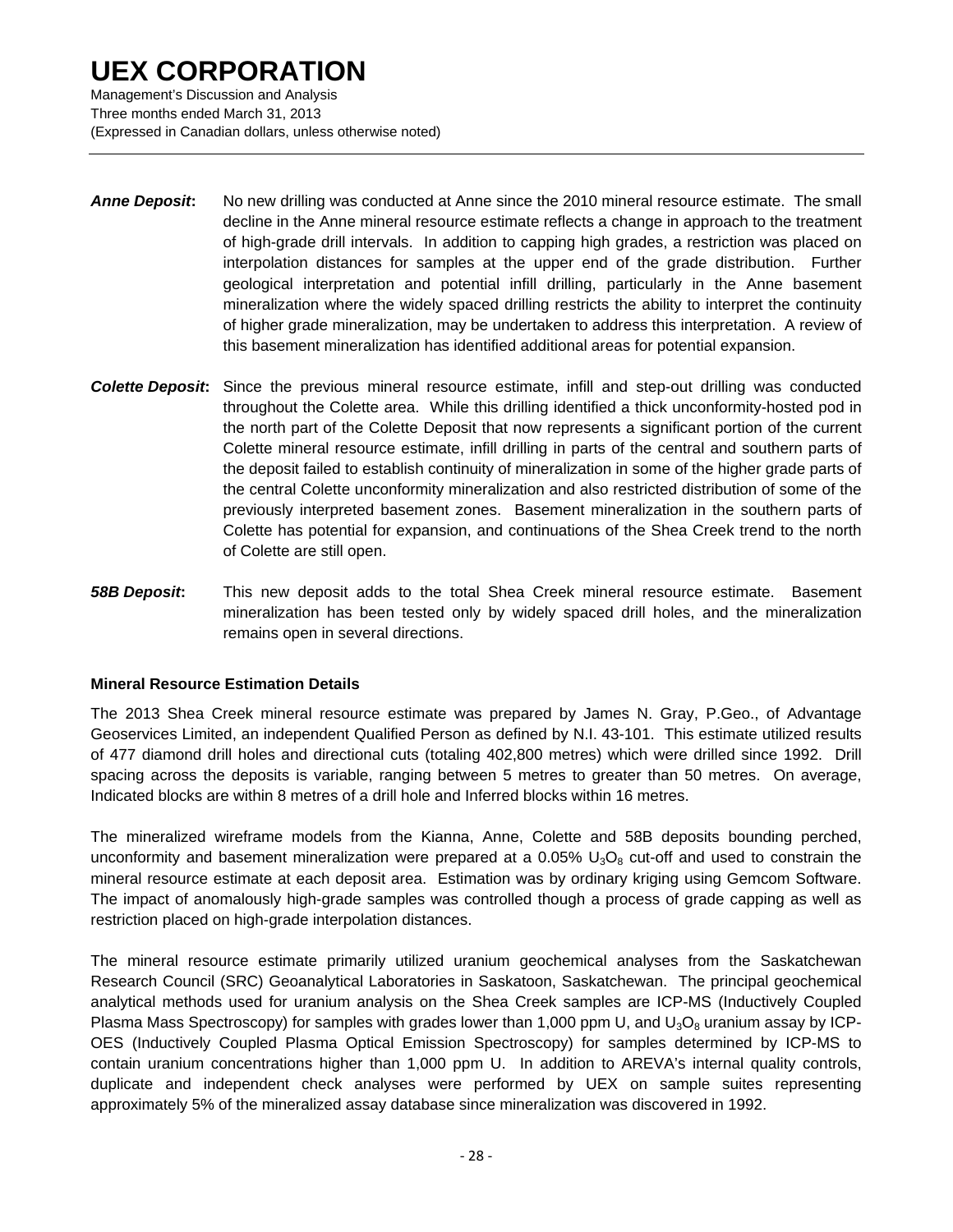Management's Discussion and Analysis Three months ended March 31, 2013 (Expressed in Canadian dollars, unless otherwise noted)

In cases where geochemical analyses were not available due to incomplete sampling or core recovery issues, downhole gamma probe data were used to calculate equivalent uranium grades obtained using a DHT27-STD gamma probe which collects continuous readings along the length of the drill hole. Probe results are calibrated using an algorithm calculated from the comparison of probe results against geochemical analyses in previous drill holes in the Shea Creek area.

A total of 674 dry bulk density samples, representing all rock types and mineralization styles from the Shea Creek deposits, form a comprehensive basis for the density component of the mineral resource estimate.



**Figures 1 & 2 Shea Creek Deposits**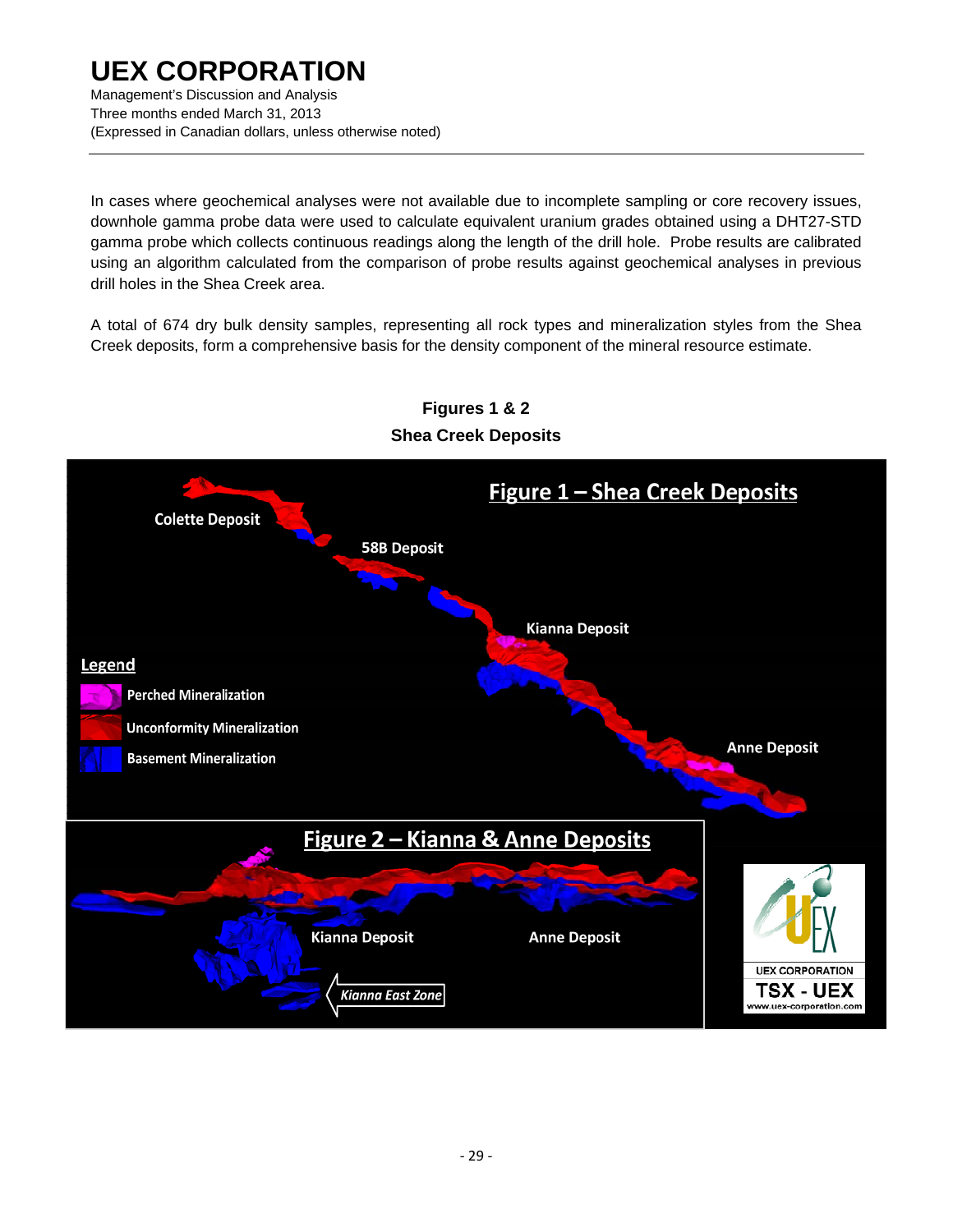(Expressed in Canadian dollars, unless otherwise noted)

### **Western Athabasca Projects: 2013 Approved Exploration Program**

The 2013 approved exploration program has a budget of \$3.1 million, for which UEX will be responsible for its 49% share, or \$1.52 million. This exploration program will consist of a \$0.5-million geophysical program in the northern Colette and southern Anne areas which will commence in May and a \$2.6-million drilling program south of the Anne Deposit expected to begin in June.

The 2013 program will be focused on the highly prospective Saskatoon Lake Conductor which continues to the south of Anne. The SLC represents a faulted graphitic unit beneath the overlying Athabasca sandstone and is spatially associated with the Colette, 58B, Kianna and Anne deposits all of which occur along and adjacent to this conductor over a three-kilometre strike length in the northern parts of Shea Creek. Outside of the immediate area of the deposits, the continuation of this conductor is sparsely tested by isolated, widely-spaced drill holes. The few drill holes in this area include several mineralized intersections which have not been followed up, including drill hole SHE-2 drilled in 1992. This drill hole intersected a shallow-dipping brecciated fault zone just beneath the unconformity in association with the SLC and returned  $0.342\%$  U<sub>3</sub>O<sub>8</sub> over 0.4 metres in an area located approximately two kilometres southeast of the Anne Deposit.

The 2013 exploration program will commence with a geophysical Tensor Magnetotelluric ("MT") survey to further refine the position and potential areas of offset along northeast-trending faults crosscutting the SLC (see Figure 3). Steeply dipping faults of this orientation are associated with the significant mineralization at the Kianna and Anne deposits where they intersect the SLC. These structures can be inferred from the 2008 MT survey conducted on the northern parts of the property. A total of 50.4 line-kilometres will be surveyed which will extend the previous MT coverage for approximately six kilometres southeast of Anne, and infill two additional lines to the north. In conjunction with previous geophysical data, the survey will allow refinement of the drill hole placements in this sparsely tested area.

Drilling totaling approximately 5,000 metres is planned south of the Anne Deposit (see Figure 4) and is anticipated to commence in June. There are only four previous drill holes in this area, including drill hole SHE-24 which intersected mineralization grading  $0.074\%$  U<sub>3</sub>O<sub>8</sub> over 2.3 metres in the basement rocks approximately 20 metres below the unconformity. The drilling will assess untested gaps between existing drill holes, some of which are more than 800 metres apart, and also test areas where initial drill holes intersected only the margins of the prospective corridor. This area is geologically similar to that associated with the Shea Creek deposits and previous holes here have also intersected anomalous radioactivity and favourable clay alteration.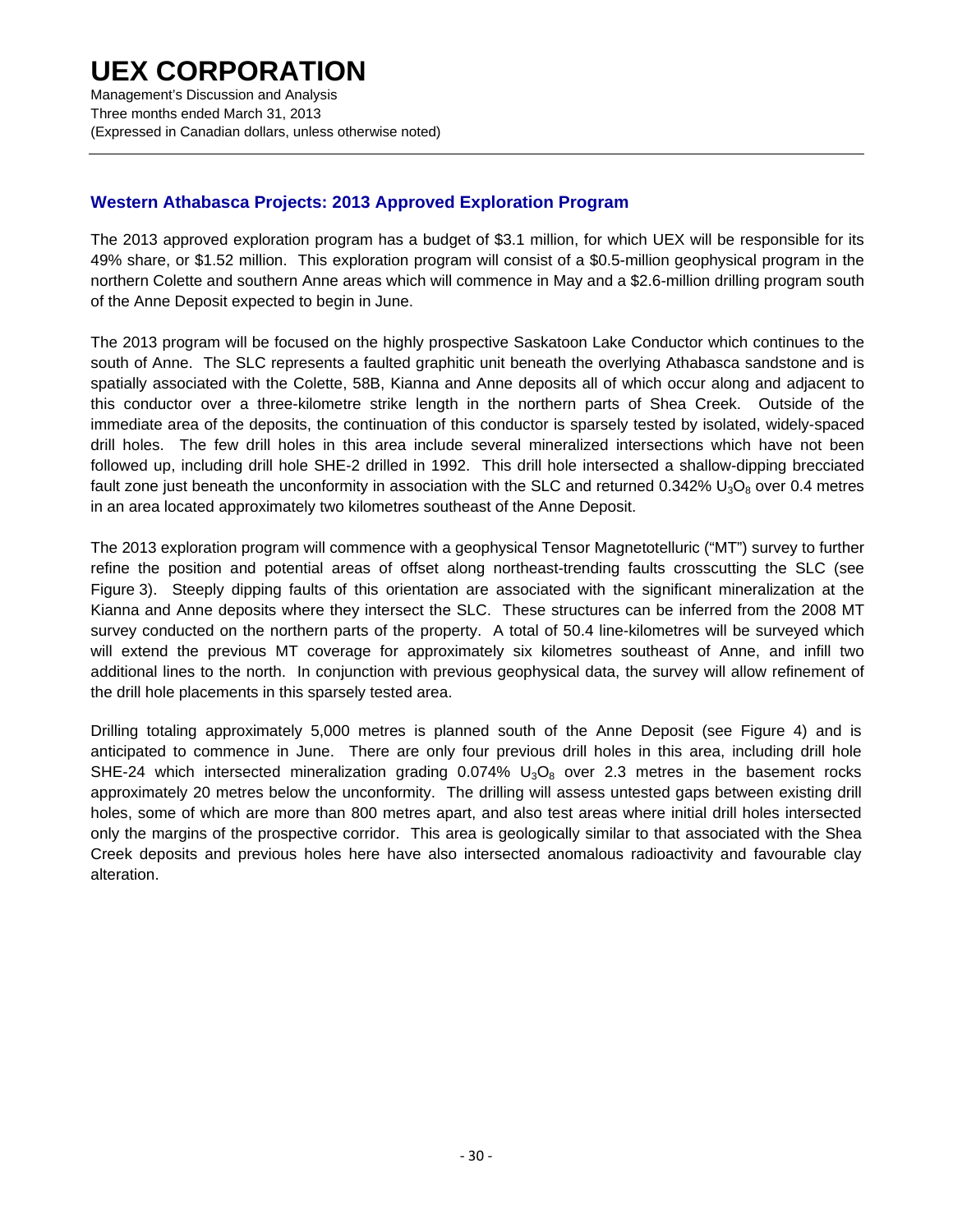Management's Discussion and Analysis Three months ended March 31, 2013 (Expressed in Canadian dollars, unless otherwise noted)



**Figure 3 2013 Shea Creek Geophysical Program**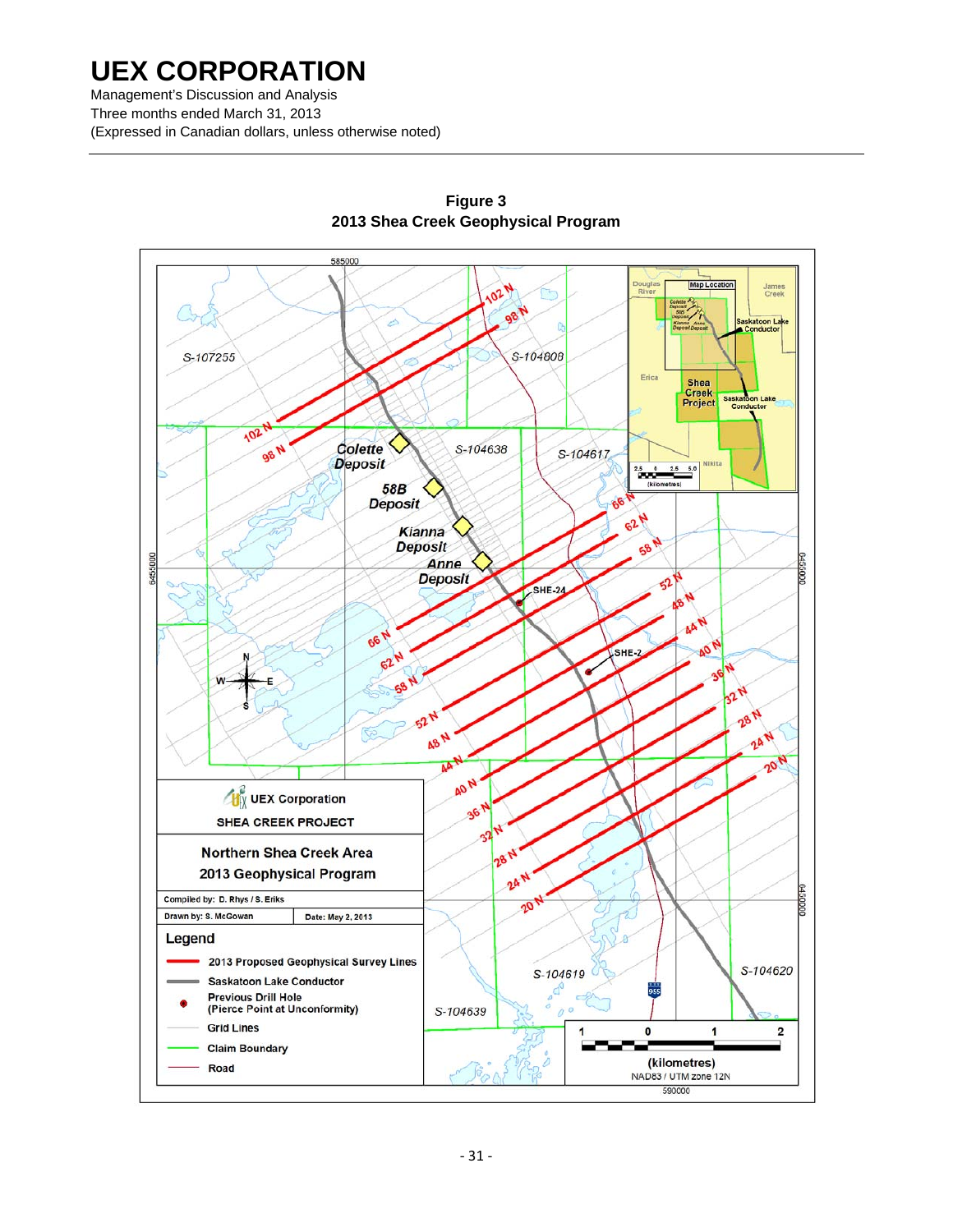Management's Discussion and Analysis Three months ended March 31, 2013 (Expressed in Canadian dollars, unless otherwise noted)



**Figure 4 2013 Spring/Summer Shea Creek Drilling Program**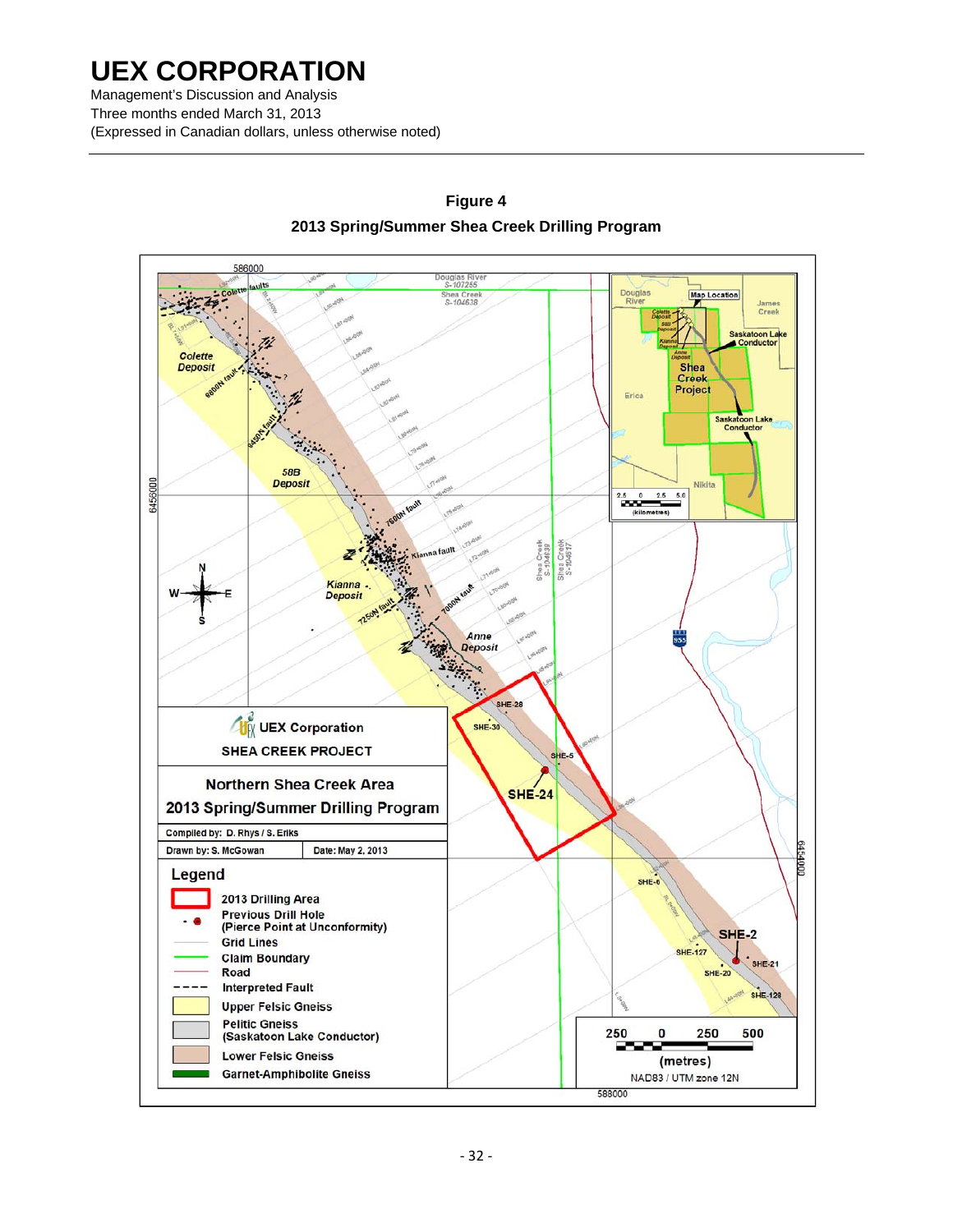Management's Discussion and Analysis Three months ended March 31, 2013 (Expressed in Canadian dollars, unless otherwise noted)

### **Western Athabasca Projects: 2013 Proposed Exploration Program**

In addition to the approved exploration program, UEX has approved a \$2.0-million budget for exploration under the agreement signed on April 4, 2013 which allows up to \$4.0 million of Additional Expenditures. This supplemental program would most likely focus on the Kianna East mineralized zone where UEX had considerable success in 2012.

### **Beatty River Project**

Beatty River consists of seven claims totaling 6,688 hectares (16,526 acres) located in the western Athabasca Basin approximately 40 kilometres south of the Shea Creek deposits. UEX entered into an agreement dated June 15, 2004 with JCU wherein JCU granted UEX an option to acquire a 25% interest in Beatty River. Under the agreement, UEX would earn a 25% interest in Beatty River by funding \$865,000 in exploration expenditures by December 31, 2013. Expenditures under this agreement by UEX to December 31, 2012 amounted to \$858,118. In early 2013, UEX and JCU amended their agreement and UEX fulfilled its earn-in on the Beatty River Project by making a payment to JCU of \$3,441.

At present, AREVA, the operator, owns a 50.7% interest, UEX owns a 25.0% interest and JCU owns a 24.3% interest in Beatty River.

### **Hidden Bay Project**

UEX operates its 100%-owned Hidden Bay Project ("Hidden Bay"), which consists of 41 claims totaling 57,024 hectares (140,909 acres) and is host to the following deposits:

- Horseshoe Deposit ("Horseshoe");
- Raven Deposit ("Raven"); and
- West Bear Deposit ("West Bear").

Hidden Bay was acquired from Cameco upon UEX's formation in 2002 establishing Cameco's initial equity position in UEX. Extensive drilling programs were conducted on the property in the following years, leading to the release of a mineral resource estimate for Horseshoe, Raven and West Bear in 2009.

Located in northeast Saskatchewan, the Hidden Bay property hosts the sixth largest undeveloped uranium resource in the Athabasca Basin. Resources at Horseshoe and Raven have been estimated following N.I. 43-101 guidelines. These deposits contain an estimated 35.0 million pounds  $U_3O_8$  Indicated Mineral Resources and 2.7 million pounds  $U_3O_8$  Inferred Mineral Resources at a cut-off grade of 0.05%  $U_3O_8$ . West Bear contains an additional 1.6 million pounds  $U_3O_8$  in the Indicated category at a cut-off grade of 0.05%  $U_3O_8$ .

The Preliminary Assessment Technical Report found the economics of mining the Horseshoe and Raven deposits to be positive. The base case economic scenario of US\$60 per pound of  $U_3O_8$  would yield an estimated C\$246 million in earnings before interest and taxes.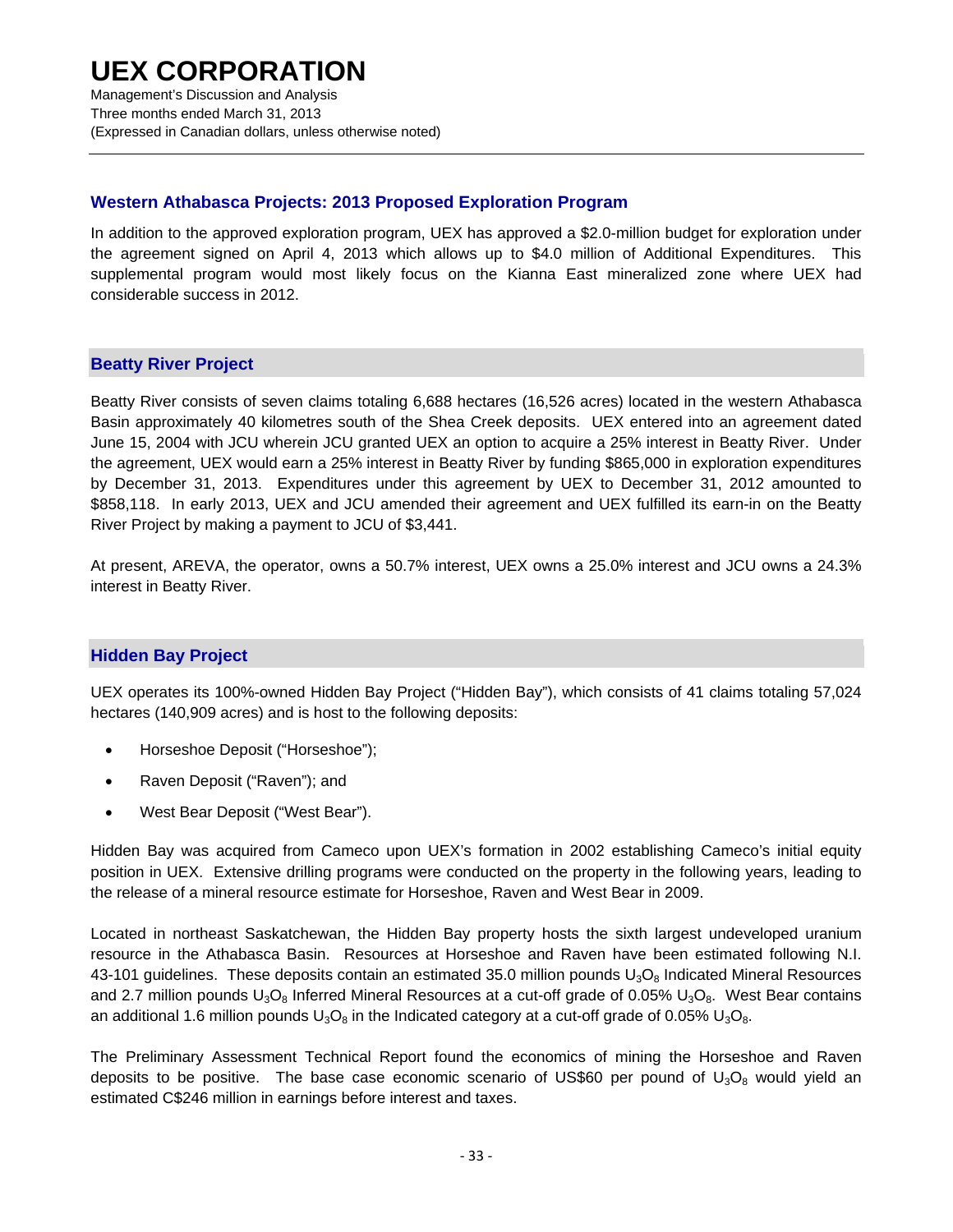Management's Discussion and Analysis Three months ended March 31, 2013 (Expressed in Canadian dollars, unless otherwise noted)

The proximity of Horseshoe and Raven to uranium milling facilities operated by Cameco and AREVA provide opportunities for potential toll milling arrangements. The principal hydroelectric transmission lines that service both of these mill facilities also pass 3 kilometres to the north of the deposits and could provide electricity to site. The Company recently acquired the Raven camp which provides on-site accommodation. The Raven pit may provide further cost-savings potential should it prove viable as a tailings facility. The PA addresses these possible benefits in addition to numerous other opportunities for the improvement of economics at Hidden Bay.

Total expenditures to the end of 2012 by UEX on exploration and evaluation at Hidden Bay were C\$59.8 million and C\$6.1 million, respectively, with approximately 488,000 metres of drilling completed.

A \$2.0-million budget was approved for evaluation at the Hidden Bay Project in 2012. At December 31, 2012, UEX had expended \$1.1 million of its \$2.0-million evaluation budget. In the first quarter of 2013 UEX expended an additional \$299,382 on evaluation at Hidden Bay.

UEX personnel have been working with SRK Consulting Inc. ("SRK"), Ausenco Solutions Canada Inc. ("Ausenco"), Melis Engineering Ltd. ("Melis") and SENES Consultants Limited ("SENES") toward completing various component studies that would contribute to a future prefeasibility study. Management believes that, following the completion of these studies, final evaluation of the project should await the recovery of spot and long-term uranium commodity prices.

### **Hidden Bay Project: 2013 Exploration and Evaluation Programs**

Brownfields exploration for Hidden Bay continues to be deferred until market conditions in the mining sector, and in particular in the uranium space, improve.

UEX, having recently purchased the Raven exploration camp which will generate appreciable long-term cost savings, will continue to evaluate infrastructure requirements such as the connection of the camp to the nearby power grid.

We continue to conduct the necessary component technical evaluation studies, thereby laying the foundation and creating the building blocks which will allow UEX to further advance the project when uranium commodity prices dictate.

#### **Black Lake Project**

In early 2013, UEX entered into an agreement with Uracan Resources Ltd. ("Uracan") whereby Uracan can earn into the Black Lake Project (the "Project") in northern Saskatchewan, which is currently a joint venture with AREVA Resources Canada Inc. Currently, UEX holds an 89.97% interest and AREVA holds a 10.03% interest in the Project.

Uracan must fund a total of \$10.0 million of project expenditures over 10 years to earn their 60% interest in the Project from UEX, with no partial earn-in permitted. Uracan has committed to spend \$2.0 million on project expenditures by December 31, 2014, with a firm commitment to fund \$1.5 million even if a decision is made by Uracan not to proceed with the earn-in or the agreement is otherwise terminated. Should the agreement be terminated prior to \$1.5 million in project costs having been funded by Uracan, any shortfall is payable directly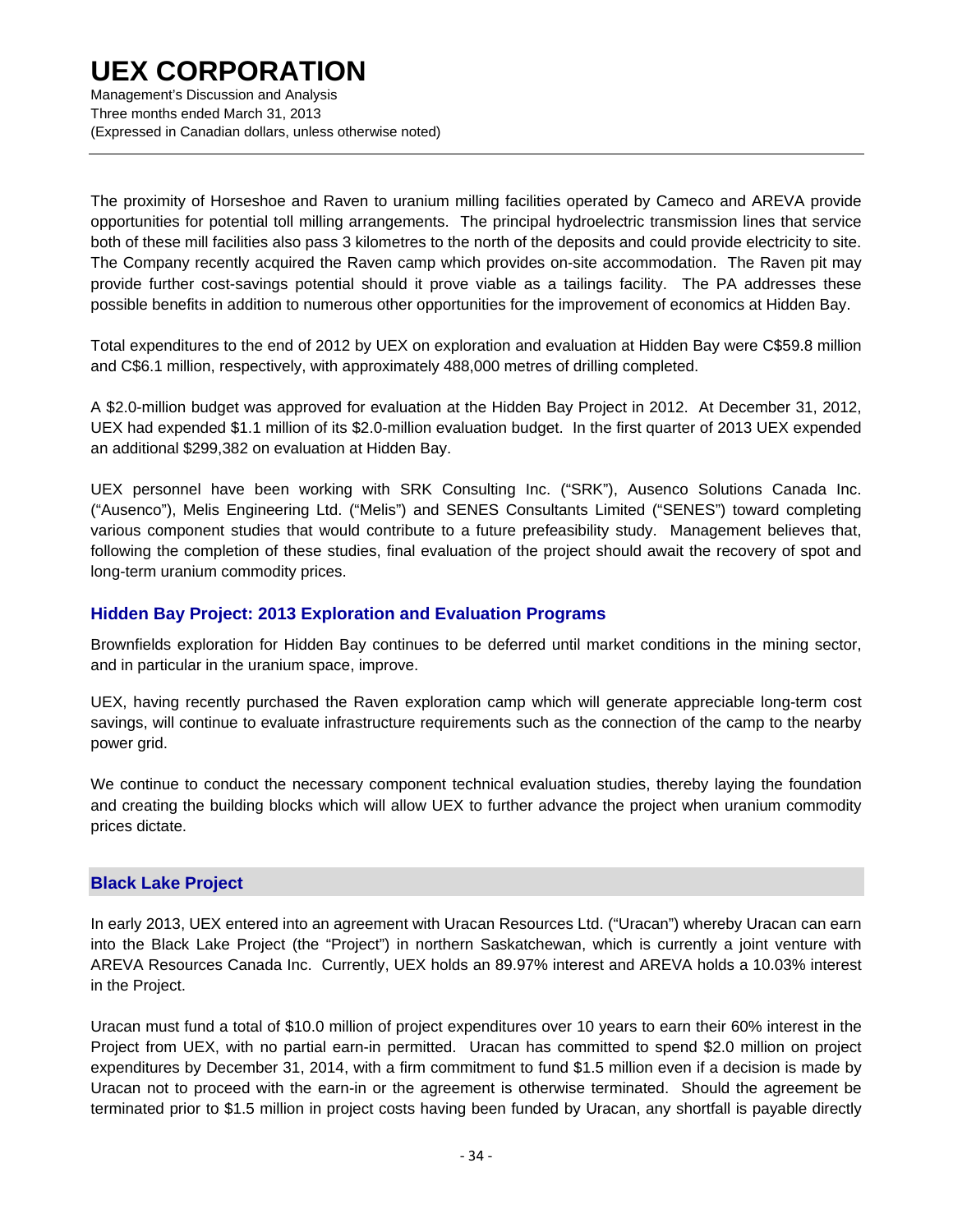### **UEX CORPORATION**  Management's Discussion and Analysis Three months ended March 31, 2013

(Expressed in Canadian dollars, unless otherwise noted)

to UEX. During the remainder of the option period, minimum expenditures of \$1.0 million per year are to be funded by Uracan. UEX remains the project operator until such time as Uracan has earned its 60% interest in the Project and is entitled to a 10% management fee under the Black Lake joint-venture agreement.

Uracan has issued 300,000 shares and 150,000 share purchase warrants to UEX. The warrants are exercisable for three years at a price of \$0.15 for each warrant. Uracan has also granted to UEX a 1% NSR royalty from their ownership interest and upon UEX receiving a total of \$10.0 million in royalty payments, the NSR royalty will terminate.

### **Black Lake Project: 2013 Exploration Program**

The 2013 program will involve planning and implementation of a drilling program to be carried out on the Black Lake property in the winter of 2014. A review of the geological compilation carried out in 2012 will be used in conjunction with the 2011 geophysical compilation to identify future drilling targets. In addition, road clearing will be carried out in December 2013 in preparation for the winter 2014 drilling program. The budget for the 2013 program of approximately \$104,000 is to be funded by Uracan.

### **Other Athabasca Projects**

UEX is deferring exploration programs at Riou Lake for the near-term until uranium market conditions improve. Four claims within the Northern Athabasca Projects lapsed on February 5, 2012; however, these claims had been written off in 2010 due to a lack of planned exploration activity at that time.

#### **Qualified Person**

The disclosure of technical information regarding UEX's properties in this MD&A has been reviewed and approved by R. Sierd Eriks, P.Geo., UEX's Vice-President of Exploration, who is a Qualified Person as defined by *National Instrument 43-101 – Standards of Disclosure for Mineral Projects* and is non-independent of UEX.

### **Geochemical Analysis**

Geochemical analyses are carried out at the SRC Geoanalytical Laboratories in Saskatoon, Saskatchewan. The primary geochemical analytical methods used for uranium analysis are ICP-MS (Inductively Coupled Plasma Mass Spectroscopy) for samples with grades lower than 1,000 ppm U, and U<sub>3</sub>O<sub>8</sub> uranium assay by ICP-OES (Inductively Coupled Plasma Optical Emission Spectroscopy) for samples determined by ICP-MS to contain uranium concentrations higher than 1,000 ppm U.

### **Equivalent Uranium Grades**

Some of the uranium grades reported for Shea Creek in our MD&A are calculated from gamma probe logging. The probe results are reported as uranium equivalent ( $eU_3O_8$ ). Equivalent grade results are obtained using a DHT27-STD gamma probe which collects continuous readings along the length of the drill hole. Probe results are calibrated using an algorithm calculated from the comparison of probe results against geochemical analyses in previous drill holes in the Shea Creek area. The reader is referred to UEX's news release of March 24, 2009 for further discussion of probe calibration and comparative treatment of geochemical and probe data.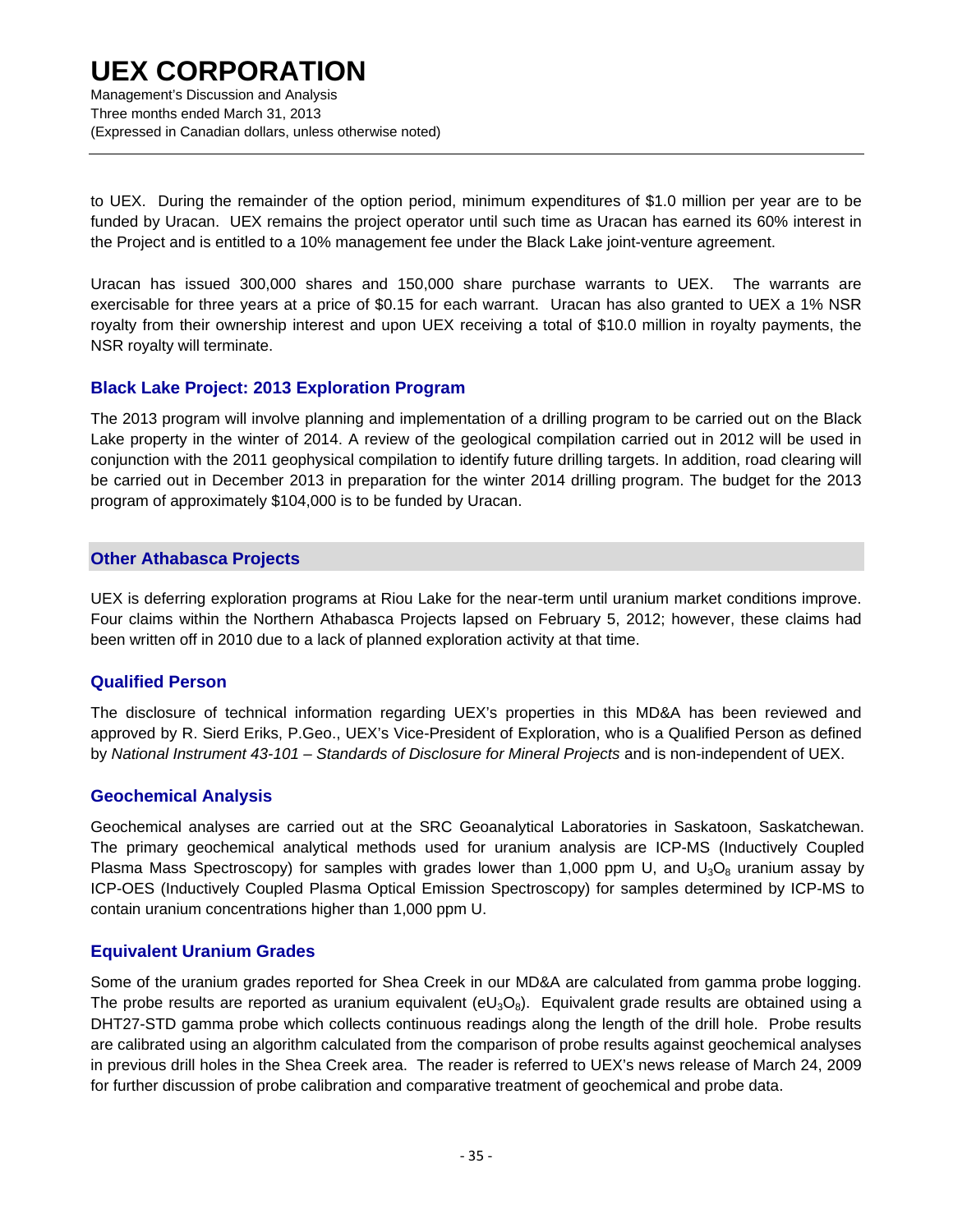Management's Discussion and Analysis Three months ended March 31, 2013 (Expressed in Canadian dollars, unless otherwise noted)

### **Risks and Uncertainties**

An investment in UEX common shares is considered speculative due to the nature of UEX's business and the present stage of its development. A prospective investor should carefully consider the risk factors set out below.

### *It is not possible to determine if the exploration programs of UEX will result in profitable commercial mining operations*

The successful exploration and development of mineral properties is speculative. Such activities are subject to a number of uncertainties, which even a combination of careful evaluation, experience and knowledge may not eliminate. Most exploration projects do not result in the discovery of commercially mineable deposits. There is no certainty that the expenditures made or to be made by UEX in the exploration and development of its mineral properties or properties in which it has an interest will result in the discovery of uranium or other mineralized materials in commercial quantities. While discovery of a uranium deposit may result in substantial rewards, few properties that are explored are ultimately developed into producing mines. Major expenses may be required to establish reserves by drilling and to construct mining and processing facilities at a site. There is no assurance that the current exploration programs of UEX will result in profitable commercial uranium mining operations. UEX may abandon an exploration project because of poor results or because UEX feels that it cannot economically mine the mineralization.

#### *Joint ventures*

UEX participates in certain of its projects (such as the Western Athabasca and Black Lake projects) through joint ventures (referred to as "joint operations" in the financial statements) with third parties. UEX has other joint ventures and may enter into more in the future. There are risks associated with joint ventures, including:

- disagreement with a joint-venture partner about how to develop, operate or finance a project;
- a joint-venture partner not complying with a joint-venture agreement;
- possible litigation between joint-venture partners about joint-venture matters; and
- limited control over decisions related to a joint venture in which UEX does not have a controlling interest.

In particular, UEX is in the process of negotiating joint-venture agreements with AREVA on the Western Athabasca Projects and there is no assurance that the parties will be able to conclude a mutually satisfactory agreement.

#### *Reliance on other companies as operators*

Where another company is the operator and majority owner of a property in which UEX has an interest, UEX is and will be, to a certain extent, dependent on that company for the nature and timing of activities related to those properties and may be unable to direct or control such activities.

#### *Uranium price fluctuations could adversely affect UEX*

The market price of uranium is the most significant market risk for companies exploring for and producing uranium. The marketability of uranium is subject to numerous factors beyond the control of UEX. The price of uranium has recently experienced and may continue to experience volatile and significant price movements over short periods of time. Factors impacting price include demand for nuclear power, political and economic conditions in uranium producing and consuming countries, natural disasters such as those that struck Japan in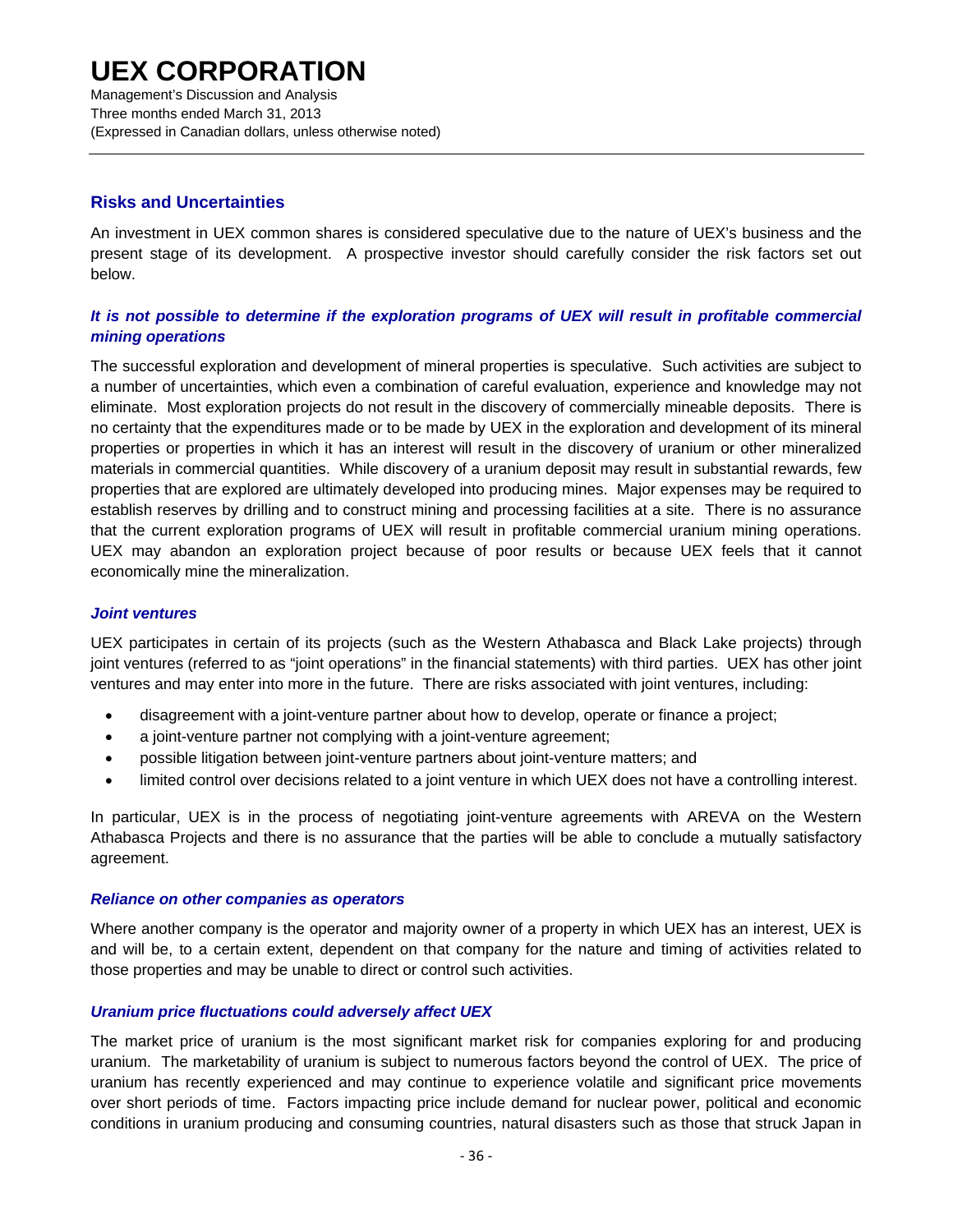Three months ended March 31, 2013 (Expressed in Canadian dollars, unless otherwise noted)

March, 2011, reprocessing of spent fuel and the re-enrichment of depleted uranium tails or waste, sales of excess civilian and military inventories (including from the dismantling of nuclear weapons) by governments and industry participants and production levels and costs of production in countries such as Kazakhstan, Russia, Africa and Australia.

#### *Reliance on the economics of the Preliminary Assessment Technical Report*

The market price of  $U_3O_8$  has decreased since the date of the PA. The uranium industry has been adversely affected by the natural disasters that struck Japan on March 11, 2011 and the resulting damage to the Fukushima nuclear facility. These events resulted in many countries, which presently rely on nuclear power for a portion of their electrical generation, stating that they will review their commitment to this source of clean energy. These reviews resulted in downward pressure on the price of uranium and may have a significant effect on the country-by-country demand for uranium. The current long-term  $U_3O_8$  market price, as reported by Ux Consulting on April 29, 2013, is US\$57.00 /lb. Given that the PA presented three economic scenarios using prices ranging from US\$60 to US\$80 /lb of  $U_3O_8$ , the economic analysis which uses  $U_3O_8$  prices higher than the prevailing market price may no longer be accurate and readers of the PA are therefore cautioned when reading or relying on the PA.

#### *Competition for properties could adversely affect UEX*

The international uranium industry is highly competitive and significant competition exists for the limited supply of mineral lands available for acquisition. Many participants in the mining business include large, established companies with long operating histories. UEX may be at a disadvantage in acquiring new properties as many mining companies have greater financial resources and more technical staff. Accordingly, there can be no assurance that UEX will be able to compete successfully to acquire new properties or that any such acquired assets would yield reserves or result in commercial mining operations.

#### *Resource estimates are based on interpretation and assumptions*

Mineral resource estimates presented in this document and in UEX's filings with securities regulatory authorities, news releases and other public statements that may be made from time to time are based upon estimates. These estimates are imprecise and depend upon geological interpretation and statistical inferences drawn from drilling and sampling analysis, which may prove to be unreliable. There can be no assurance that these estimates will be accurate or that this mineralization could be extracted or processed profitably.

Mineral resource estimates for UEX's properties may require adjustments or downward revisions based upon further exploration or development work, actual production experience, or future changes in uranium price. In addition, the grade of mineralization ultimately mined, if any, may differ from that indicated by drilling results. There can be no assurance that minerals recovered in small-scale tests will be duplicated in large-scale tests under on-site conditions or in production scale.

### *Failure to obtain additional financing on a timely basis could cause UEX to reduce its interest in its properties*

The Company currently has sufficient financial resources to carry out its anticipated short-term planned exploration and development on all of its projects and to fund its short-term general administrative costs; however, there are no revenues from operations and no assurances that sufficient funding will be available to conduct further exploration and development of its projects or to fund exploration expenditures under the terms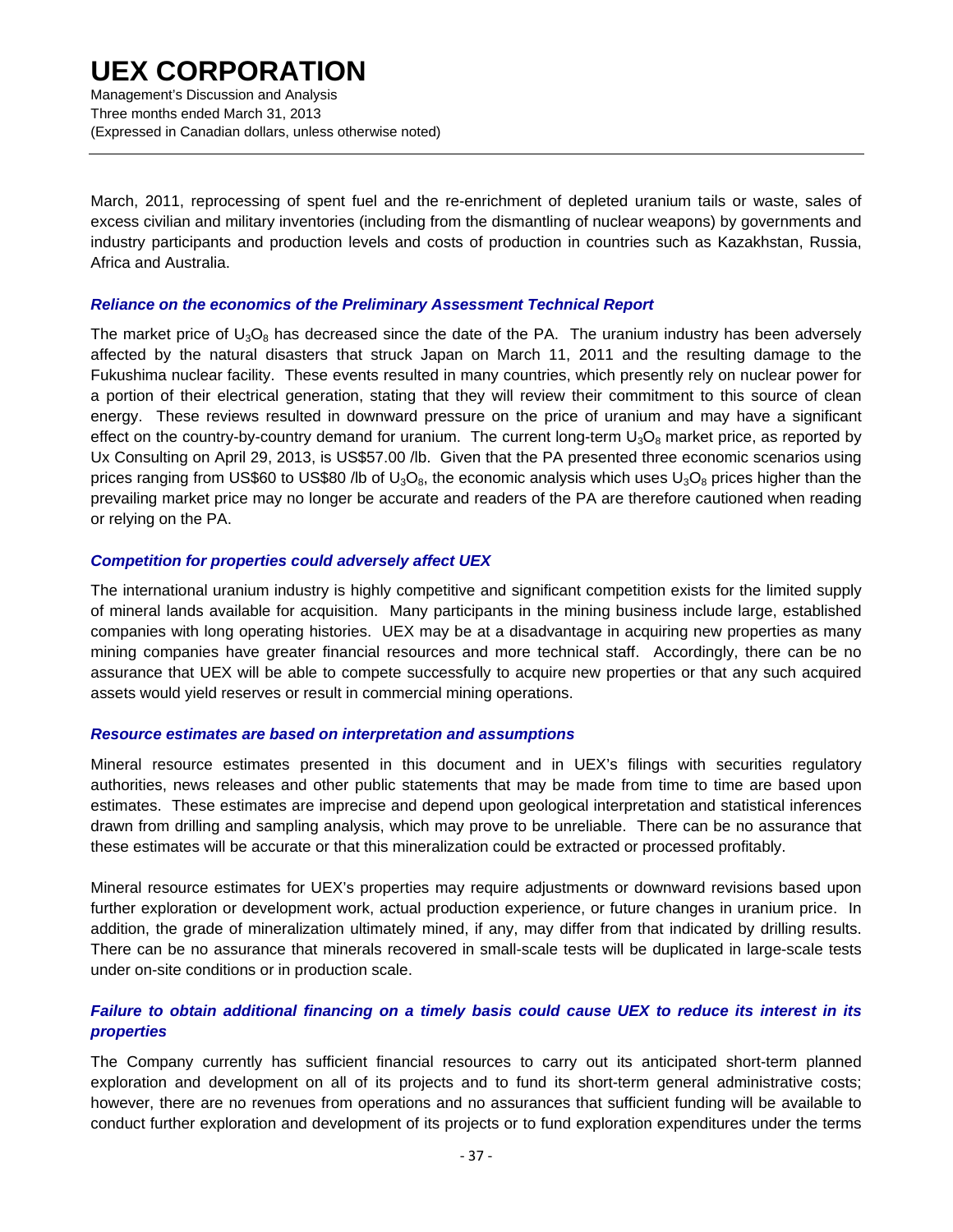Management's Discussion and Analysis Three months ended March 31, 2013 (Expressed in Canadian dollars, unless otherwise noted)

of any joint-venture or option agreements after that time. If the Company's exploration and development programs are successful, additional funds will be required for development of one or more projects. Failure to obtain additional funding could result in the delay or indefinite postponement of further exploration and development or the possible loss of the Company's properties. It is intended that such funding will be obtained primarily from future equity issues. If additional funds are raised from the issuance of equity or equity-linked securities, the percentage ownership of the current shareholders of UEX will be reduced, and the newly issued securities may have rights, preferences or privileges senior to or equal to those of the existing holders of UEX's common shares. The ability of UEX to raise the additional capital and the cost of such capital will depend upon market conditions from time to time. There can be no assurances that such funds will be available at reasonable cost or at all.

#### *Competition from other energy sources and public acceptance of nuclear energy*

Nuclear energy competes with other sources of energy, including oil, natural gas, coal and hydro-electricity. These other energy sources are to some extent interchangeable with nuclear energy, particularly over the longer term. Lower prices of oil, natural gas, coal and hydro-electricity may result in lower demand for uranium concentrate and uranium conversion services. Furthermore, the growth of the uranium and nuclear power industry beyond its current level will depend upon continued and increased acceptance of nuclear technology as a means of generating electricity. Because of unique political, technological and environmental factors that affect the nuclear industry, the industry is subject to public opinion risks which could have an adverse impact on the demand for nuclear power and increase the regulation of the nuclear power industry.

#### *Dependence on key management employees*

UEX's development to date has depended, and in the future will continue to depend, on the efforts of key management employees. UEX will need additional financial, administrative, technical and operations staff to fill key positions as the business grows. If UEX cannot attract and train qualified people, the Company's growth could be restricted.

### *Compliance with and changes to current environmental and other regulatory laws, regulations and permits governing operations and activities of uranium exploration companies, or more stringent interpretation, implementation, application or enforcement thereof, could have a material adverse impact on UEX*

Mining and refining operations and exploration activities, particularly uranium mining, refining and conversion in Canada, are subject to extensive regulation by provincial, municipal and federal governments. Such regulations relate to production, development, exploration, exports, taxes and royalties, labour standards, occupational health, waste disposal, protection and remediation of the environment, mines decommissioning and reclamation, mine safety, toxic substances and other matters. Compliance with such laws and regulations has increased the costs of exploring, drilling, developing and constructing. It is possible that, in the future, the costs, delays and other effects associated with such laws and regulations may impact UEX's decision to proceed with exploration or development or that such laws or regulations may result in UEX incurring significant costs to remediate or decommission properties which do not comply with applicable environmental standards at such time. UEX believes it is in substantial compliance with all material laws and regulations that currently apply to its operations. However, there can be no assurance that all permits which UEX may require for the conduct of uranium exploration operations will be obtainable or can be maintained on reasonable terms or that such laws and regulations would not have an adverse effect on any uranium exploration project which UEX might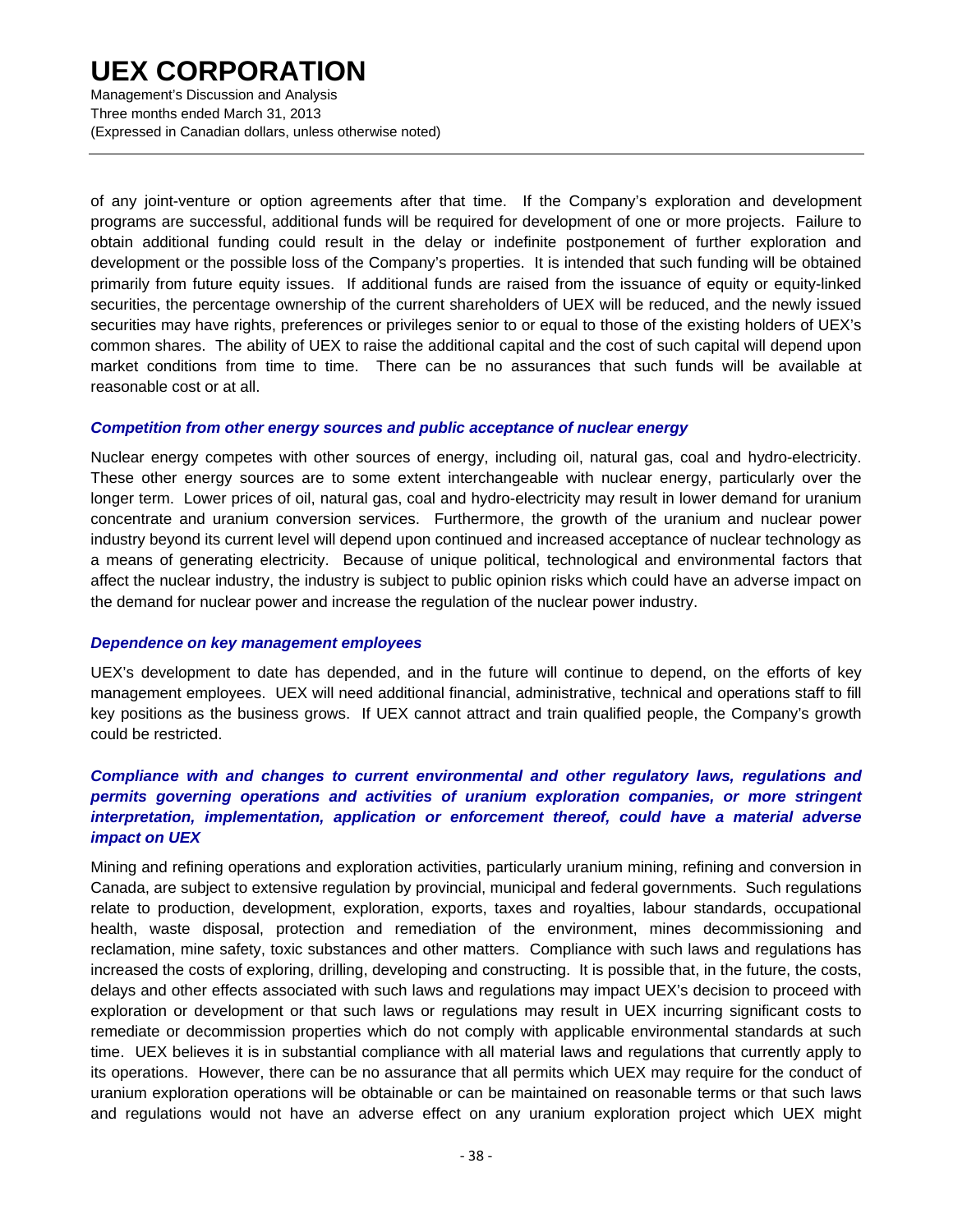Management's Discussion and Analysis Three months ended March 31, 2013 (Expressed in Canadian dollars, unless otherwise noted)

undertake. World-wide demand for uranium is directly tied to the demand for electricity produced by the nuclear power industry, which is also subject to extensive government regulation and policies.

Failure to comply with applicable laws, regulations and permitting requirements may result in enforcement actions. These actions may result in orders issued by regulatory or judicial authorities causing operations to cease or be curtailed, and may include corrective measures requiring capital expenditures, installation of additional equipment or remedial actions. Companies engaged in uranium exploration operations may be required to compensate others who suffer loss or damage by reason of such activities and may have civil or criminal fines or penalties imposed for violations of applicable laws or regulations.

#### *Conflicts of interest*

Some of the directors of UEX are also directors of other companies that are similarly engaged in the business of acquiring, exploring and developing natural resource properties. Such associations may give rise to conflicts of interest from time to time. In particular, one of those consequences may be that corporate opportunities presented to a director of UEX may be offered to another company or companies with which the director is associated, and may not be presented or made available to UEX. The directors of UEX are required by law to act honestly and in good faith with a view to the best interests of UEX, to disclose any interest which they may have in any project or opportunity of UEX, and to abstain from voting on such matter. Conflicts of interest that arise will be subject to and governed by procedures prescribed in the Company's by-laws and Code of Ethics and by the *Canada Business Corporations Act*.

#### *Internal controls*

Internal controls over financial reporting are procedures designed to provide reasonable assurance that transactions are properly authorized, assets are safeguarded against unauthorized or improper use, and transactions are properly recorded and reported. A control system, no matter how well designed and operated, can provide only reasonable, not absolute, assurance with respect to the reliability of financial reporting and financial statement preparation.

#### *Market price of shares*

Securities of mining companies have experienced substantial volatility in the past often based on factors unrelated to the financial performance or prospects of the companies involved. These factors include macroeconomic conditions in North America and globally, and market perceptions of the attractiveness of particular industries. The price of UEX's securities is also likely to be significantly affected by short-term changes in uranium or other commodity prices, currency exchange fluctuation, or in its financial condition or results of operations as reflected in its periodic reports. Other factors unrelated to the performance of UEX that may have an effect on the price of the securities of UEX include the following: the extent of analytical coverage available to investors concerning the business of UEX may be limited if investment banks with research capabilities do not follow UEX's securities; lessening in trading volume and general market interest in UEX's securities may affect an investor's ability to trade significant numbers of securities of UEX; and the size of UEX's public float and its inclusion in market indices may limit the ability of some institutions to invest in UEX's securities. If an active market for the securities of UEX does not continue, the liquidity of an investor's investment may be limited and the price of the securities of the Corporation may decline. If an active market does not exist, investors may lose their entire investment in the Company. As a result of any of these factors, the market price of the securities of UEX at any given point in time may not accurately reflect the long-term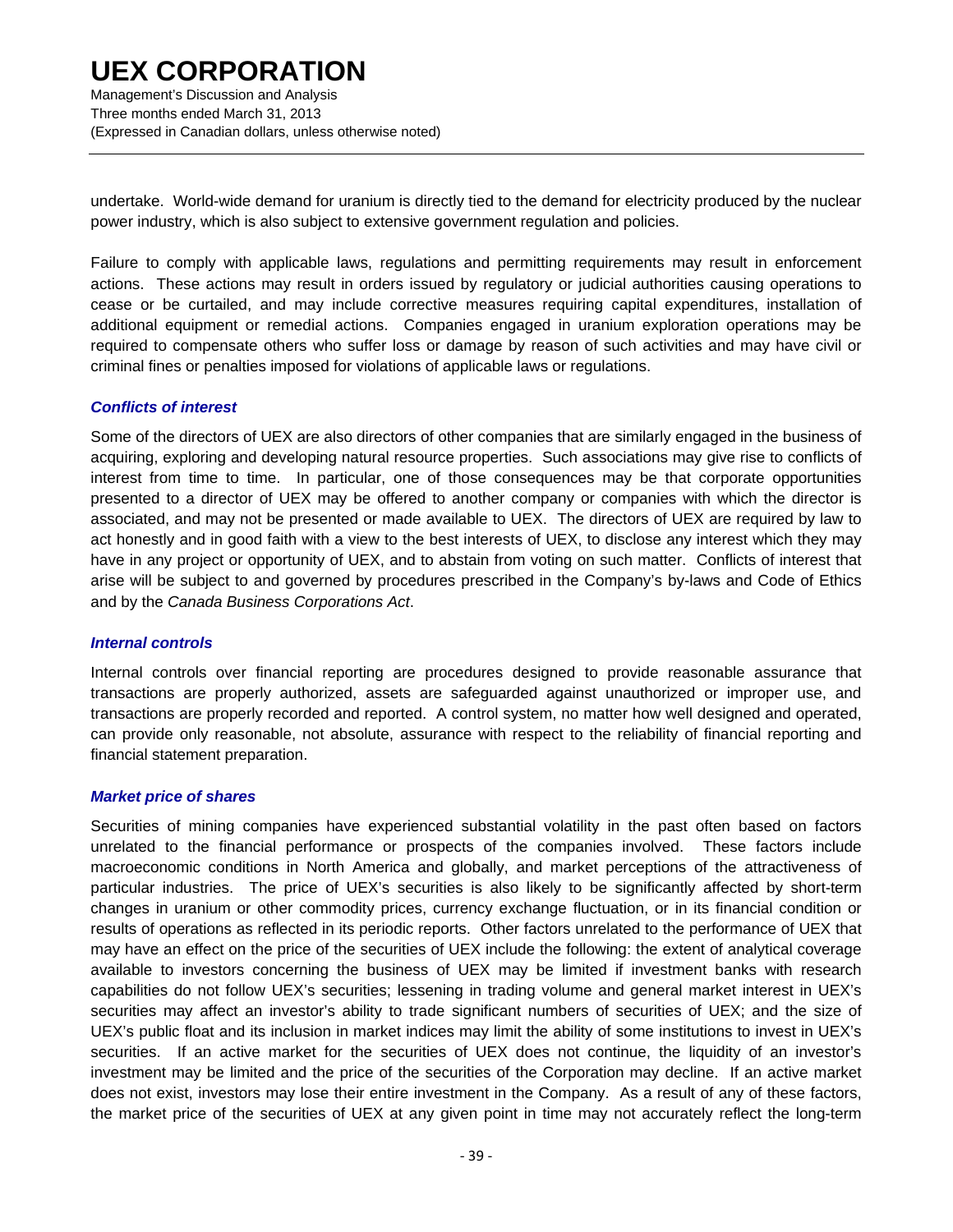Management's Discussion and Analysis Three months ended March 31, 2013 (Expressed in Canadian dollars, unless otherwise noted)

value of UEX. Securities class-action litigation has been brought against companies following periods of volatility in the market price of their securities. UEX may in the future be the target of similar litigation. Securities litigation could result in substantial costs and damages and divert management's attention and resources.

### *The potential costs which could be associated with any liabilities not covered by insurance or in excess of insurance coverage may cause substantial delays and require significant capital outlays, adversely affecting UEX's financial position*

The nature of the risks UEX faces in the conduct of its operations are such that liabilities could exceed policy limits in any insurance policy or could be excluded from coverage under an insurance policy. The potential costs that could be associated with any liabilities not covered by insurance or in excess of insurance coverage or compliance with applicable laws and regulations may cause substantial delays and require significant capital outlays, adversely affecting UEX's financial position.

### **Disclosure Controls and Procedures**

The Company has established disclosure controls and procedures to ensure that information disclosed in this MD&A and the related unaudited interim condensed financial statements was properly recorded, processed, summarized and reported to the Company's Board and Audit Committee. The Company's certifying officers conducted or caused to be conducted under their supervision an evaluation of the disclosure controls and procedures as required under applicable Canadian securities laws as at December 31, 2012. Based on the evaluation, the Company's certifying officers concluded that the disclosure controls and procedures were effective to provide a reasonable level of assurance that information required to be disclosed by the Company in its annual filings and other reports that it files or submits under applicable Canadian securities laws is recorded, processed, summarized and reported within the time period specified and that such information is accumulated and communicated to the Company's management, including the certifying officers, as appropriate to allow for timely decisions regarding required disclosure.

It should be noted that while the Company's certifying officers believe that the Company's disclosure controls and procedures provide a reasonable level of assurance and that they are effective, they do not expect that the disclosure controls and procedures will prevent all errors and fraud. A control system, no matter how well conceived or operated, can provide only reasonable, not absolute, assurance that the objectives of the control system are met.

#### **Internal Controls over Financial Reporting**

The Company's certifying officers acknowledge that they are responsible for designing internal controls over financial reporting, or causing them to be designed under their supervision in order to provide reasonable assurance regarding the reliability of financial reporting and the preparation of financial statements for external purposes in accordance with IFRS.

There were no changes in these controls during the most recent interim period ending March 31, 2013 that had materially affected, or are reasonably likely to materially affect, such controls.